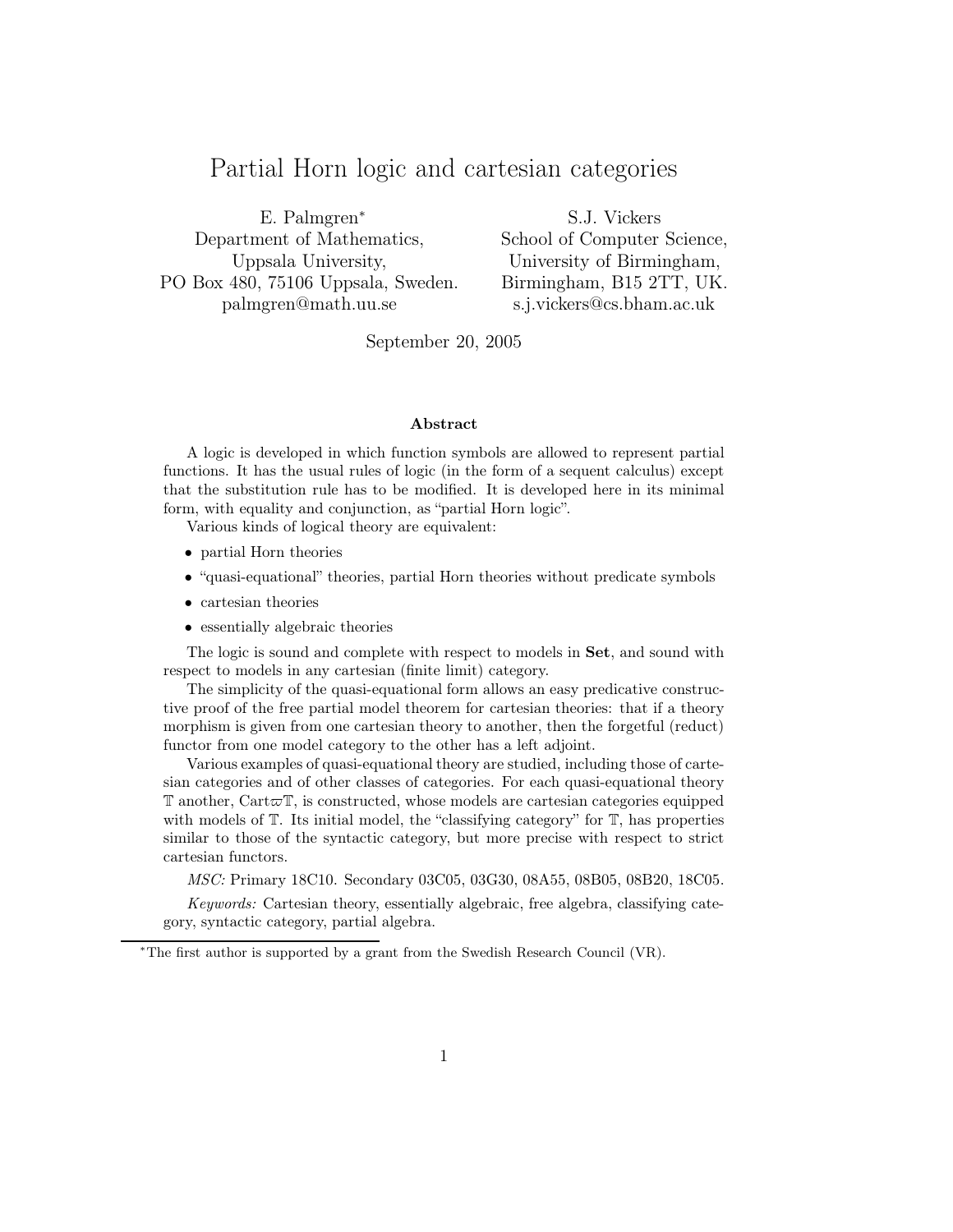### 1 Introduction

One of the most fundamental results in universal algebra is the general ability to construct free algebras. From it spring other techniques, such as the presentation of algebras by generators and relations, and the construction of left adjoints to forgetful functors. The universal characterization of free algebras also encapsulates induction and recursion in a general way.

In logical terms, the result concerns a particular class of logical theories, the algebraic theories. They are presented using function symbols (the operators) but no predicates; and axioms in the form of equational laws – universally quantified equations. Without introducing any serious difficulties, one can also allow the theory to be many-sorted.

However, the construction of free algebras is not limited to algebraic theories. For instance, there are many examples involving categories – see [Hig71] for instance. One can construct the free category over a graph, the free groupoid over a category, and so on. But the theory of categories is not algebraic.

In fact there is a broader class of theories for which good free algebra results hold. They are known variously as cartesian theories, essentially algebraic theories or finite limit theories. Their notable feature is that the operators may be partial, and the logic provides means (typically using equations) for controlling their domains of definition. Because of these free algebra results, we contend that the class of cartesian theories is a very important one logically. In fact we give some substantial examples of logical constructions (for example, the construction of classifying category) that can be carried out by defining a suitable cartesian theory and then taking an initial model.

The proof of the free algebra theorem for algebraic theories is simple in outline. First form the set of all terms constructed using the operators, and then factor out a congruence generated using the equational laws.

However, with partial operators there is a difficulty with this 2-step process. Factoring out a congruence creates equalities that can bring argument tuples into the domain of definition of an operator, and thereby create new terms. Standard proofs of the free algebra theorem for cartesian theories use sophisticated categorical techniques.

In addition, the descriptions of the theories are a little complicated. For example, in a cartesian theory one can use existential quantification, but it must always be accompanied by side conditions proving that the existential witness is unique. This complexity means that when giving a general account of results such as the free algebra theorem, it difficult to do it directly in terms of the theory structure – typically, one transforms to a categorical representation.

The present work is motivated by the following idea. Since the key difference between algebraic and cartesian is the partiality of operators, can we simplify the presentation of cartesian theories by building the partiality directly into the logic? We describe such a logic. Essentially it is the same as a system [Joh02b] for logic of total terms, but with a modified substitution axiom. It identifies definedness with self-equality.

A minimal quasi-equational kind of theory in this partial logic has functions but no predicates (other than equality), and has axioms in a sequent form with conjunction of equations entailing an equation. It turns out that such theories are equivalent to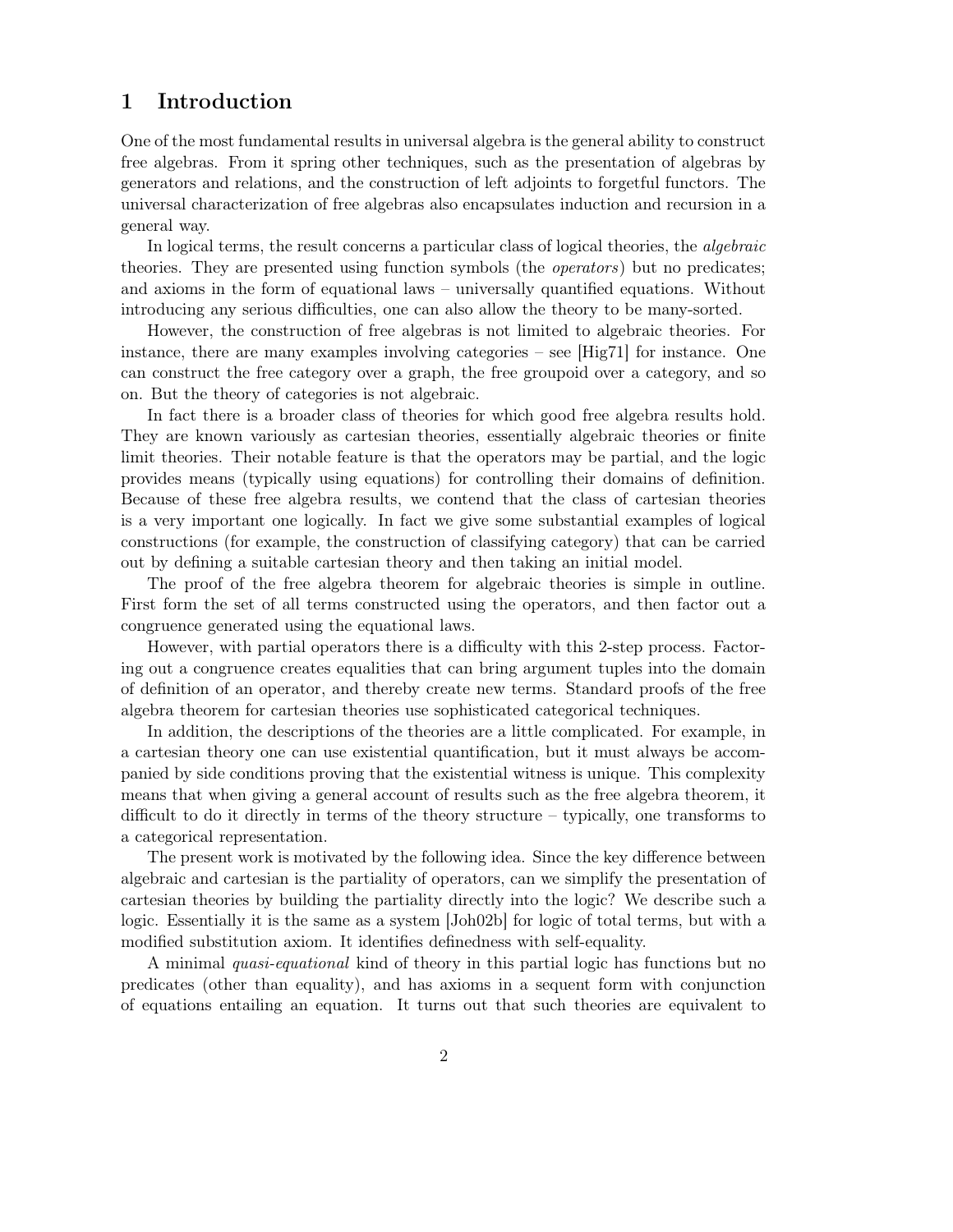cartesian theories. Using the quasi-equational presentation, it is very easy to prove the free model theorem in a 2-step process similar to that for algebraic theories. One first forms the set of all partial terms constructed from the operators, and then factors out a partial congruence generated using the axioms.

A category is the prime example of an algebra with a partial operation (the composition). Further properties of categories can often be described in partial algebraic terms, for instance using the essentially algebraic theories of [Fre72] (see also [FS90] and [AR94]), or employing the limit theories of [Cos79] appearing as cartesian theories in [Joh02b] (see also [Kea75], [Vol79] and the closely related cartesian logic [Fre02]). For an extensive general theory of partial algebras, in a non-categorical context, we refer to [ABN81], [Bur86], [Bur02]. In this paper we employ a logic for such algebras which permits axioms to be universal Horn formulae. We prove it sound and complete (Sections 3, 4.2). As one application we show that freely generated partial algebras exist (Theorem 5.4). This theorem is already known from topos theory [BW84]. We show here that it is provable in a predicative meta-theory using a generalisation of Birkhoff's term model construction for total algebras (cf. [MT92]). This turns out be quite straightforward once the appropriate "term logic" is in place. The proof does not use the axiom of choice and is indeed formalisable in a constructive and predicative theory. The question what a minimal categorical theory of this kind might be is still open, but the proofs should in any case be formalisable in the predicative topos of [MP02]. It should be noted that the crucial completeness theorem (Theorem 4.4) we use was obtained already by Andréka and Németi [AN83] but using one-sorted signatures, and thus not directly suitable for categorical applications.

A different approach to the description of categories are using total operations and sort introduction axioms, as in Ehresmann's *sketches* or as in *left exact logic* [McL86] Yet another characterisation of the cartesian categories is as *locally presentable categories* [AR94].

The main contributions of this paper are the quasi-equational logic for partial algebras, called partial Horn logic (PHL), which is adapted to a standard presentation of categorical logic (Section 2); its completeness theorem (Section 4.2); its interpretability in any cartesian category, i.e. a category which have all finite limits (Sections 7 and 8); and finally a new characterisation of cartesian categories using the quasi-equational logic and natural construction of syntactic categories (Section 9). This makes it easy to define and reason about categorical structures inside other weak categories. We give PHL axioms for some theories arising in category theory, including cartesian and locally cartesian closed categories (Section 6). As further application of the partial algebraic point of view, we show how to improve the notation of the first order internal language of categories. A logical characterisation of locally cartesian closed categories among Heyting categories is given (Section 6.3).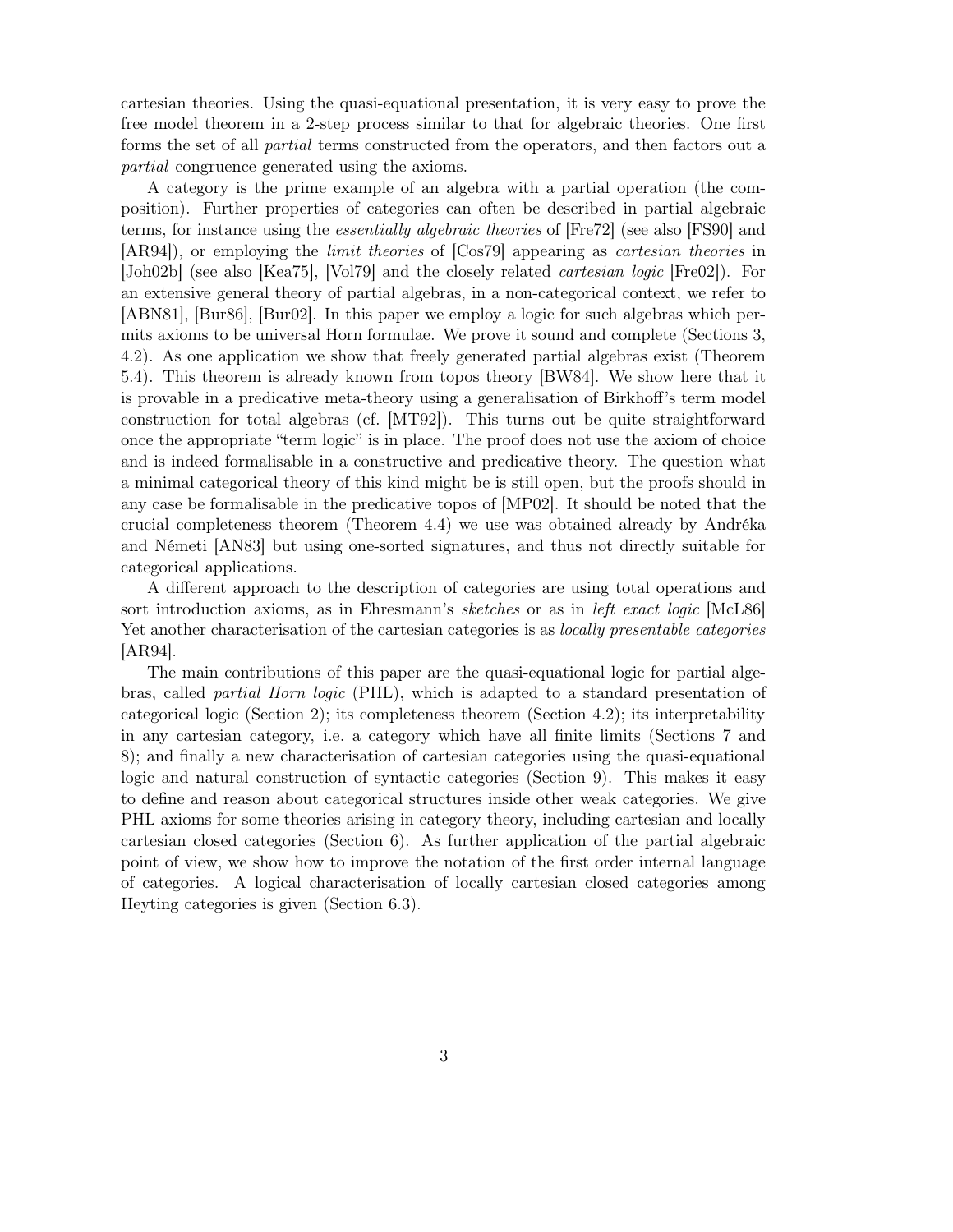### 2 Partial Horn logic

The inference rules of this logic are obtained by a modification of the Horn logic as presented in [Joh02b, D 1]. We refer to this chapter for background. First recall some basic definitions.

Let  $\Sigma$  be a many-sorted first-order signature. There is in addition a binary predicate  $=$ A on each sort A of the signature. Self-equality  $t = A$  t is abbreviated  $t \downarrow$  ("t is defined"). A Horn formula over  $\Sigma$  is a formula built up from atomic formulae and the truth constant  $\top$  using conjunction ∧. We shall take a conjunction  $\varphi_1 \wedge \cdots \wedge \varphi_n$  to mean  $\top$  if  $n = 0$ , and  $(\cdots((\varphi_1 \wedge \varphi_2) \wedge \varphi_3) \cdots \wedge \varphi_n)$  if  $n > 0$ .

The set of free variables  $FV(\varphi)$  of a Horn formula  $\varphi$  is simply the variables of the formula. A *context* is a finite list of distinct typed variables  $\vec{x} = x_1, \ldots, x_n$ , which may be empty, and then denoted (). A formula  $\varphi$  is *suitable* for the context  $\vec{x}$  if each free variable of  $\varphi$  is in the context. A *formula-in-context* is an expression  $\vec{x}.\varphi$ , where  $\varphi$  is a formula suitable for the context  $\vec{x}$ . The same terminology is also applied to terms.

A sequent over the signature  $\Sigma$  is an expression of the form

$$
\varphi \vdash^{\vec{x}} \psi \tag{1}
$$

where  $\varphi$  and  $\psi$  are formulae over  $\Sigma$  which are suitable for the context  $\vec{x}$ . The sequent is a Horn sequent if both  $\varphi$  and  $\psi$  are Horn formulae.

That a term t has sort A is indicated by  $t : A$ . Each term t over the signature  $\Sigma$ has a unique sort which is denoted  $\sigma(t)$ . For a sequence of terms  $\vec{t} = t_1, \ldots, t_n$  define  $\sigma(\vec{t}) = \sigma(t_1), \ldots, \sigma(t_n)$ . Two sequences of terms  $\vec{s}$  and  $\vec{t}$  are sort compatible if  $\sigma(\vec{s}) = \sigma(\vec{t})$ .

We shall introduce some further notation for sequents. A *bisequent*  $\varphi \mapsto \psi$  is understood as the conjunction of the sequents  $\varphi \stackrel{\vec{x}}{\longmapsto} \psi$  and  $\psi \stackrel{\vec{x}}{\longmapsto} \varphi$ . If it occurs in a theory, it really means that these two sequents are in the theory. We use

$$
\varphi_1, \ldots, \varphi_n \xrightarrow{\vec{x}} \psi \tag{2}
$$

or even  $\vec{\varphi} \mapsto \vec{x} - \psi$  as an abbreviation of  $\varphi_1 \wedge \cdots \wedge \varphi_n \mapsto \vec{x} - \psi$ . Thus for  $n = 1$  the notation is consistent with the old one. For  $n = 0$  then sequent (2) is  $\frac{\vec{x}}{\vec{x}} \neq \psi$ , and means  $\top \vdash \frac{\vec{x}}{\vec{x}} \psi$ .

**Definition 2.1** The basic rules and axioms of *partial Horn logic* (PHL) are the following, grouped into (a) structural rules, (b) equality rules and (c) conjunctive rules.

(a1) Identity axiom: for a formula  $\varphi$  suitable for  $\vec{x}$ :

$$
\varphi \longmapsto \overrightarrow{x} \varphi
$$

(a2) Cut rule: for formulae  $\varphi, \psi, \theta$  suitable for  $\vec{x}$ 

$$
\frac{\varphi \vdash^{\vec{x}} \psi}{\varphi \vdash^{\vec{x}} \theta}
$$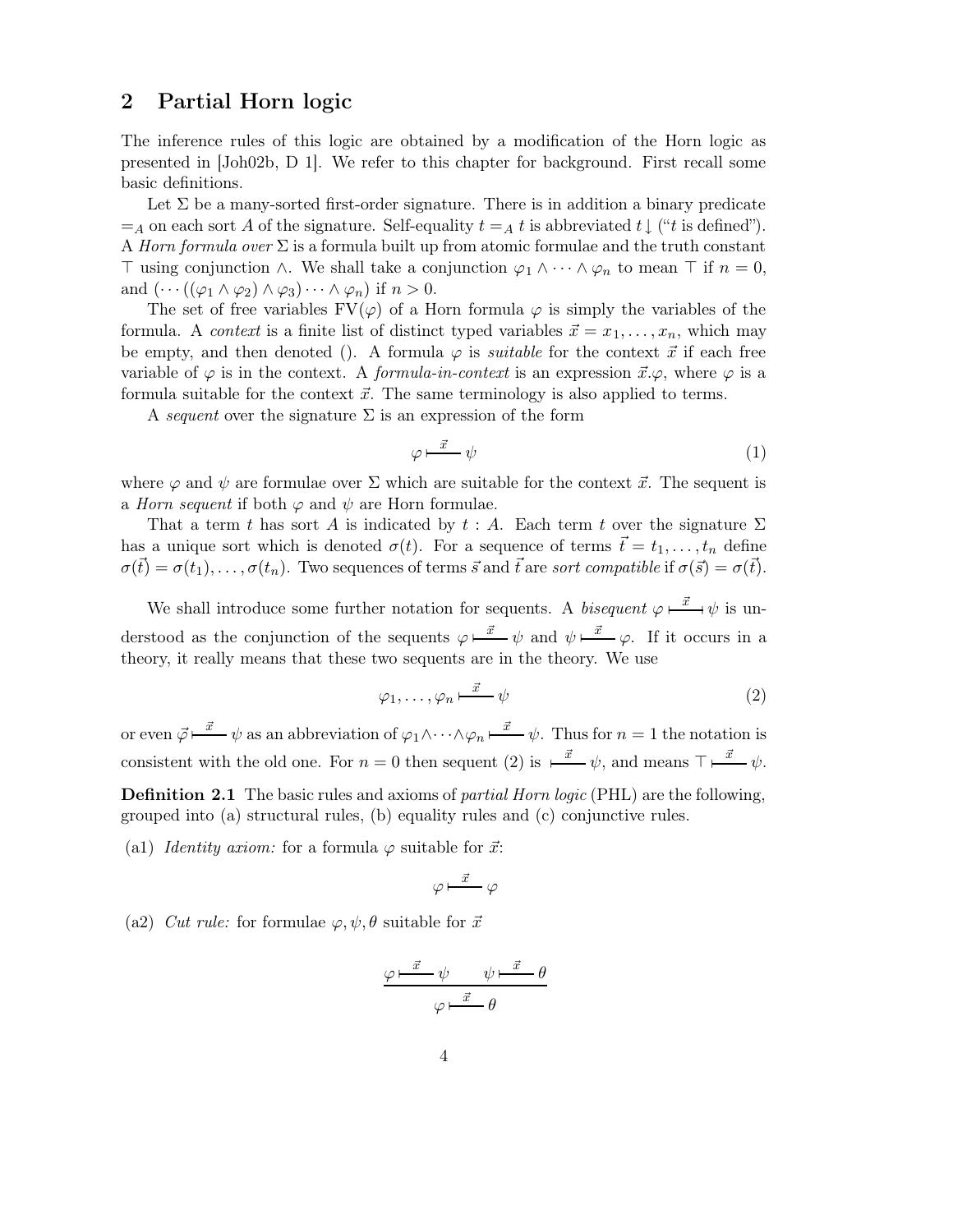(a3) Partial term substitution rule: For  $\vec{t} = t_1, \ldots, t_n$  a sequence of terms, sort compatible with the context  $\vec{x}$ , and whose free variables are among  $\vec{y}$ , the rule

$$
\frac{\varphi \longmapsto \psi}{\vec{t} \downarrow \wedge \varphi(\vec{t}/\vec{x}) \longmapsto \psi(\vec{t}/\vec{x})}
$$

is applicable. Here  $\vec{t} \downarrow$  is the conjunction  $t_1 \downarrow \wedge \cdots \wedge t_n \downarrow$ .

The rules for equality are the following

- (b1) Reflexivity axiom:  $\top \vdash^{\vec{x}} x_k \downarrow$ , where  $x_k$  is some variable in the context  $\vec{x}$ .
- (b2) Equality axiom:  $\vec{x} = \vec{y} \wedge \varphi \mapsto \vec{z} \varphi(\vec{y}/\vec{x})$ . Here  $\vec{x} = x_1, \dots, x_n$  are distinct variables, and the variables  $\vec{y} = y_1, \ldots, y_n$  are distinct, and sort compatible with  $\vec{x}$ . The expression  $\vec{x} = \vec{y}$  is short for  $x_1 = y_1 \wedge \cdots \wedge x_n = y_n$ .
- (b3) Strictness of predicates axiom:  $R(t_1, \ldots, t_n) \stackrel{\vec{x}}{\longleftarrow} t_k \downarrow$ , for any predicate symbol R and terms  $t_1, \ldots, t_n$  with free variables in the context  $\vec{x}$ .
- (b4) Strictness of equality axiom:  $t_1 = t_2 \frac{\vec{x}}{1} + t_k \cdot \vec{v}$ , for  $k = 1, 2$  and terms  $t_1, t_2$  with free variables in the context  $\vec{x}$ .
- (b5) Strictness of functions axiom:  $f(t_1,\ldots,t_n) \downarrow \frac{\vec{x}}{\cdot} t_k \downarrow$ , for any function symbol f and terms  $t_1, \ldots, t_n$  with free variables in the context  $\vec{x}$ .

The conjunctive rules are, for formulae  $\varphi, \psi, \theta$  suitable for  $\vec{x}$ :

 $(c1-3)$  $\frac{\vec{x}}{\sqrt{2}}$   $\top$   $\qquad \varphi \wedge \psi \vdash \frac{\vec{x}}{\sqrt{2}}$   $\qquad \varphi \wedge \psi \vdash \frac{\vec{x}}{\sqrt{2}}$   $\psi$ 

 $(c4)$ 

$$
\frac{\varphi \vdash^{\vec{x}} \psi \qquad \varphi \vdash^{\vec{x}} \theta}{\varphi \vdash^{\vec{x}} \psi \land \theta}
$$

.

**Remark 2.2** The only difference from Definition  $D1.1.5(a)$  in [Joh02b] is the rule (a3). In D1.1.5(b) the reflexivity rule (b1) has been modified to hold in any context. In a usual logic, substitution could be applied to (b1) to infer reflexivity for arbitrary terms. Our (a3) does not allow this, however, and we add explicit strictness axioms  $(b3) - (b5)$ . The conjunctive rules above are the same as in D1.1.5(c).

Andréka and Németi [AN83, Section 4] present a similar logic, which is however onesorted and lacks the labelling of sequents with variables, which is necessary in order to deal with empty carriers and give a clean statement of the initial model theorem.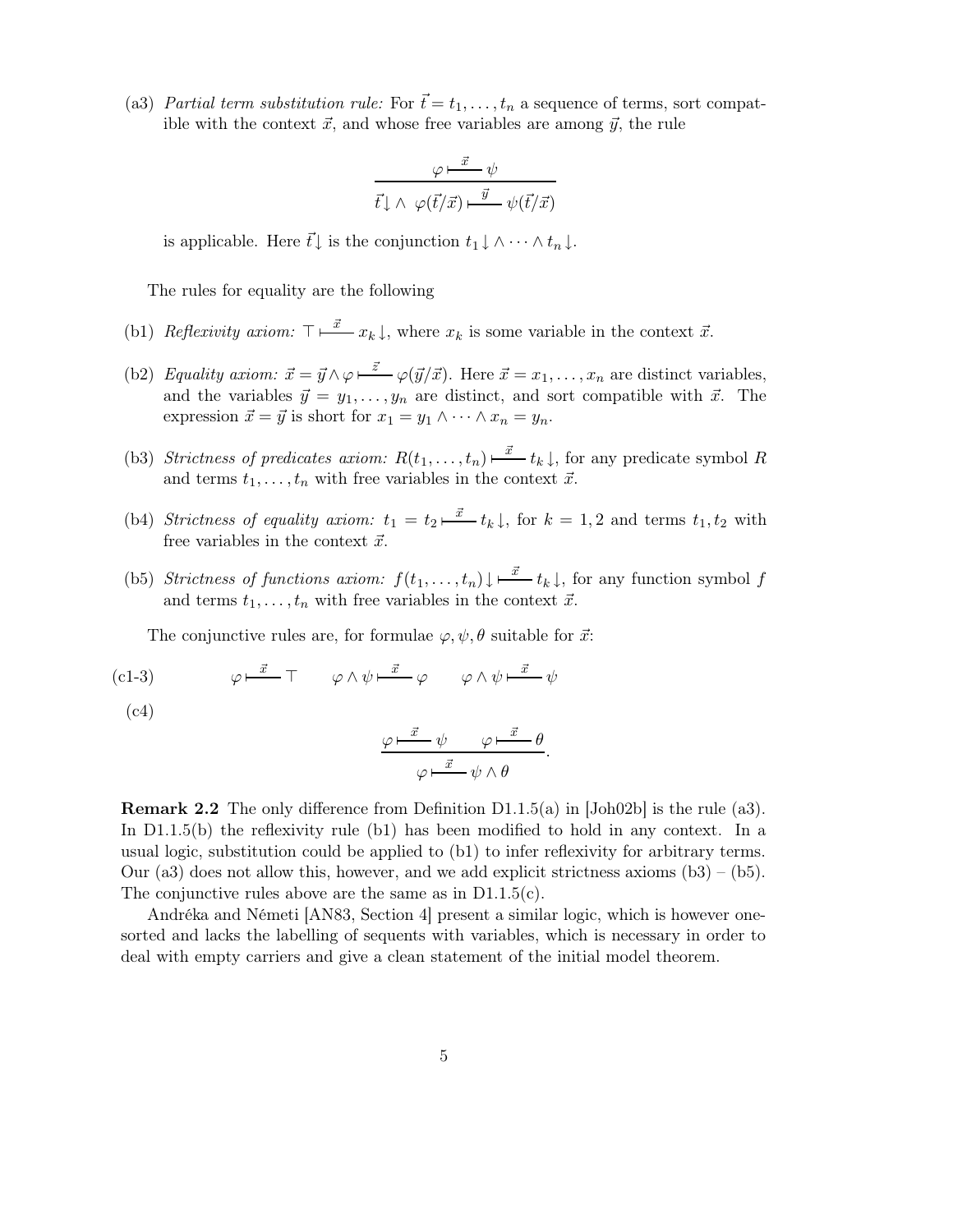Remark 2.3 We shall below consider the extension of PHL to partial first order logic (PFOL). This consists of the rules of PHL together with the rules for the logical constants  $\perp$ ,  $\vee$ ,  $\longrightarrow$ ,  $\forall$  and  $\exists$  as in Definition D1.3.1(d)–(g) of [Joh02b]. No term substitution occurs in those quantifier rules. It is straightforward then to derive these rules (with obvious provisos) in PFOL

$$
\frac{\varphi \vdash^{\vec{x}} t \downarrow \qquad \varphi \vdash^{\vec{x}} \quad (\forall y \in A)\psi}{\varphi \vdash^{\vec{x}} \psi(t/y)} \qquad \frac{\varphi \vdash^{\vec{x}} t \downarrow \qquad \varphi \vdash^{\vec{x}} \psi(t/y)}{\varphi \vdash^{\vec{x}} (\exists y \in A)\psi}.
$$

We refer to [Bee85], [Bee86] and [Sco79] for disscussions of alternative formulations of partial first order logic. The system in [Bee86] is essentially our PFOL, with the minor difference that all constants are assumed to be defined there. An axiom scheme for equality is

$$
(BAx) \qquad s \cong t \wedge \varphi(s/z) \xrightarrow{\vec{x}} \varphi(t/z)
$$

where  $s \cong t$  is  $(s \downarrow \longrightarrow s = t) \wedge (t \downarrow \longrightarrow s = t)$ . This scheme with  $=$  in place of  $\cong$ follows readily in PFOL from  $(b2)$ ,  $(a3)$  and  $(b4)$ . However also the stronger  $(BAx)$  can be proved in PFOL by an easy induction on  $\varphi$ . For atomic  $\varphi$  one makes a distinction as to whether z occurs in  $\varphi$ . If so, the strictness axioms (b3-5) can be applied to show that s is defined. Then the case follows by the weaker scheme.

For full first order logic it is always possible to interpret partial operations as relations, and introduce composition of partial operation by a suitable translation. This is a method common when formalising recursion theory in arithmetic and also the one employed in Feferman's systems of explicit mathematics (cf. [Bee85]).

A Horn theory T in a signature  $\Sigma$  is a set of Horn sequents over  $\Sigma$ . In case the signature is devoid of predicate symbols the theory is called *quasi-equational*.

**Example 2.4** The quasi-equational theory  $\mathbb{T}_{cat}$  for a category: The sorts are objects and arrows:

$$
S = \{obj, arr\}.
$$

There are three unary operations (identity, domain and codomain)

 $id : obj \longrightarrow arr,$  $d, c : arr \longrightarrow obj$ 

and a binary composition operation

 $\circ$  : arr  $\times$  arr  $\longrightarrow$  arr

The domains of definitions are specified by the four (bi)sequents

$$
\frac{x}{f} \operatorname{id}(x) \downarrow, \qquad \frac{f}{f} \operatorname{id}(f) \downarrow, \qquad \frac{f}{f} \operatorname{c}(f) \downarrow
$$

$$
(f \circ g) \downarrow \frac{f,g}{f} \operatorname{id}(f) = \operatorname{c}(g)
$$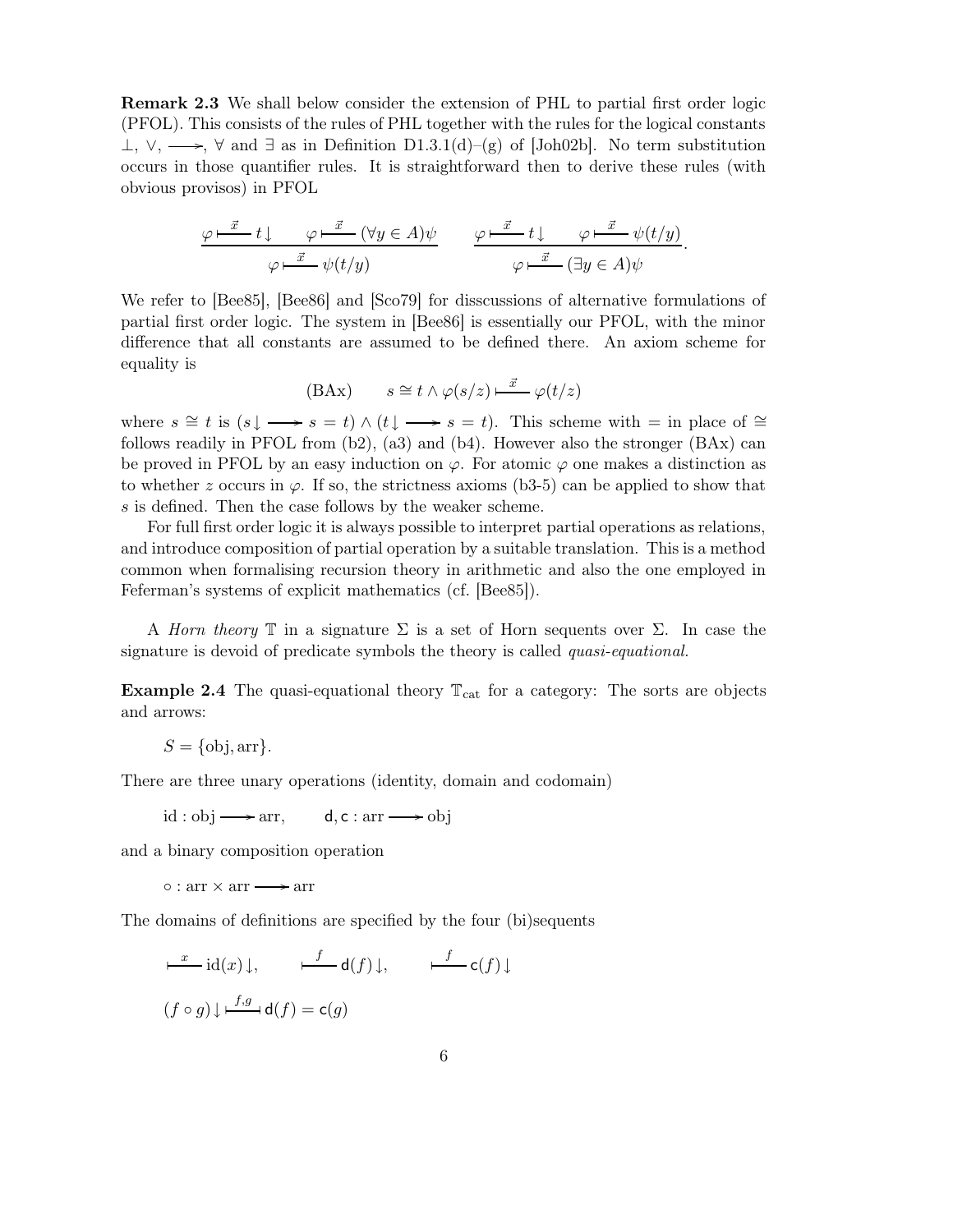Thus the unary operations are total. Further axioms are

$$
(f \circ g) \downarrow \frac{f,g}{\longrightarrow} d(f \circ g) = d(g)
$$
  

$$
(f \circ g) \downarrow \frac{f,g}{\longrightarrow} c(f \circ g) = c(f)
$$
  

$$
(f \circ (g \circ h)) \downarrow \frac{f,g,h}{\longrightarrow} f \circ (g \circ h) = (f \circ g) \circ h
$$
  

$$
\frac{x}{\longrightarrow} c(id(x)) = x, \qquad \frac{x}{\longrightarrow} d(id(x)) = x
$$
  

$$
\frac{f}{\longrightarrow} f \circ id(d(f)) = f, \qquad \frac{f}{\longrightarrow} id(c(f)) \circ f = f \qquad \Box
$$

**Example 2.5** Quasi-equational theory  $\mathbb{T}_{gr}$  for a graph: The sorts are {obj, arr} and the operations for source and target are denoted  $d, c : arr \longrightarrow obj$ . The only axioms state that these are total

$$
\stackrel{f}{\longmapsto} \mathrm{d}(f)\downarrow, \qquad \stackrel{f}{\longmapsto} \mathrm{c}(f)\downarrow \qquad \square
$$

A PHL derivation relative to  $T$  is a derivation, in which all sequents are Horn sequents over Σ, and which is obtained by following the rules of PHL, and whose axioms are either those of the logic, or belong to  $T$ . The last sequent of such a derivation is a  $PHL-theorem$ of T.

**Proposition 2.6** In PHL the following context weakening rule is derivable: For  $\vec{y}$  a sequence of distinct variables including  $\vec{x}$ ,

$$
\frac{\varphi \xrightarrow{\vec{x}} \psi}{\varphi \xrightarrow{\vec{y}} \psi}.
$$
\n(3)

**Proof.** Applying the partial term substitution to the premiss of (3) gives

$$
\vec{x} \downarrow \wedge \varphi(\vec{x}/\vec{x}) \xrightarrow{\vec{y}} \psi(\vec{x}/\vec{x}). \tag{4}
$$

Repeated use of (b1) and (c4) gives  $\top \stackrel{\vec{y}}{\longmapsto} \vec{x} \downarrow$ . Then using cut and conjunctive rules  $\vdash$ the conclusion of (3) follows from (4).  $\Box$ 

The conjunctive rules and cut yields the following general permutation–weakening rule for formulae as a derived rule of PHL:

$$
\frac{\varphi_1, \dots, \varphi_n \xrightarrow{\vec{x}} \psi}{\theta_1, \dots, \theta_m \xrightarrow{\vec{x}} \psi}
$$
\n
$$
(5)
$$

whenever  $\{\varphi_1,\ldots,\varphi_n\} \subseteq \{\top, \theta_1,\ldots,\theta_m\}$  and  $\theta_1,\ldots,\theta_m$  suitable for  $\vec{x}$ .

The Equality Axiom (b2) shows how if  $x = y$  then all occurrences of x in  $\varphi$  can be replaced by y. It is often useful to know that we can choose to replace just a selection of the occurrences of  $x$ . That is the content of the next lemma.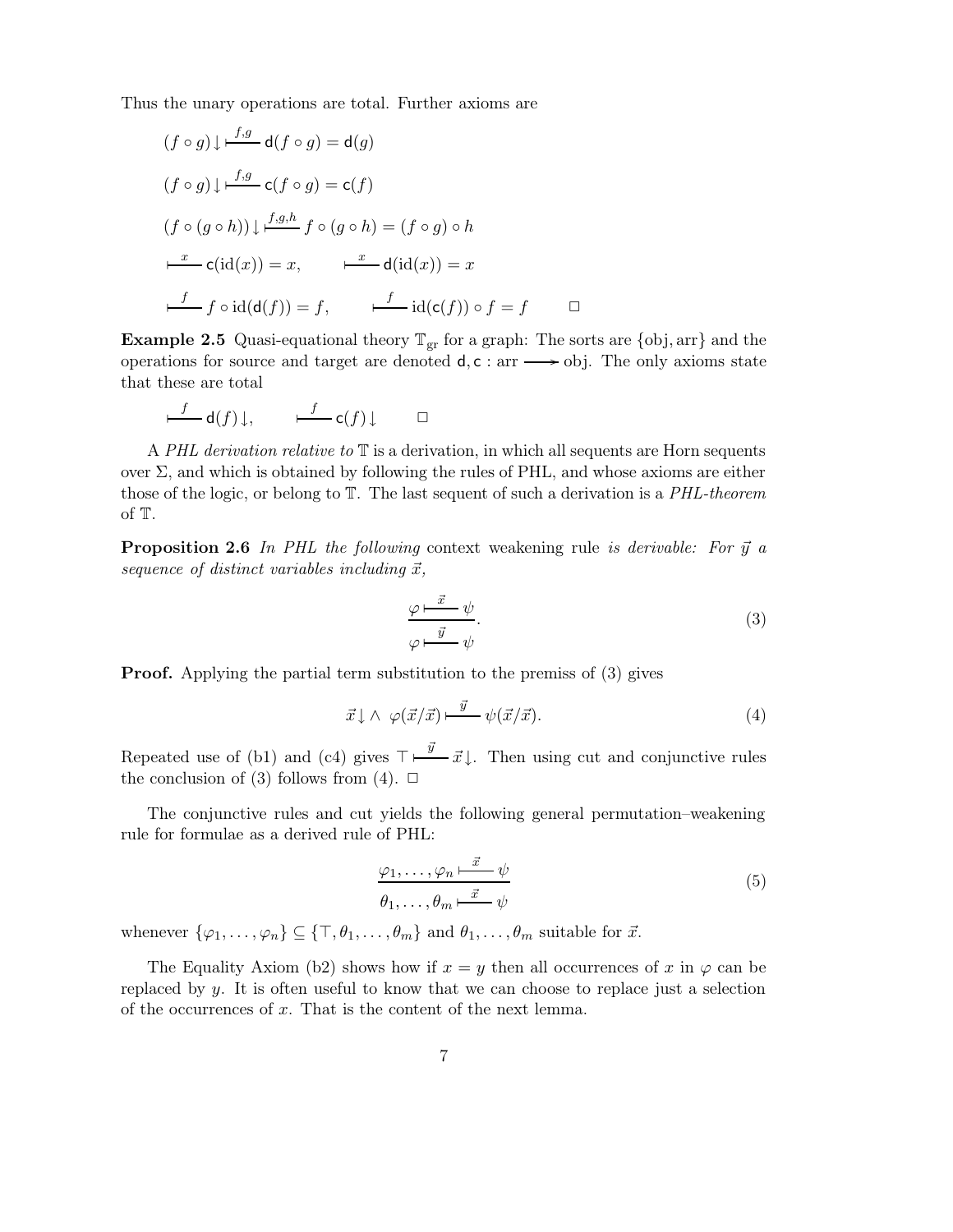**Lemma 2.7** Let  $\vec{w}$  be a context that includes x and y with the same sort, and let  $\varphi$  be a formula suitable for  $\vec{w}$ . Then

$$
x = y \wedge \varphi(x/y) \xrightarrow{\vec{w}} \varphi.
$$

**Proof.** Let z be a variable not in  $\vec{w}$  and of the same sort as x and y. Then

$$
z=y \wedge \varphi(z/y) \stackrel{\vec{w},z}{\longleftarrow} \varphi(z/y)(y/z)
$$

and the right-hand side is just  $\varphi$  (because z is not free in  $\varphi$ ). Substituting x for z, we obtain

$$
x \downarrow \wedge x = y \wedge \varphi(z/y)(x/z) \xrightarrow{\vec{w}} \varphi(x/z)
$$

which then gives the result.  $\Box$ 

Proposition 2.8 Relative to the empty theory in any signature, PHL proves the following.  $r, s$  and  $t$  are terms in context  $\vec{x}$ .

- (*i*)  $r = s \wedge s = t \frac{\vec{x}}{1 \vec{x}}$   $r = t$ .
- (ii)  $r = s \frac{\vec{x}}{s}$  = r.
- (iii) Let  $\vec{u}$  and  $\vec{v}$  be vectors of terms in context  $\vec{u}$ , with sorts compatible with  $\vec{x}$ . Then

$$
\vec{u} = \vec{v} \wedge t(\vec{u}/\vec{x}) \downarrow \frac{\vec{y}}{\sqrt{2\pi}} t(\vec{u}/\vec{x}) = t(\vec{v}/\vec{x}).
$$

**Proof.** As an illustration we prove (iii). We apply Lemma 2.7 to the formula  $t = t(\vec{x'}/\vec{x})$ and deduce

$$
\vec{x} = \vec{x'} \wedge t \downarrow \frac{\vec{x} \cdot \vec{x'}}{t} = t(\vec{x'} / \vec{x}).
$$

The result now follows if we substitute  $\vec{u}/\vec{x}$  and  $\vec{v}/\vec{x'}$  and use the fact that  $\vec{u} = \vec{v}$  implies that both  $\vec{u}$  and  $\vec{v}$  are defined.  $\Box$ 

For a signature  $\Sigma$ , let Tot( $\Sigma$ ) be the theory consisting of all the axioms

$$
\top \longmapsto \vec{x} - f(\vec{x}) \downarrow
$$

where f is a function symbol of  $\Sigma$ . This theory expresses that all functions are total and constants are defined. It is easy to prove by induction that  $\top \vdash^{\vec{x}} t \downarrow$  is a PHL-theorem of Tot( $\Sigma$ ), for any  $\Sigma$ -term t. Under the assumption of these totality axioms PHL becomes ordinary Horn logic, since (b3-b5) are trivially true and the proviso of (a3) may removed. More precisely we have:

**Theorem 2.9** Let  $\mathbb T$  be a Horn theory over the signature  $\Sigma$ . Then a sequent  $\sigma$  is PHLtheorem of  $\mathbb{T} \cup \text{Tot}(\Sigma)$  iff  $\sigma$  is a Horn logic theorem of  $\mathbb{T}$ .  $\Box$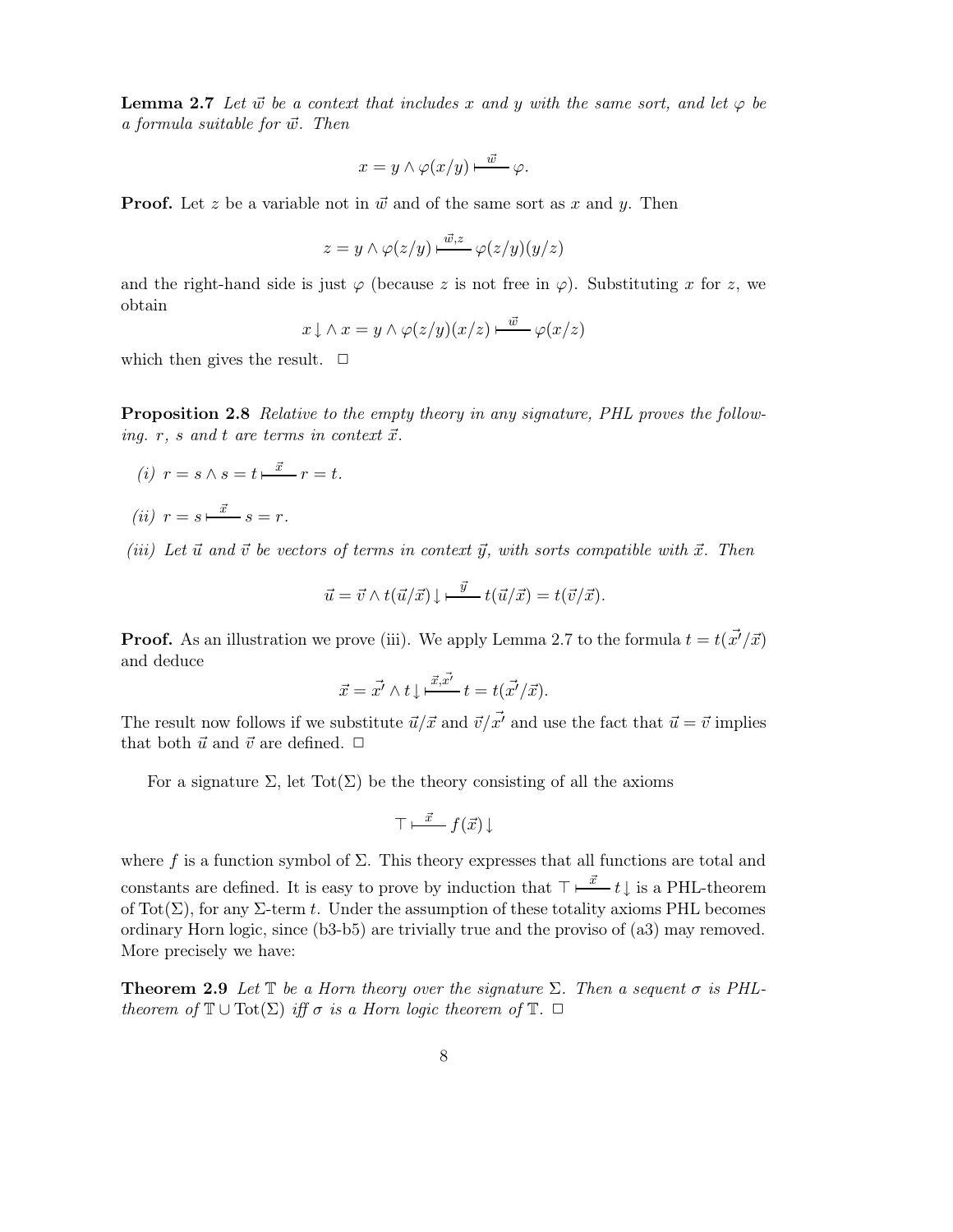The following two results are usually known as the Theorem on Constants and the Deduction Theorem [Sho67].

**Theorem 2.10** Let S be a Horn theory over some signature  $\Sigma$ . Let c be a constant not occurring in S. Then following are equivalent

- (i)  $\varphi \xrightarrow{\vec{x}} \psi$  is a PHL-theorem of  $\mathbb{S} \cup \{T \longmapsto c \downarrow\}$
- (ii)  $\varphi(z/c) \stackrel{\vec{x},z}{\longmapsto} \psi(z/c)$  is a PHL-theorem of S, for any variable z of the same sort as c, and not in  $\vec{x}$ .

In addition, the above equivalence holds for PFOL-theorems and arbitrary first-order theories S.

**Proof.** That (ii) implies (i) follows by a simple application of partial substitution and cut.

The implication (i)  $\Rightarrow$  (ii) is proved by induction on the height of derivations. The logical axioms are checked by noting they are logical axioms also when making the substitution of z for c. The non-logical axioms are verified by observing that the substitution has no effect on them, since  $c$  is not in S. The two binary rules are straightforward to verify using the inductive hypothesis. The partial term substitution rule is verified as follows: suppose it was the last rule applied as the instance

$$
\frac{\varphi \longmapsto \psi}{\vec{t} \downarrow \wedge \varphi(\vec{t}/\vec{x}) \longmapsto \psi(\vec{t}/\vec{x})},
$$

where the substituted sequence is  $\vec{t} = t_1, \ldots, t_n$ . Consider any z of the same sort as c and not in  $\vec{y}$ . Let u be some variable of the same sort as c and not in  $\vec{x}, \vec{y}, z$ . We may then invoke the inductive hypothesis, that

$$
\varphi(u/c) \xrightarrow{\vec{x}, u} \psi(u/c) \tag{6}
$$

is PHL-theorem of S. Let  $\vec{s} = \vec{t}(z/c)$ . Now make the substitution  $(\vec{s}, z/\vec{x}, u)$  into (6) and get

$$
\vec{s} \downarrow \wedge z \downarrow \wedge \varphi(u/c)(\vec{s}, z/\vec{x}, u) \xleftarrow{\vec{y}, z} \varphi(u/c)(\vec{s}, z/\vec{x}, u)
$$

Since z is a variable the conjunct  $z \downarrow$  may be eliminated using the reflexivity axiom. We have the syntactic equality  $\vec{s} \downarrow = (\vec{t} \downarrow)(z/c)$ . Moreover since z is not in  $\vec{x}$ , we may interchange some substitutions

$$
\varphi(u/c)(\vec{s},z/\vec{x},u) \equiv \varphi(z/c)(\vec{s}/\vec{x}) \equiv \varphi(\vec{t}/\vec{x})(z/c),
$$

and similarly  $\psi(u/c)(\vec{s}, z/\vec{x}, u) \equiv \psi(\vec{t}/\vec{x})(z/c)$ .

We thus have the desired PHL-theorem

$$
(\vec{t}\downarrow)(z/c) \wedge \varphi(\vec{t}/\vec{x})(z/c) \xrightarrow{\vec{y},z} \psi(\vec{t}/\vec{x})(z/c)
$$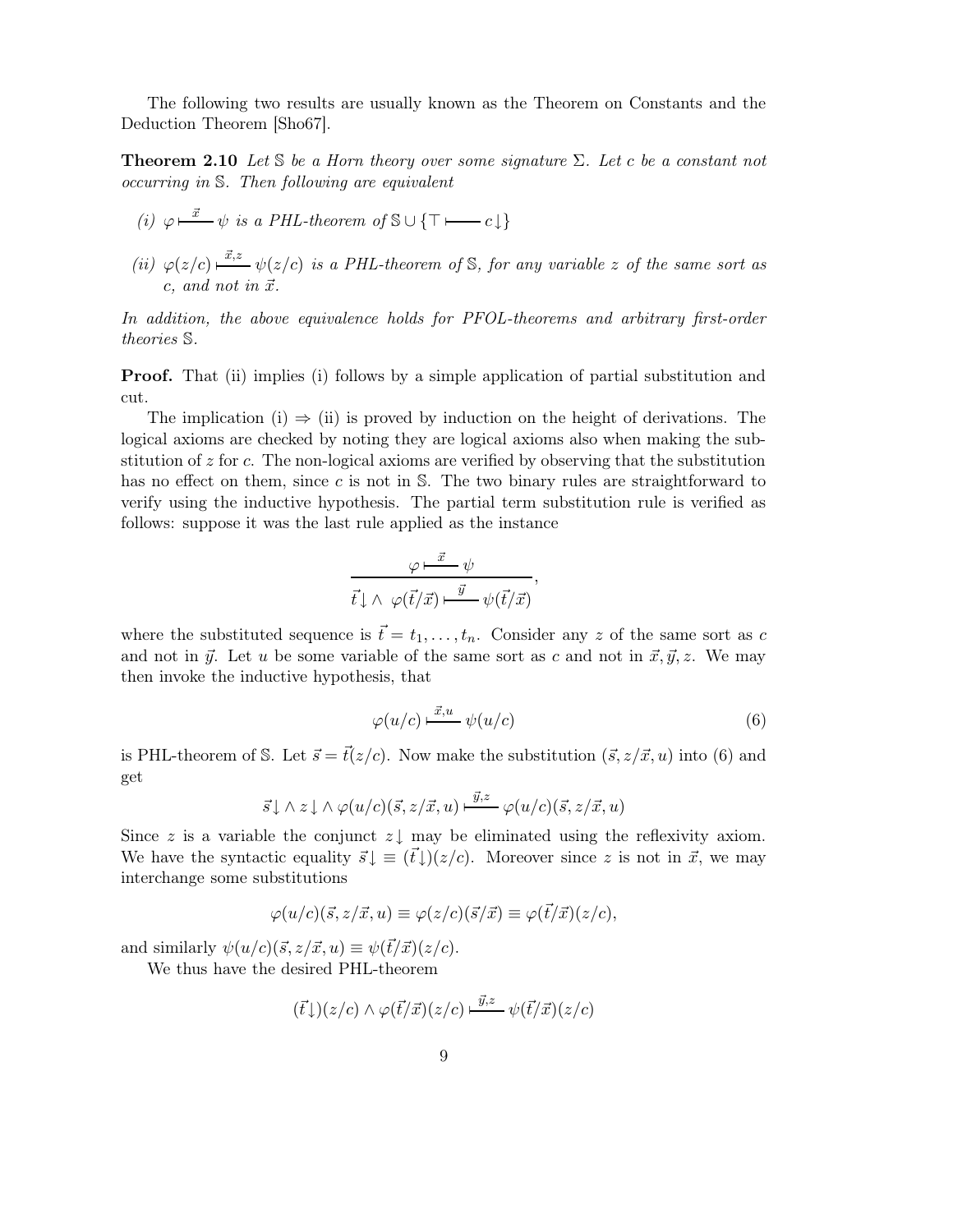of S. This completes the inductive step.

To extend the result to PFOL is straightforward for the propositional connectives, and for quantifiers one need to apply the variable rule to permute and rename variables.  $\Box$ 

**Theorem 2.11** Let S be a Horn theory over some signature  $\Sigma$ . Let  $\theta$  be a closed Horn formula over  $\Sigma$ . The following are equivalent:

(i) 
$$
\varphi \xrightarrow{\vec{x}} \psi
$$
 is a PHL-theorem of  $\mathbb{S} \cup \{T \longmapsto \theta\}$ ,

(ii)  $\theta \wedge \varphi \xrightarrow{\vec{x}} \psi$  is a PHL-theorem of S.

Moreover, this equivalence holds for PFOL-theorems and arbitrary first-order theories S and closed formulae  $\theta$  over  $\Sigma$ .

**Proof.** (i)  $\Rightarrow$  (ii) is proved by a straightforward induction on the height of derivation.  $(ii) \Rightarrow (i)$  follows by a simple application of cut and conjunctive axioms.  $\Box$ 

For any Horn theory  $\mathbb T$  over the signature  $\Sigma$ , we get as an immediate corollary that: the PHL-provability of  $\varphi \stackrel{\vec{z}}{\longleftarrow} \psi$  from  $\mathbb T$  is equivalent to the PHL-provability of  $\top \longmapsto \psi(\vec{c}/\vec{z})$  from  $\mathbb{T} \cup {\{\top \longmapsto \vec{c}\}} \cup {\{\top \longmapsto \varphi(\vec{c}/\vec{z})\}}$ , where  $\vec{c}$  is sequence of distinct constants not in  $\mathbb T$  and sort compatible with  $\vec{z}$ .

### 3 Structures, models and homomorphisms in PHL

In this section we show how PHL is interpreted using set-theoretic models.

Let  $\Sigma$  be a many-sorted first-order signature. We write  $f : A_1 \cdots A_n \longrightarrow B$  for f being a function symbol with values in  $B$  and with n arguments of respective sorts  $A_1, \ldots, A_n$ . For  $n = 0$  it is a constant of sort B. Writing  $R \rightarrowtail A_1 \cdots A_n$  indicates that R is a predicate symbol with n arguments of sorts in  $A_1, \ldots, A_n$ , respectively. In addition to the predicates in  $\Sigma$ , formulae over  $\Sigma$  may be formed using binary equality predicates  $(=_A) \rightarrow A$  for each sort A of  $\Sigma$ .

Like the system presented in [Joh02b] (though unlike most classical model theory) we permit sorts to be modelled by empty sets. The contexts labelling the sequent turnstiles ensure that the logic can handle empty carriers correctly, since they mean that elements of the carriers can be explicitly hypothesized instead of being presumed always to exist. (This device is due to Mostowski – see [LS86].)

Where we differ from [Joh02b] is that each function symbol will be interpreted by a partial function. This is why we need the partial substitution rule. A partial function  $f: A \to B$  is a relation  $f \subseteq A \times B$  such that

$$
(x, y), (x, z) \in f \Longrightarrow y = z. \tag{7}
$$

We employ standard notation for application and take " $f(a)$  defined" to mean that there is some  $b \in B$  with  $(a, b) \in f$ . The restriction  $f|S$  of f to a subset  $S \subseteq A$  is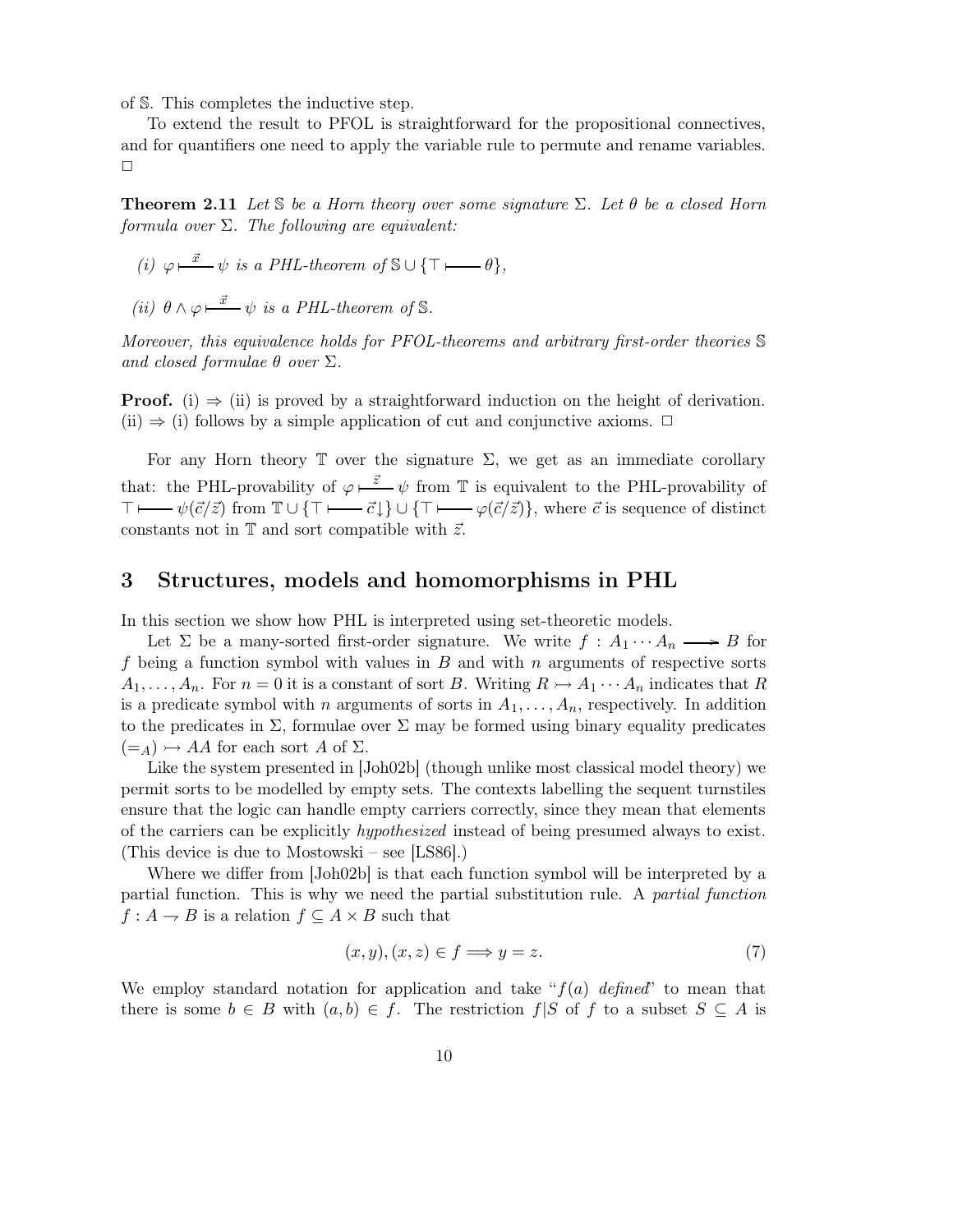defined as the graph  $f \cap (S \times B)$ . Equality of partial functions means equality of their graphs. Composition of partial functions  $A \stackrel{f}{\rightarrow} B \stackrel{g}{\rightarrow} C$  is defined as composition of relations. Thus  $(q \circ f)(a)$  is defined iff both  $f(a)$  and  $q(f(a))$  are defined, and in such case  $(g \odot f)(a) = g(f(a))$ . Note that partial functions  $A \rightarrow 1$  are in a 1-1 correspondence with subsets of A.

Remark 3.1 We make a short digression (this may preferably be skipped on first reading) about subsets in constructive systems which will motivate the categorical version of partial map, using monics to represent subobjects, that will be used later in Section 7. In constructive mathematics as in [BB85] subsets are defined in a quite categorical way and suitable to formalisation in type theories. Let  $X$  be a set (a type with a prescribed equivalence relation). A subset A of X is a set  $\partial A$  together with an injection  $\iota_A : \partial A$  $\rightarrow X$ . An element x of X is a member of this subset A if  $x = \iota_A(d)$  for some (necessarily) unique  $d \in \partial A$ . Then define the subset relation between subsets using logic, as for subclasses in set theory. It is easy to see that  $A \subseteq B$  is equivalent to there being a function (necessarily unique and injective)  $\iota_{A,B} : \partial A \longrightarrow \partial B$  so that  $\iota_B \circ \iota_{A,B} = \iota_A$ . Now two subsets A and B of X are equal if  $\iota_{A,B}$  is a bijection satisfying the same equation.

Next we see how this gives an alternative definition of partial functions in terms of arrows only. A subset R of  $A \times B$  is represented by a pair  $\iota_R = \langle r_1, r_2 \rangle : \partial R \longrightarrow A \times B$ . It is now easy to check that for any  $r_1 : \partial R \longrightarrow A$ ,  $r_2 : \partial R \longrightarrow B$ , the pair  $\langle r_1, r_2 \rangle$ is injective and the corresponding relation R satisfies the univalency condition  $(7)$  if, and only if, the function  $r_1$  is injective. Thus a partial function f from A to B can be taken to be a span from A to B – a triple  $(D_f, d_f, m_f)$  where  $d_f : D_f \longrightarrow A$ ,  $m_f: D_f \longrightarrow B$  – whose first leg  $d_f$  is injective. The subset  $d_f: D_f \longrightarrow A$  is called the *domain of definition* of  $f$ . Such a partial function is included in another partial function  $g = (D_g, d_g, m_g)$  as a subset if, and only if, there is a function  $i: D_f \longrightarrow D_g$ (necessarily unique and an injection) so that  $d_q \circ i = d_f$  and  $m_q \circ i = m_f$ . These partial functions are equal as subsets if this i is an isomorphism. For  $f : A \rightarrow B$ ,  $g : B \rightarrow C$ with  $f = (D_f, d_f, m_f)$  and  $g = (D_q, d_q, m_q)$  their relational composition  $g \odot f$  may be constructed as

$$
D_{g \odot f} = \{(u, v) \in D_f \times D_g : m_f(u) = d_g(v)\},
$$
  
\n
$$
d_{g \odot f}(u, v) = d_f(u),
$$
  
\n
$$
m_{g \odot f}(u, v) = m_g(v).
$$

This construction is in effect a pullback construction, compare to (19) below.

A partial structure M for  $\Sigma$  is an assignment M, which to each sort A in  $\Sigma$  assigns a set M A, and to each sequence  $\vec{A}$  of sorts assigns the set  $M(\vec{A}) = M A_1 \times \cdots \times M A_n$ . If  $n = 0$  this is a canonical 1-element set  $\{*\}$  (a fixed terminal object in the category of sets). To each function symbol  $f : \overline{A} \longrightarrow B$  in  $\Sigma$  a partial function  $M f : M(\overline{A}) \longrightarrow M B$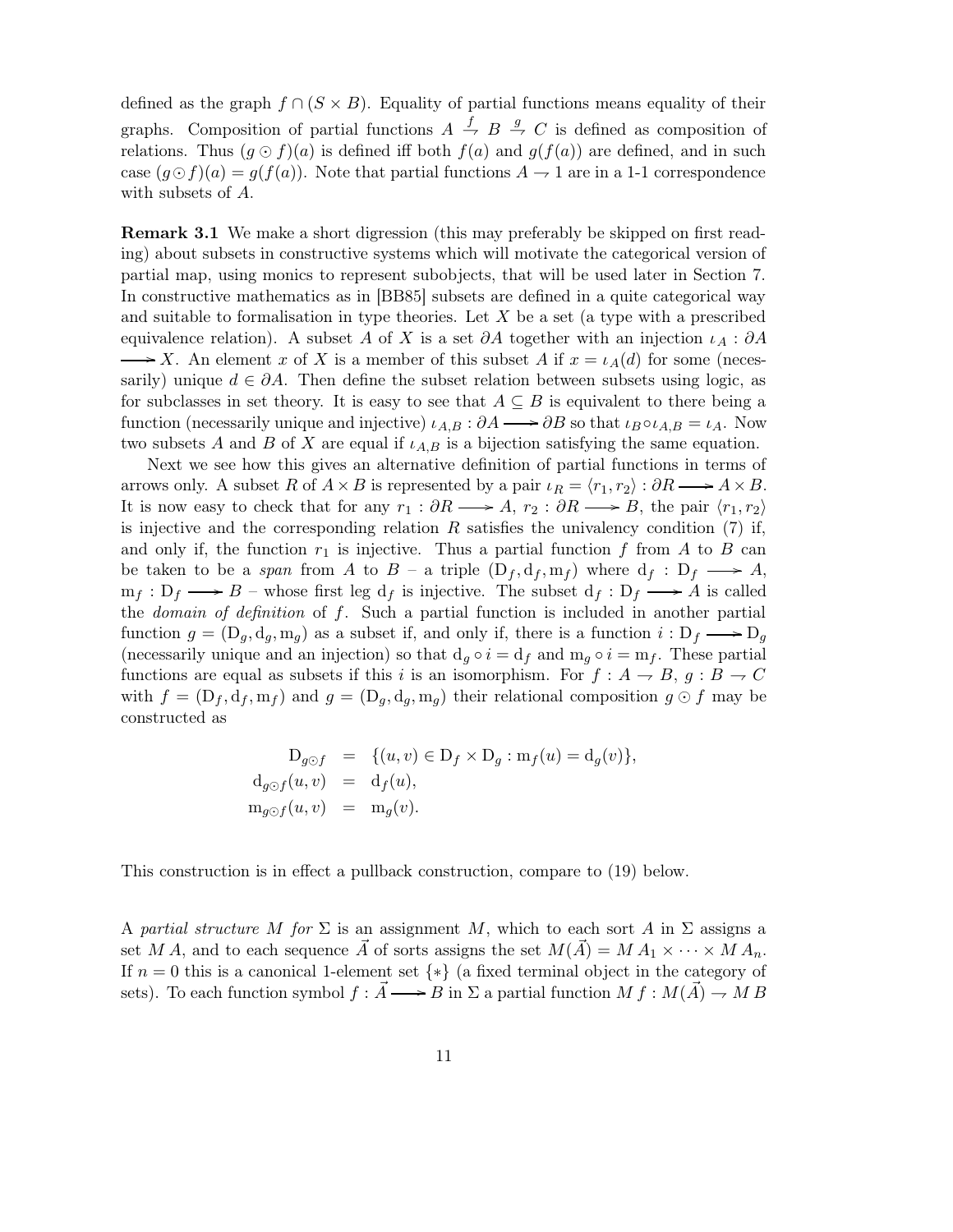is assigned, and to each predicate symbol  $R \rightarrowtail \vec{A}$  in  $\Sigma$  a subset M R of  $M(\vec{A})$ . Moreover,  $M = A$ ) is the identity relation on M A. Let M and N be partial structures for  $\Sigma$ .

For each term  $\vec{x}.t$  we define a partial function

$$
\llbracket \vec{x}.t \rrbracket_M : M \sigma(\vec{x}) \to M \sigma(t). \tag{8}
$$

by induction. A variable is interpreted by a projection (which is a total function)

$$
\llbracket \vec{x}.x_k \rrbracket_M = \pi_k^n : M(\sigma(\vec{x})) \longrightarrow M \sigma(x_k). \tag{9}
$$

For a constant c let

$$
\llbracket \vec{x} . c \rrbracket_M = (M \, c) \odot \mathbf{1}_{M(\sigma(\vec{x}))} \tag{10}
$$

where the second factor indicates the unique map  $M(\sigma(\vec{x})) \longrightarrow 1$ . For a sequence of partial functions  $f_i: A \to B_i \ (1 \leq i \leq m)$ , define the strict tupling

$$
\langle \vec{f} \rangle_p : A \to B_1 \times \cdots \times B_m
$$

by letting  $\langle \vec{f} \rangle_p(a)$  be defined iff each  $f_k(a)$  is defined, and if so, then set to  $(f_1(a), \ldots, f_m(a))$ . Note that  $\langle \rangle_p$  may be identified with the unique map  $A \longrightarrow 1$ . We write

$$
[\![\vec{x}.\vec{t}]\!]_M \triangleq \langle [\![\vec{x}.t_1]\!]_M \dots [\![\vec{x}.t_m]\!]_M \rangle_p
$$

and now the interpretation of a function symbol  $q$  applied to terms of appropriate sorts is defined as

$$
[\![\vec{x}.g(\vec{t})\!]_M \triangleq (M\,g) \odot [\![\vec{x}.\vec{t}]\!]_M. \tag{11}
$$

A formula  $\varphi$  (suitable for  $\vec{x}$ ) will in general be interpreted as  $[\![\vec{x}.\varphi]\!]_M \subseteq M(A)$ . For a sequence of terms  $\vec{t}$  we now define  $[\vec{x}.R(\vec{t})]_M$  to be the set of tuples

$$
\{\vec{a} \in M(\vec{A}): [\![\vec{x}.\vec{t}]\!]_M(\vec{a}) \text{ defined and belongs to } M R\}. \tag{12}
$$

Moreover  $[\![\vec{x}.t_1 = t_2]\!]_M$  is the set

$$
\{\vec{a} \in M(\vec{A}): \ [\![\vec{x}.t_1]\!]_M(\vec{a}) \text{ and } [\![\vec{x}.t_2]\!]_M(\vec{a}) \text{ are defined and equal }\}.
$$
 (13)

(Note that this is consistent with (12) if  $M R = M = (A).$ ) Thus in particular  $[\![\vec{x}.t]\!]_M$ consists of those  $\vec{a}$  for which  $[\![\vec{x}.t]\!]_M(\vec{a})$  is defined. Further, we have that  $[\![\vec{x}.t_1]\!]_M$  and  $[\![\vec{x}.t_2]\!]_M$  are equal as partial functions iff  $[\![\vec{x}.t_1\!\downarrow\!]]_M = [\![\vec{x}.t_2\!\downarrow\!]]_M = [\![\vec{x}.t_1 = t_2\!]]_M$ . The interpretation may be extended to all first-order formulae over  $\Sigma$  as in [Joh02b].

We say that a sequent  $\varphi \mapsto \psi$  over  $\Sigma$  is valid in a partial structure M for  $\Sigma$  if

$$
[\![\vec{x}.\varphi]\!]_M \subseteq [\![\vec{x}.\psi]\!]_M.
$$

Such a structure M is a model for theory  $\mathbb T$  over  $\Sigma$ , if each sequent in  $\mathbb T$  is valid in M. In this case we write, as usual,  $M \models \mathbb{T}$ .

Continuing Examples 2.4 and 2.5 we have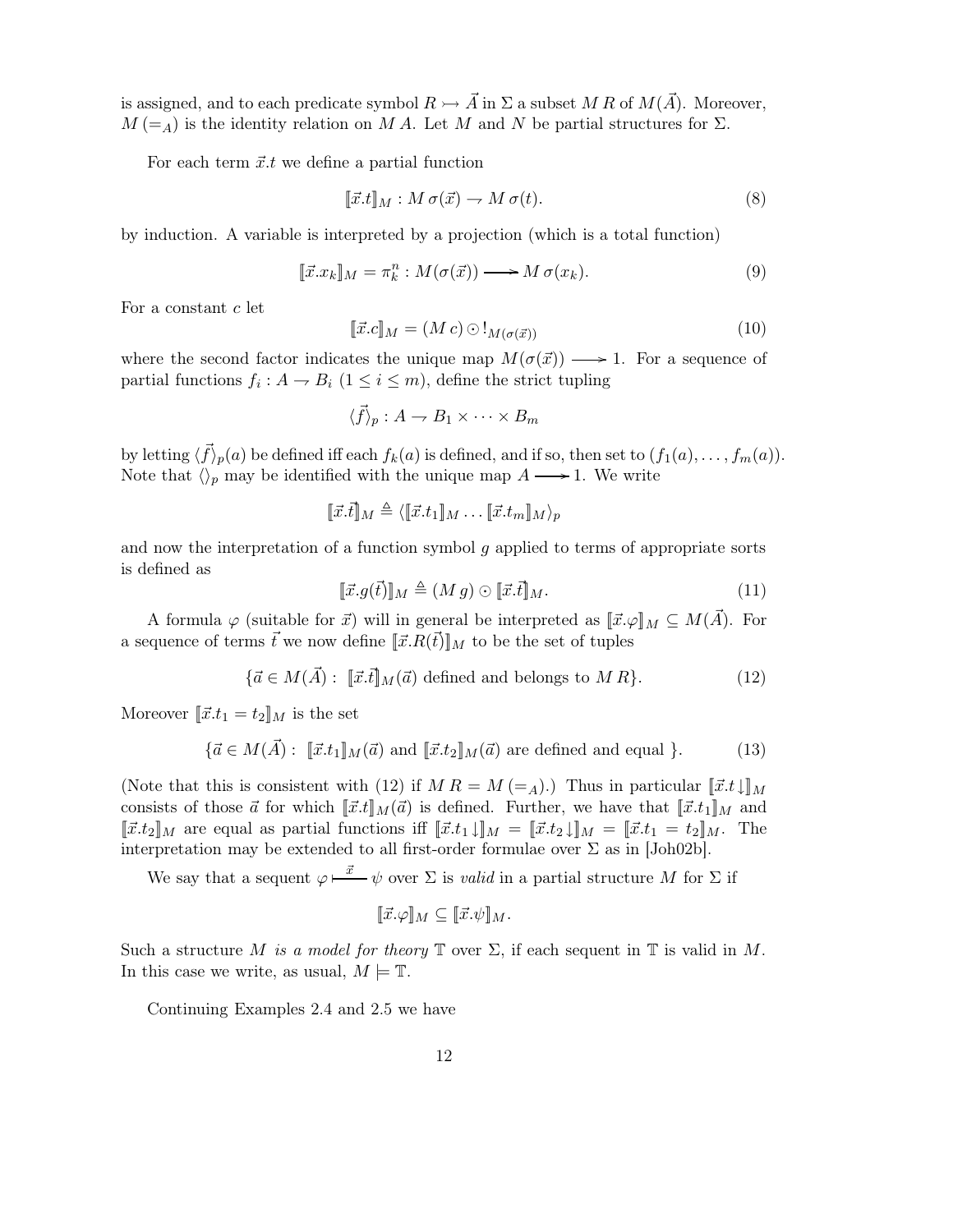**Example 3.2** The models of  $T_{cat}$  and  $T_{gr}$  are the categories and directed graphs respectively.

We need the following lemmas for interpreting substitutions:

**Lemma 3.3** Let M be a partial  $\Sigma$ -structure. Suppose we are given  $\Sigma$ -terms  $\vec{x}$ .s and  $\vec{y}$ . $\vec{t}$ , where  $\vec{t}$  is sort compatible with  $\vec{x}$ . Then:

$$
[\![\vec{y}.s(\vec{t}/\vec{x})]\!][\![\vec{y}.\vec{t}]\!] = [\![\vec{x}.s]\!] \odot [\![\vec{y}.\vec{t}]\!],
$$

writing  $\lbrack \cdot \rbrack$  for  $\lbrack \cdot \rbrack_M$ .

**Proof.** By induction on the structure of the term s, and using the following laws for partial functions

$$
\pi_k^n \odot \langle f_1, \dots, f_n \rangle_p = f_k | d_{f_1} \cap \dots \cap d_{f_n}
$$
  
\n
$$
(f \odot g)|S = f \odot (g|S)
$$
  
\n
$$
\langle f_1, \dots, f_n \rangle_p |S = \langle f_1 | S, \dots, f_n | S \rangle_p |S
$$
  
\n
$$
\langle f_1, \dots, f_n \rangle_p \odot g = \langle f_1 \odot g, \dots, f_n \odot g \rangle_p | d_g. \square
$$

**Lemma 3.4** Let M be a partial  $\Sigma$ -structure. Consider any first-order formula  $\vec{x}.\varphi$  over the signature  $\Sigma$ . For any sequence of  $\Sigma$ -terms  $\vec{y}.\vec{t}$ , sort compatible with  $\vec{x}$ , the set  $[\vec{y}.\vec{t}]\wedge \vec{y}$  $\varphi(\vec{t}/\vec{x})\Vert_M$  is

$$
\{\vec{a} \in M(\sigma(\vec{y})) : [\![\vec{y}.\vec{t}]\!]_M(\vec{a}) \text{ defined and belongs to } [\![\vec{x}.\varphi]\!]_M\}.
$$

**Proof.** By induction on the structure of the formula. The inductive steps are straightforward using a little intuitionistic logic for the implicational case. The base case for non-constant atomic fomulae  $\varphi \equiv R(\vec{s})$  follows straightforwardly from Lemma 3.3. The base cases for  $\top$  and  $\bot$  are trivial.  $\Box$ 

Theorem 3.5 (Soundness) PHL and PFOL are sound for the semantics above.

Proof. The only nonstandard rules to verify are the partial substitution rule (a3) and the strictness rules (b3–5). The rule (a3) is evidently valid since by Lemma 3.4,  $\left[\vec{x}.\varphi\right]_M \subseteq$  $[\![\vec{x}. \psi]\!]_M$  implies

$$
[\![\vec{y}.\vec{t}\!] \wedge \varphi(\vec{t}/\vec{x})\!]_M \subseteq [\![\vec{y}.\vec{t}\!] \wedge \psi(\vec{t}/\vec{x})\!]_M \subseteq [\![\vec{y}.\psi(\vec{t}/\vec{x})\!]_M.
$$

The strictness axioms (b3-5) are easily verified from the definitions above.  $\Box$ 

A Horn theory in a signature with no predicate symbols is called quasi-equational. The following result shows that this is no great restriction when setting up a theory:

**Proposition 3.6** For any Horn theory  $\mathbb T$  there is an equivalent quasi-equational theory.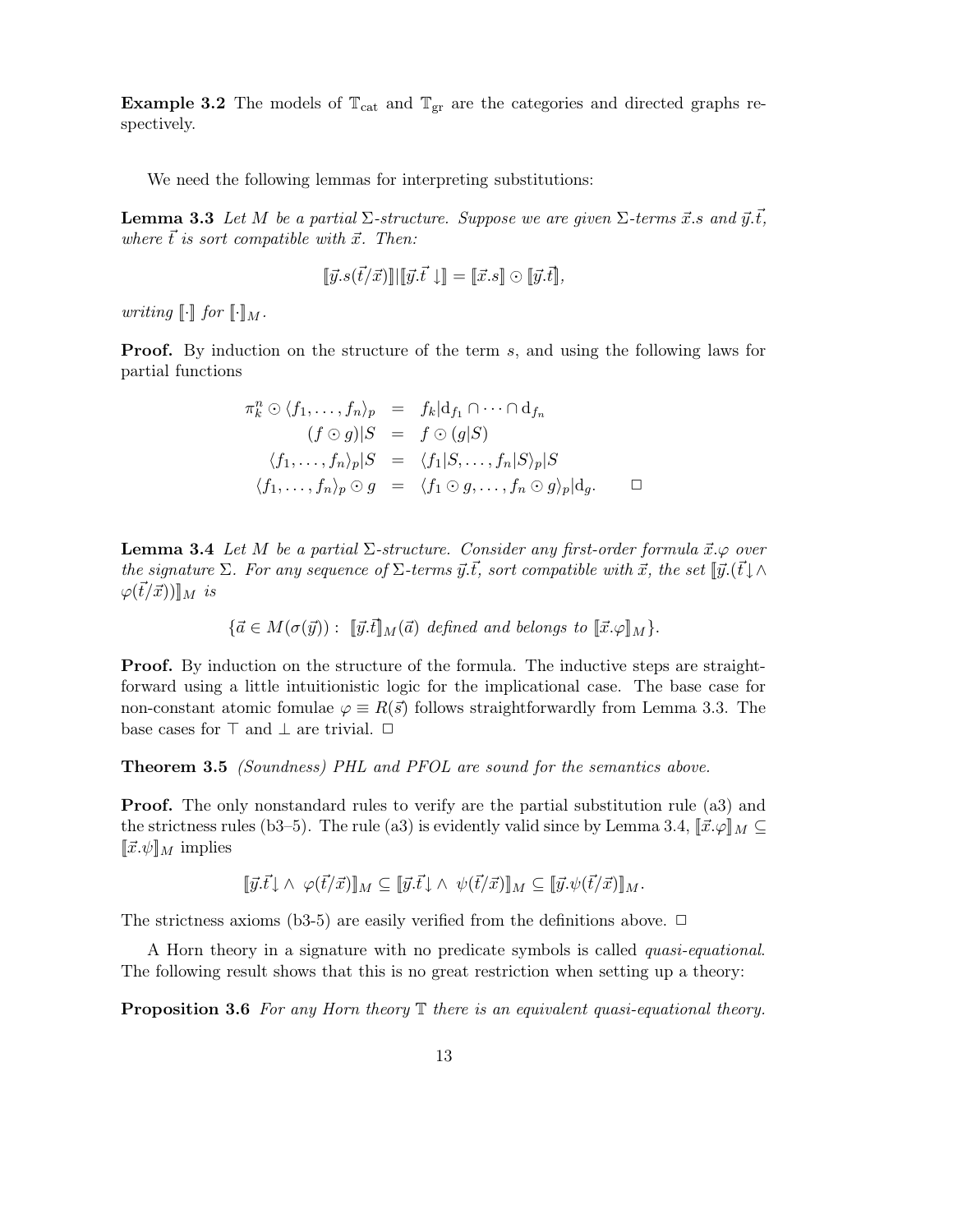**Proof.** First, introduce a new sort U with constant  $u: U$  and axioms  $\top \longmapsto u\downarrow$  and  $\mathsf{I}$  $\top \vdash^{x} x = u$ . This guarantees that U is interpreted as a one-element set, so adding it makes no essential difference to T. Now we use the 1-1 correspondence between subsets and partial functions into one-element sets. Each predicate  $R \rightarrow A_1 \cdots A_n$  may be replaced by a function symbol  $f_R: A_1 \cdots A_n \longrightarrow U$ , and then instead of  $R(t_1, \ldots, t_n)$ use  $f_R(t_1,\ldots,t_n)\downarrow$ .  $\Box$ 

#### 3.1 Homomorphisms

If M and N are partial structures for a signature  $\Sigma$ , then a  $\Sigma$ -homomorphism  $\alpha : M$  $\longrightarrow N$  is a family of *total* functions

$$
\alpha_S: M S \longrightarrow NS \qquad (S \text{ is a sort in } \Sigma)
$$

satisfying certain conditions. We can normally omit the subscript  $S$ , and indeed for a sequence  $\vec{a}$  of variables, terms or elements with sorts  $\vec{S}$  we write  $\alpha(\vec{a})$  for the sequence

$$
\alpha_{S_1}(a_1),\ldots,\alpha_{S_n}(a_n)
$$

The first condition on  $\alpha$  is that for each function symbol  $f : \vec{A} \longrightarrow B$  in  $\Sigma$ , and for all  $\vec{a} \in M(\vec{a})$ , if  $(M f)(\vec{a})$  is defined, then so is  $(N f)(\alpha(\vec{a}))$  and

$$
\alpha((M f)(\vec{a})) = (N f)(\alpha(\vec{a})).
$$

(For  $m = 0$ , we get the condition for constants.) Further, for each predicate symbol  $R \rightarrowtail \vec{A}$  the  $\alpha$ -functions should satisfy for all  $\vec{a} \in M(\vec{A})$  that

$$
\vec{a} \in (M\,R) \Longrightarrow \alpha(\vec{a}) \in (N\,R)
$$

**Example 3.7** For  $T_{\text{cat}}$ , where the models are the categories, the homomorphisms are the functors. Note how if  $f \circ g$  is defined then so is  $F(f \circ g)$  and  $F(f \circ g) = F(f) \circ F(g)$ . But even if  $F(f) \circ F(g)$  is defined,  $f \circ g$  need not be.

For  $\mathbb{T}_{gr}$ , the homomorphisms are the directed graph morphisms.

Remark 3.8 This notion of homomorphism is also used in connection with partial metric algebras [SHT03].

The class of partial structures for  $\Sigma$  and  $\Sigma$ -homomorphisms form the *category of partial structures for* Σ denoted Σ-PStr. Note that the standard category Σ-Str of structures for  $\Sigma$  [Joh02b] is isomorphic to a full subcategory of  $\Sigma$ -Pstr. Let T be a theory over  $\Sigma$ . The full subcategory of  $\Sigma$ -PStr consisting of those partial structures that are models of T is denoted T-PMod.

We have already seen how a partial structure can be extended from the function and predicate symbols to all terms and formulae. The same goes for a homomorphism, though not for all formulae. A formula is *coherent* if it is constructed from atomic formulae (including equations) using conjunction, disjunction and existential quantification.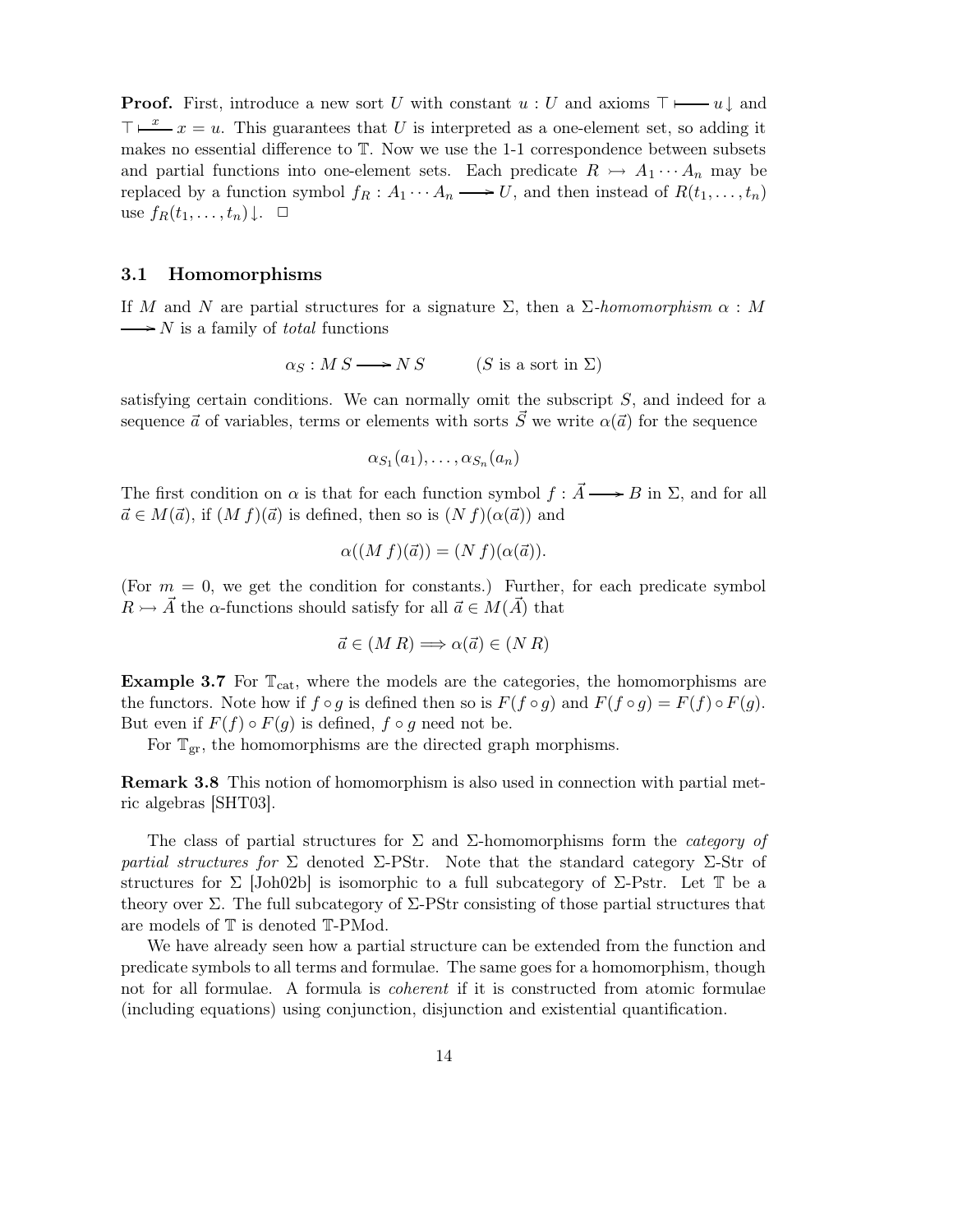**Proposition 3.9** Let  $\mathbb T$  be a quasi-equational theory and let M and N be partial structures for it. Let  $\alpha : M \longrightarrow N$  be a homomorphism. For every sequence  $\hat{\vec{S}}$  of sorts, we get a product function

$$
\alpha_{\vec{S}} : M(\vec{S}) \longrightarrow N(\vec{S}).
$$

Then

1. For each term  $\vec{x}.t$  we have commutative squares



where the row spans are the interpretations of the term t in the two models.

2. For each coherent formula  $\vec{x}.\varphi$  we have a commutative square



**Proof.** Use induction on the structure of the terms and formulae.  $\Box$ 

With homomorphisms as we have defined them the result fails to work for negation, implication and universal quantification. (For a simple example of the last, consider the fact that a homomorphism of groups does not in general map centre to centre.)

### 4 The term model and completeness

We now turn to the completeness theorem, using a construction analogous to the term model of equational logic as set out in [MT92]. Note, however, that they assume sufficient constants to ensure the carriers are non-empty. This is because their equational logic is not properly adapted to empty carriers. We avoid this problem by our use of contexts of variables labelling the turnstiles as discussed in the previous section. The first completeness theorem for partial models is due to Andréka and Németi [AN83]. Their construction avoided the labelling of the sequents, but the theorem was restricted to single-sorted theories.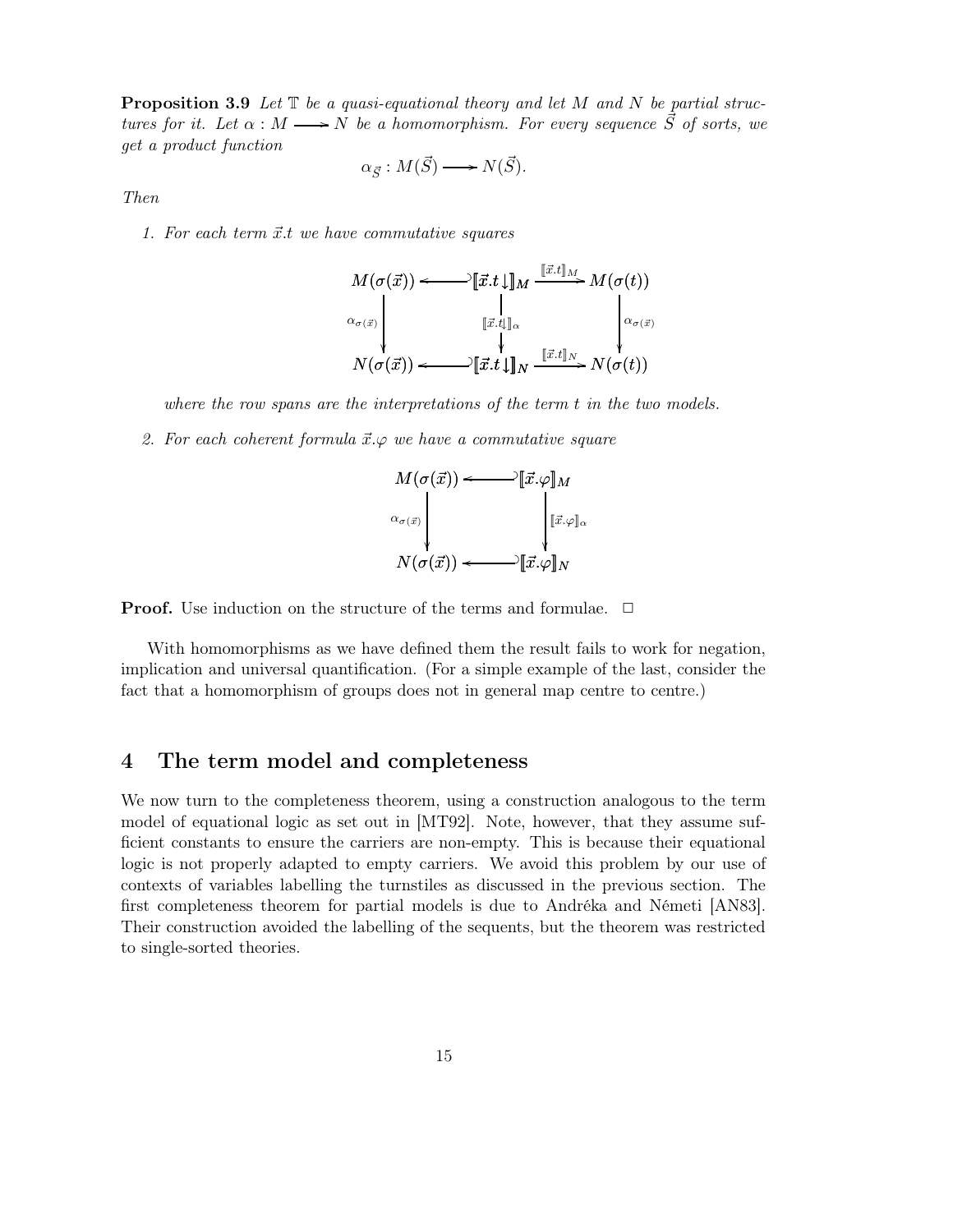### 4.1 The term model

In Section 9 we shall show that quasi-equational theories are equivalent to cartesian theories. This implies that there should be various free model constructions. These are best known for algebraic theories, but work also for cartesian theories (even with infinitary operations) and are discussed in [BW84, Chapter 4]. The most fundamental of these is the Initial Model Theorem – every cartesian theory has an initial model –, and the others can be proved from it. That is the term model which we now construct. Its initiality encapsulates important uses of induction on the structure of terms and proofs.

The proof, by taking all terms and factoring out a partial congruence of provable equality, is hardly any more complicated in our partial Horn logic than the usual proof for algebraic theories. Nonetheless, it is constructive and predicative – unlike the discussion in [BW84], which uses the Adjoint Functor Theorem.

Let  $\mathbb T$  be a quasi-equational theory in the signature  $\Sigma$ . Define the closed term model Ter(T) = M as follows. For each sort S in  $\Sigma$ , let  $M_0 S$  be the set of its closed terms. (Note that this set may well be empty.)  $M_0$  is a (total) structure for  $\Sigma$ .

Now we define a partial equivalence relation  $=$  s on each  $M_0 S$  by provable equality:  $t_1 =_S t_2$  if  $\longleftarrow t_1 = t_2$  is a PHL-theorem of T.

In fact, the family of partial equivalence relations  $=$  s is a partial congruence on  $M_0$ . If  $\bar{t_1}$  and  $\bar{t_2}$  are sequences of closed terms sort compatible with the arguments of a function symbol f, and if  $\overline{t_1} = \overrightarrow{t_2}$  is a PHL-theorem of T, then by Proposition 2.8.(iii) so is  $\longleftarrow$   $f(\vec{t_1}) = f(\vec{t_2})$ .

We deduce that factoring out the partial congruence on the structure  $M_0$  gives a partial structure  $M$ . Its carriers  $M S$  are

$$
\{t \text{ is a closed $\Sigma$-term } : \ \longmapsto \hspace{-3mm} t \downarrow \text{ is a PHL-theorem of $\mathbb{T}$}\}.
$$

with equality

$$
M(=s) = \{(t_1, t_2) \in M \text{ } S \times M \text{ } S : \longmapsto t_1 = t_2 \text{ is a PHL-theorem of } \mathbb{T}\}.
$$

This is an equivalence relation on M S. It defines the partial  $\Sigma$ -structure Ter(T). We show by structural induction that for closed  $\Sigma$ -terms t of sort S:

$$
t \in M(S) \Longrightarrow [(.)t][(*) \text{ defined and } =_{MS} t. \tag{14}
$$

Here we are writing  $\llbracket \cdot \rrbracket$  for  $\llbracket \cdot \rrbracket_M$ . For a constant  $t = c$ 

$$
\llbracket (\cdot).c\rrbracket = (M\,c) \odot !_{M(\cdot)}.
$$

and hence  $[(\cdot, c](*) = c$ , when  $c \in M(S)$ . More generally, for  $f(\vec{t})$  with  $f : \sigma(\vec{t}) \longrightarrow S$ ,

$$
[[(.).f(\vec{t})] = (Mf) \odot [[(.).\vec{t}].
$$

Now if  $f(\vec{t}) \in M(S)$ , then by the strictness axiom (b5) we also have  $t_k \in M(\sigma(t_k))$  for each component  $t_k$  of  $\vec{t}$ . By inductive hypothesis  $[(\cdot, t_k](*)$  is defined and equal to  $t_k$ . Thus  $[(\cdot), \vec{t}]$  |(\*) is defined and equals  $\vec{t}$ , and since  $f(\vec{t}) \in M(S)$  also  $[(\cdot), f(\vec{t})](*)$  is indeed defined and equals  $f(\vec{t})$ .

The crucial lemma for the term model is the following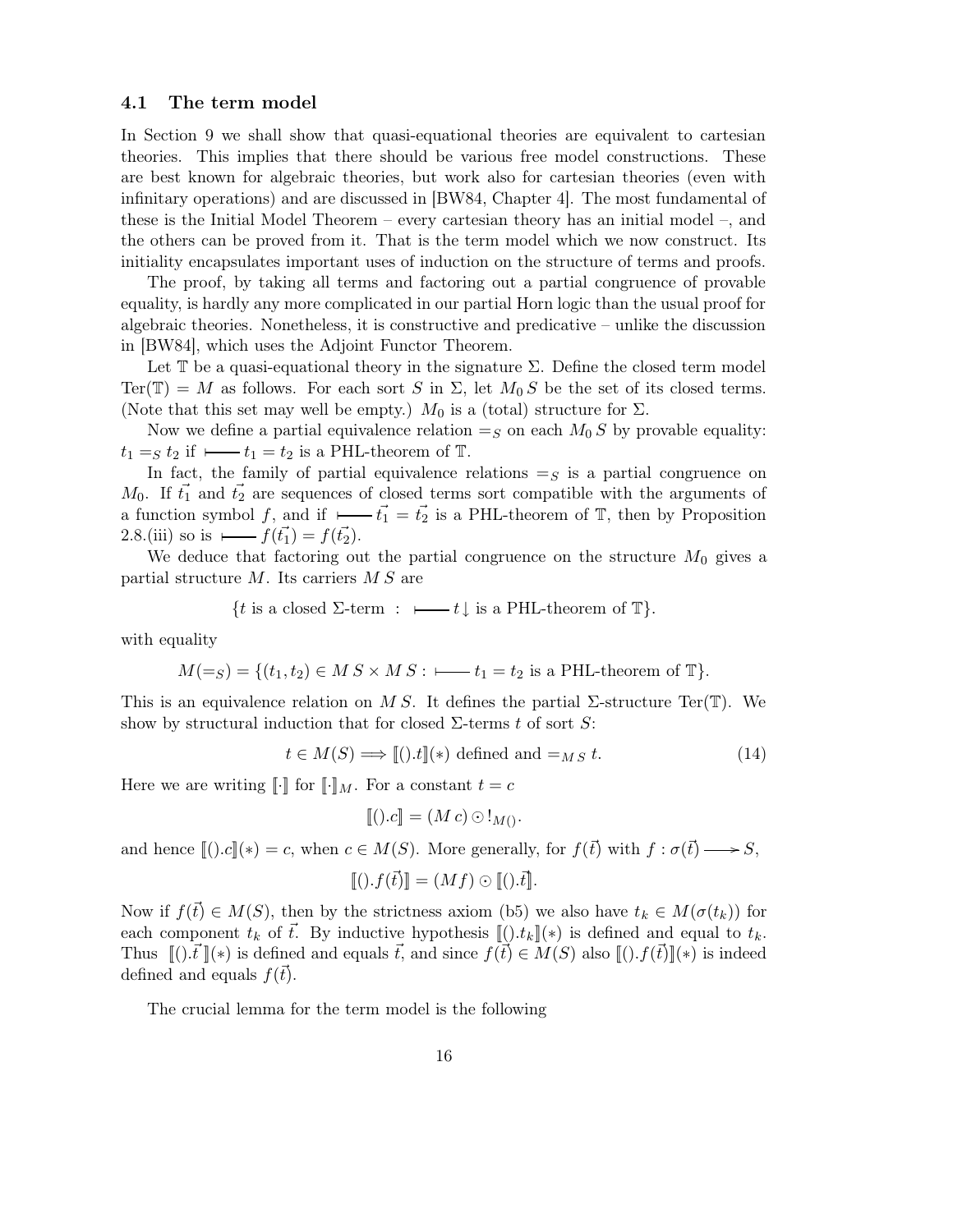**Lemma 4.1** Let  $M = \text{Ter}(\mathbb{T})$ , where  $\mathbb{T}$  is a quasi-equational theory over  $\Sigma$ . For any  $\Sigma$ -equation  $\vec{x}.\varphi$ ,

$$
[\![\vec{x}.\varphi]\!]_M = \{\vec{t} \in M(\sigma(\vec{x})): \top \longmapsto \varphi(\vec{t}/\vec{x}) \text{ is a PHL-theorem of } \mathbb{T}\}. \tag{15}
$$

**Proof.** Let  $\varphi = (r_1 =_A r_2)$  be an equation in context  $\vec{x}$ . Consider  $\vec{t}$  in  $M(\sigma(\vec{x}))$ . We write just  $[\![\cdot]\!]$  for  $[\![\cdot]\!]_M$  below. >From Lemma 3.3 follows for  $j = 1, 2$  that

$$
\llbracket (\cdot), r_j(\vec{t}/\vec{x}) \rrbracket | \llbracket (\cdot), \vec{t} \rrbracket = \llbracket \vec{x}. r_j \rrbracket \odot \llbracket (\cdot), \vec{t} \rrbracket. \tag{16}
$$

Note that any closed term is suitable for the empty context. We check (15): If  $\vec{t} \in [\vec{x} \cdot \varphi]$ , then by (13)  $\[\vec{x}.r_1\](\vec{t})$  and  $\[\vec{x}.r_2\](\vec{t})$  are both defined and equal. Now  $\[(\cdot,t_k](*)=t_k\]$ (14). By (16) it follows that  $\llbracket(.)r_1(\vec{t}/\vec{x})\rrbracket(*)$  and  $\llbracket(.)r_2(\vec{t}/\vec{x})\rrbracket(*)$  are defined and equal, and hence by (14)

$$
r_1(\vec{t}/\vec{x}) =_{MA} r_2(\vec{t}/\vec{x}),
$$

i.e.  $\top \longmapsto \varphi(\vec{t}/\vec{x})$  is a PHL-theorem of  $\mathbb{T}$ . Conversely, assume this to be the case. Thus we get by strictness of equality that  $r_1(\vec{t}/\vec{x}), r_2(\vec{t}/\vec{x}) \in M A$  and by assumption they are equal elements. Moreover (14) gives  $[().r_1(\vec{t}/\vec{x})](*)$  and  $[().r_2(\vec{t}/\vec{x})](*)$  are defined and equal. Now (16) yields that  $\llbracket \vec{x}.r \rrbracket(\vec{t})$  and  $\llbracket \vec{x}.s \rrbracket(\vec{t})$  are both defined and equal, and we have  $\vec{t} \in [\![\vec{x} \cdot \varphi]\!]$ .  $\Box$ 

**Theorem 4.2** Let  $\mathbb{T}$  be a quasi-equational theory. Then  $\text{Ter}(\mathbb{T})$  is an initial model of  $\mathbb{T}$ .

**Proof.** First we must show it is indeed a model. Consider an axiom of  $\mathbb{T}$ 

$$
\varphi \xrightarrow{\vec{x}} \psi \tag{17}
$$

We wish to show that it is valid in  $M = \text{Ter}(\mathbb{T})$ , which means that for any  $\vec{t} \in M(\sigma(\vec{x}))$ ,

$$
\vec{t} \in [\![\vec{x}.\varphi]\!]_M \Longrightarrow \vec{t} \in [\![\vec{x}.\psi]\!]_M.
$$

From (17) we get by the partial substitution rule with  $\vec{t}$ , the PHL-theorem of T:

$$
\vec{t} \downarrow \wedge \varphi(\vec{t}/\vec{x}) \longmapsto \psi(\vec{t}/\vec{x}). \tag{18}
$$

By Lemma 4.1,  $\vec{t} \in [\![\vec{x} \cdot \varphi]\!]_M$  implies that  $\top \longmapsto \varphi(\vec{t}/\vec{x})$  is a PHL-theorem of  $\mathbb T$  and hence so is  $\top \longleftarrow \vec{t} \downarrow \wedge \varphi(\vec{t}/\vec{x})$ , since  $\vec{t}$  are all provably defined. Then the cut rule and (18) gives that  $\top \longmapsto \psi(\vec{t}/\vec{x})$  is a PHL-theorem of  $\mathbb{T}$ , which by the lemma, is nothing but  $t \in \llbracket \vec{x}.\psi \rrbracket_M.$ 

For initiality, let N be another model. If  $\alpha : M \longrightarrow N$  is to be a homomorphism, then by induction on the structure of terms t we see that  $\alpha(t)$  can only be  $[(\cdot,t]_N(*).$ This is well defined if  $t \in MS$ . For then  $\mathbb T$  proves  $\top \longmapsto t \downarrow$ . This is therefore also  $\overline{a}$ valid in N, so  $[(\cdot,t]_N$  is total and  $[(\cdot,t]_N(*)$  exists. Similarly if  $t_1 = t_2$  in M then  $[(\cdot).t_1]_N(*) = [(.\cdot.t_2]_N(*)$ .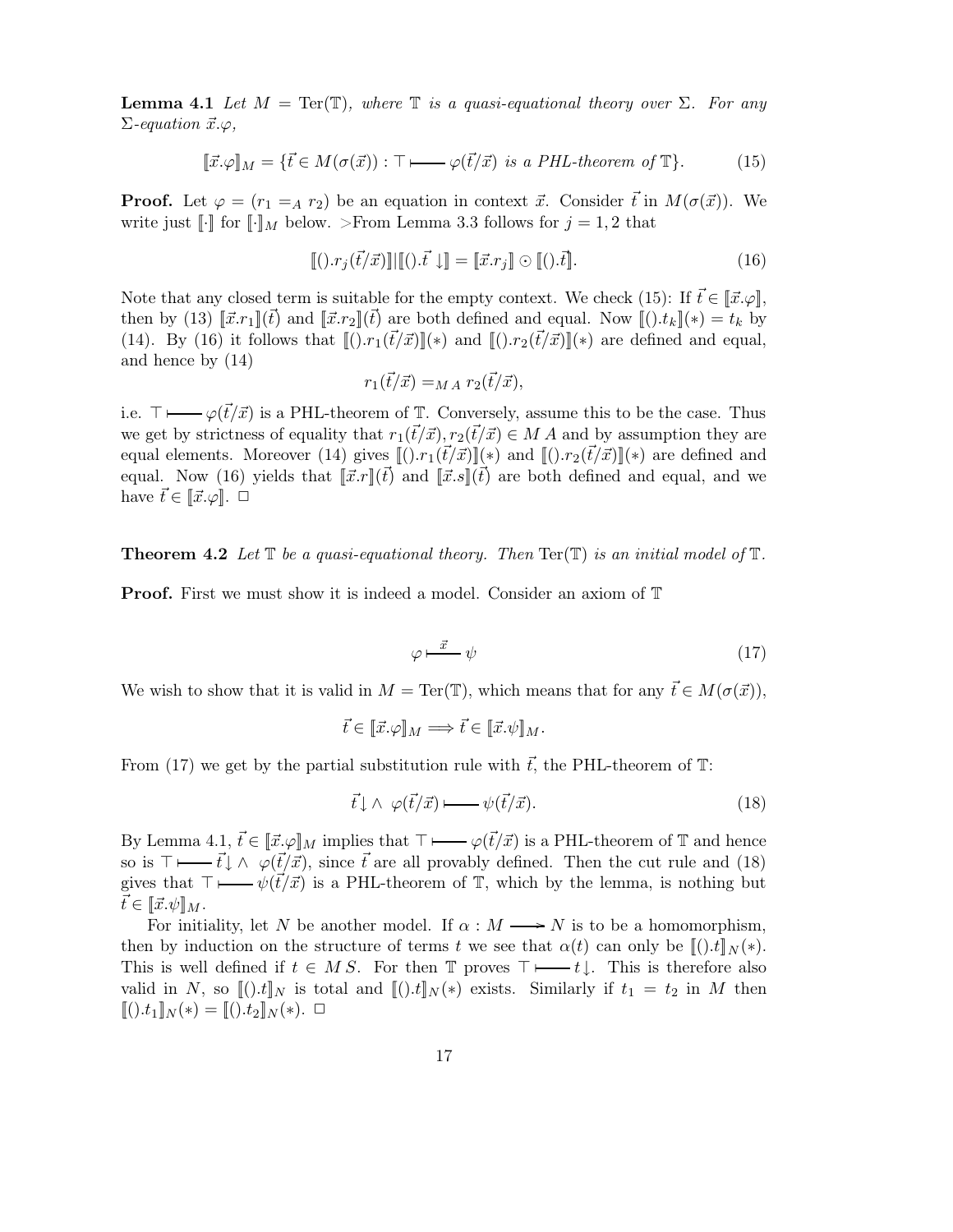#### 4.2 Completeness

We can now use the term model to prove completeness results.

**Theorem 4.3** (Strong completeness for equations) Let  $\mathbb{T}$  be a quasi-equational theory over  $\Sigma$ . For each closed equation  $r = s$  over  $\Sigma$ :

$$
Ter(\mathbb{T}) \models r = s \text{ iff } \top \longmapsto r = s \text{ is a PHL-theorem of } \mathbb{T}.
$$

**Proof.** This is the special case of Lemma 4.1 when  $\varphi \equiv (r = s)$  is closed.  $\Box$ 

**Theorem 4.4** (Completeness) Let  $\mathbb{T}$  be a quasi-equational theory over  $\Sigma$ . For each formula in context  $\vec{x}.\varphi$  over  $\Sigma$  there is a partial  $\Sigma$ -structure M which is a model of  $\mathbb T$ and such that for every formula  $\vec{x}.\psi$ ,

$$
[\![\vec{x}.\varphi]\!]_M \subseteq [\![\vec{x}.\psi]\!]_M
$$
 iff  $\varphi \vdash^{\vec{x}} \psi$  is a PHL-theorem of  $\mathbb{T}$ 

In particular, a sequent  $\varphi \mapsto \psi$  holds in all models of  $\mathbb{T}$  iff  $\varphi \mapsto \psi$  is a PHL-theorem of T.

Proof. Let

$$
\mathbb{T}' = \mathbb{T} \cup \{ \top \longmapsto \vec{c} \downarrow \} \cup \{ \top \longmapsto \varphi(\vec{c}/\vec{x}) \},
$$

where  $\vec{c}$  are some distinct constants, sort compatible with  $\vec{x}$ , and not in  $\Sigma$ . Let  $\Sigma'$  denote Σ extended by these constants. Form the term model  $M' = \text{Ter}(\mathbb{T}')$  over Σ' and the restriction  $M = M'|\Sigma$  to the smaller signature. For equations  $\theta$  over  $\Sigma$  suitable for  $\vec{x}$  we thus have  $[\![\vec{x}.\theta]\!]_M = [\![\vec{x}.\theta]\!]_{M'}$ . Suppose now  $[\![\vec{x}.\varphi]\!]_M \subseteq [\![\vec{x}.\psi]\!]_M$ . Then this holds also for  $M'$  in place of M. Next, using this inclusion for  $\vec{c}$ , we get by Lemma 4.1 the implication

 $\top \longmapsto \varphi(\vec{c}/\vec{x})$  is a PHL-theorem of  $\mathbb{T}' \Longrightarrow \top \longmapsto \psi(\vec{c}/\vec{x})$  is a PHL-theorem of  $\mathbb{T}'$ .

The lefthand side is immediate by the extra axiom of  $\mathbb{T}'$ . Thus  $\top \longmapsto \psi(\vec{c}/\vec{x})$  is a PHLtheorem of  $\mathbb{T}'$ . The Deduction Theorem 2.11 then implies that  $\varphi(\vec{c}/\vec{x}) \longmapsto \psi(\vec{c}/\vec{x})$  is a PHL-theorem of T. Theorem 2.10 on Constants finally gives that  $\varphi \mapsto \psi$  is PHLtheorem of T.

The implication  $(\Rightarrow)$  of the final statement of the theorem follows now by specialisation to M. The reverse implication  $(\Leftarrow)$  is the soundness theorem.  $\Box$ 

The corollary below shows that PFOL is "conservative" over PHL for quasi-equational sequents.

Corollary 4.5 Consider a quasi-equational theory  $\mathbb T$  over  $\Sigma$ . If a quasi-equational sequent  $\varphi \xrightarrow{\vec{x}} \psi$  over  $\Sigma$  is a PFOL-theorem of  $\mathbb{T}$ , then it is also a PHL-theorem of  $\mathbb{T}$ .

**Proof.** By soundness of PFOL this follows from Theorem 4.4.  $\Box$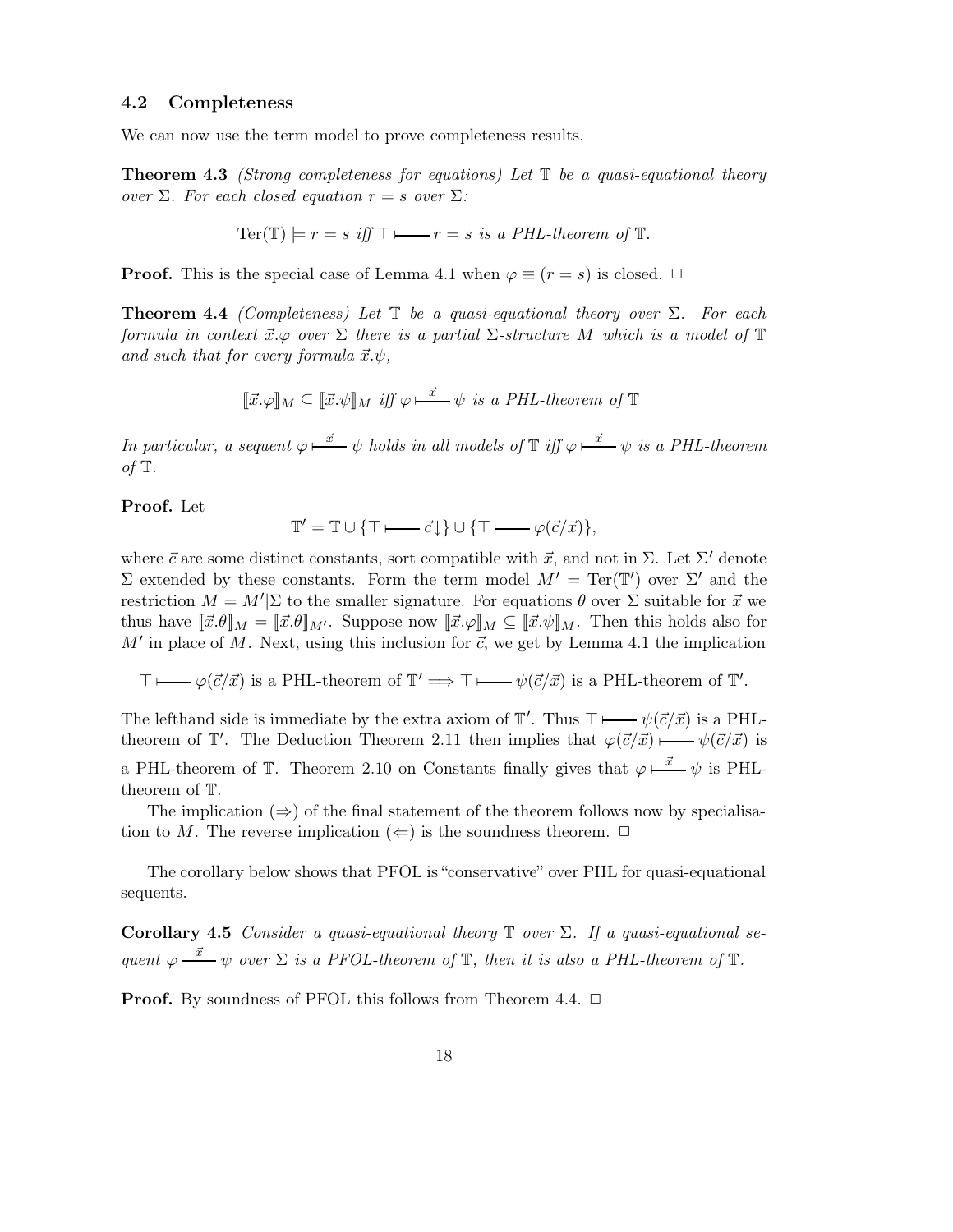### 5 Free partial models

The freeness theorem for partial models will be formulated as the existence of left adjoints to very general forgetful functors. Consider two signatures  $\Sigma$  and  $\Sigma'$ , without relation symbols, since we do not need them here. A *signature morphism*  $\rho : \Sigma \longrightarrow \Sigma'$  consists of an assignment: to each sort A of  $\Sigma$ , a sort  $A^{\rho}$  of  $\Sigma'$  and to each function symbol  $f: A_1 \cdots A_n \longrightarrow A$  of  $\Sigma$ , a function symbol  $f^{\rho}: A_1^{\rho}$  $A_1^{\rho} \longrightarrow A^{\rho}$  of  $\Sigma'$ . This gives a translation of a formula  $\varphi$  over  $\Sigma$  to a formula  $\varphi^{\rho}$  over  $\Sigma'$  by applying  $\rho$  to its symbols for sorts and functions. The signature morphism  $\rho$  induces a *restriction* (or *reduct*) functor  $(\cdot)|\rho : \Sigma'$ -PStr  $\longrightarrow$  Σ-PStr as follows: for a partial  $\Sigma'$ -structure N define  $N|\rho$  to be the partial  $\Sigma$ -structure M given by

$$
M(A) = N(A^{\rho})
$$
  

$$
(M(f) : M(A_1, ..., A_n) \to M(A)) = (N(f^{\rho}) : N(A_1^{\rho}, ..., A_n^{\rho}) \to N(A^{\rho}))
$$

For a morphism  $\alpha : N \longrightarrow N'$  in  $\Sigma'$ -PStr define a morphism  $\alpha | \rho : N | \rho \longrightarrow N' | \rho$  in Σ-PStr by letting

$$
(\alpha|\rho)_A = \alpha_{(A^{\rho})} \qquad (A \text{ sort in } \Sigma).
$$

Naturally, any inclusion  $\Sigma \subseteq \Sigma'$  of sort and function symbols will be an example of a signature morphism. In this case we write (as usual)  $N(\Sigma)$  for the restriction.

**Example 5.1** A different example is that which maps the signature of modules  $\Sigma_{\text{Mod}}$ to that of rings  $\Sigma_{\text{Rng}}$ . The signature  $\Sigma_{\text{Mod}}$  has a sort K for scalars and a sort V for vectors, and appropriate function symbols, in particular multiplication of scalars with vectors  $g: K, V \longrightarrow V$ . The ring signature has a single sort R and a multiplication  $m: R, R \longrightarrow R$ . Now map  $K^{\rho} = V^{\rho} = R$  and  $g^{\rho} = m$ . The restriction functor treats any ring as a module over itself.

**Lemma 5.2** Let  $\rho : \Sigma \longrightarrow \Sigma'$  be a signature morphism. For  $N \in \Sigma'$ -PStr, and term t and formula  $\varphi$  over  $\Sigma$  suitable for  $\vec{x}$ ,

$$
\begin{aligned}\n\llbracket \vec{x} . t^{\rho} \rrbracket_N &= \llbracket \vec{x} . t \rrbracket_{(N|\rho)}, \\
\llbracket \vec{x} . \varphi^{\rho} \rrbracket_N &= \llbracket \vec{x} . \varphi \rrbracket_{(N|\rho)}.\n\end{aligned}
$$

If  $\rho : \Sigma \subseteq \Sigma'$  is an inclusion, then  $[\![\vec{x}.t]\!]_N = [\![\vec{x}.t]\!]_{(N|\Sigma)}$  and  $[\![\vec{x}.\varphi]\!]_N = [\![\vec{x}.\varphi]\!]_{(N|\Sigma)}$ .

**Proof.** The first equation follows by a straightforward induction on t. The base case of the second equation then follows from this. The inductive steps for formulae are trivial.  $\Box$ 

Suppose that  $\mathbb T$  and  $\mathbb T'$  are two theories of signature  $\Sigma$  and  $\Sigma'$ , respectively. A signature morphism  $\rho : \Sigma \longrightarrow \Sigma'$  is a *theory morphism*  $\mathbb{T} \longrightarrow \mathbb{T}'$ , if for each axiom  $\varphi \mapsto \vec{x} : \vec{A}^{\rho} \downarrow \vec{b} \text{ and } \varphi \in \vec{A}$  is an axiom of  $\mathbb{T}'$ . Note that for such a theory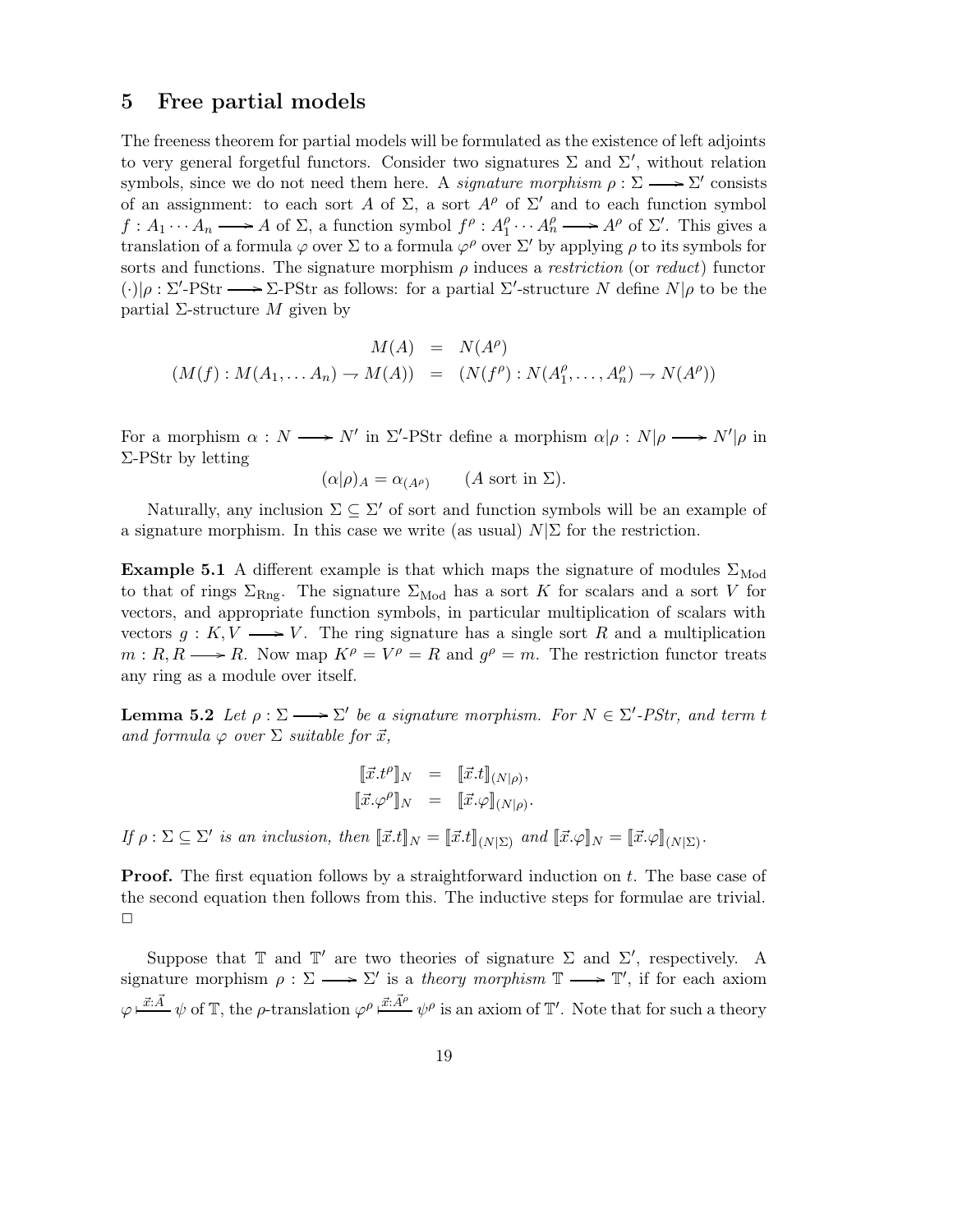morphism, the restriction functor maps  $\mathbb{T}'$ -PMod into T-PMod. Suppose  $N \models \mathbb{T}'$ . For an axiom  $\varphi \mapsto \psi$  of  $\mathbb{T}$ , we have that its translation  $\varphi^{\rho} \mapsto \psi^{\rho}$  is an axiom of  $\mathbb{T}'$ , so by assumption  $[\![\vec{x}.\varphi^\rho]\!]_N \subseteq [\![\vec{x}.\psi^\rho]\!]_N$ . By Lemma 5.2 this is the same as  $[\![\vec{x}.\varphi]\!]_{(N|\rho)} \subseteq$  $[\![\vec{x}. \psi]\!]_{(N|\rho)}$ . This proves  $(N|\rho) \models \mathbb{T}$ . We may now conclude the following result.

**Proposition 5.3** Each theory morphism  $\rho : \mathbb{T} \longrightarrow \mathbb{T}'$  induces a functor — the forgetful functor —

$$
U_{\rho} : \mathbb{T}'\text{-}PMod \longrightarrow \mathbb{T}\text{-}PMod
$$

given by  $U_{\rho} = (\cdot)|\rho$ .  $\Box$ 

Our aim now is to prove that  $U_{\rho}$  has a left adjoint, a free model functor  $F_{\rho}$ . We shall construct  $F_{\rho}(M)$  as the initial partial model for a theory in which  $\mathbb{T}'$  is augmented with constants and axioms for the elements and equalities in  $M$ . This uses an auxiliary construction of the kind familiar from model theory of total structures. For a partial  $\Sigma$ structure M, and a signature morphism  $\rho : \Sigma \longrightarrow \Sigma'$ , let the *diagram (theory)*  $\mathbb{D}_{\rho}(M)$  of M be the theory whose signature  $\Sigma_{\mathbb{D}_{\rho}(M)}$  is  $\Sigma'$ , extended with a fresh constant  $c_{A,s}: A^{\rho}$ , for each sort A of  $\Sigma$  and each  $s \in M(A)$ . (Note carefully the "typing" of the constants.) Thus  $\rho : \Sigma \longrightarrow \Sigma' \subseteq \Sigma_{\mathbb{D}_{\rho}(M)}$ . Its axioms are totality axioms for the new constants

$$
\longleftarrow c_{A,s} \downarrow \qquad (s \in M(A), A \in \Sigma\text{-Sort})
$$

and axioms for graphs of partial functions

$$
\longleftarrow f^{\rho}(c_{A_1,s_1},\ldots,c_{A_n,s_n})=c_{A,s}
$$

for all  $s_1 \in M(A_1), \ldots, s_n \in M(A_n), s \in M(A)$  and  $f : A_1 \cdots A_n \longrightarrow A$  in  $\Sigma$  with  $(M f)(s_1, \ldots, s_n) = s.$  (Again, note the typing.)

**Theorem 5.4** (Free Partial Model Theorem) Let  $\mathbb{T}$  and  $\mathbb{T}'$  be quasi-equational theories with respective signatures  $\Sigma$  and  $\Sigma'$  and let  $\rho : \mathbb{T} \longrightarrow \mathbb{T}'$  be a theory morphism. Then the forgetful functor  $U_{\rho} : \mathbb{T}'$ -PMod  $\longrightarrow \mathbb{T}$ -PMod has a left adjoint.

**Proof.** For a  $\Sigma$ -structure M in T-PMod extend the theory T' as follows:  $\mathbb{T}'' = \mathbb{T}' \cup \mathbb{D}_{\rho}(M)$ whose signature is  $\Sigma'' = \Sigma_{\mathbb{D}_{\rho}(M)}$ .

If L is a model of  $\mathbb{T}''$ , then it has a reduct N to  $\mathbb{T}'$ . The only information in L that is not already contained in N is the interpretation of the constants  $c_{A,s}$ , and this is determined by carrier maps

$$
\alpha_A: M A \longrightarrow N A^{\rho} = U_{\rho}(N) A.
$$

The axioms of  $\mathbb{D}_{\rho}(M)$  are equivalent to requiring these to form a homomorphism  $\alpha : A$  $\rightarrow U_{\rho}(N)$ .

Hence, the models of  $\mathbb{T}''$  are equivalent to pairs  $(N, \alpha)$  where N is a model of  $\mathbb{T}'$  and  $\alpha : M \longrightarrow U_{\rho}(N)$  is a homomorphism.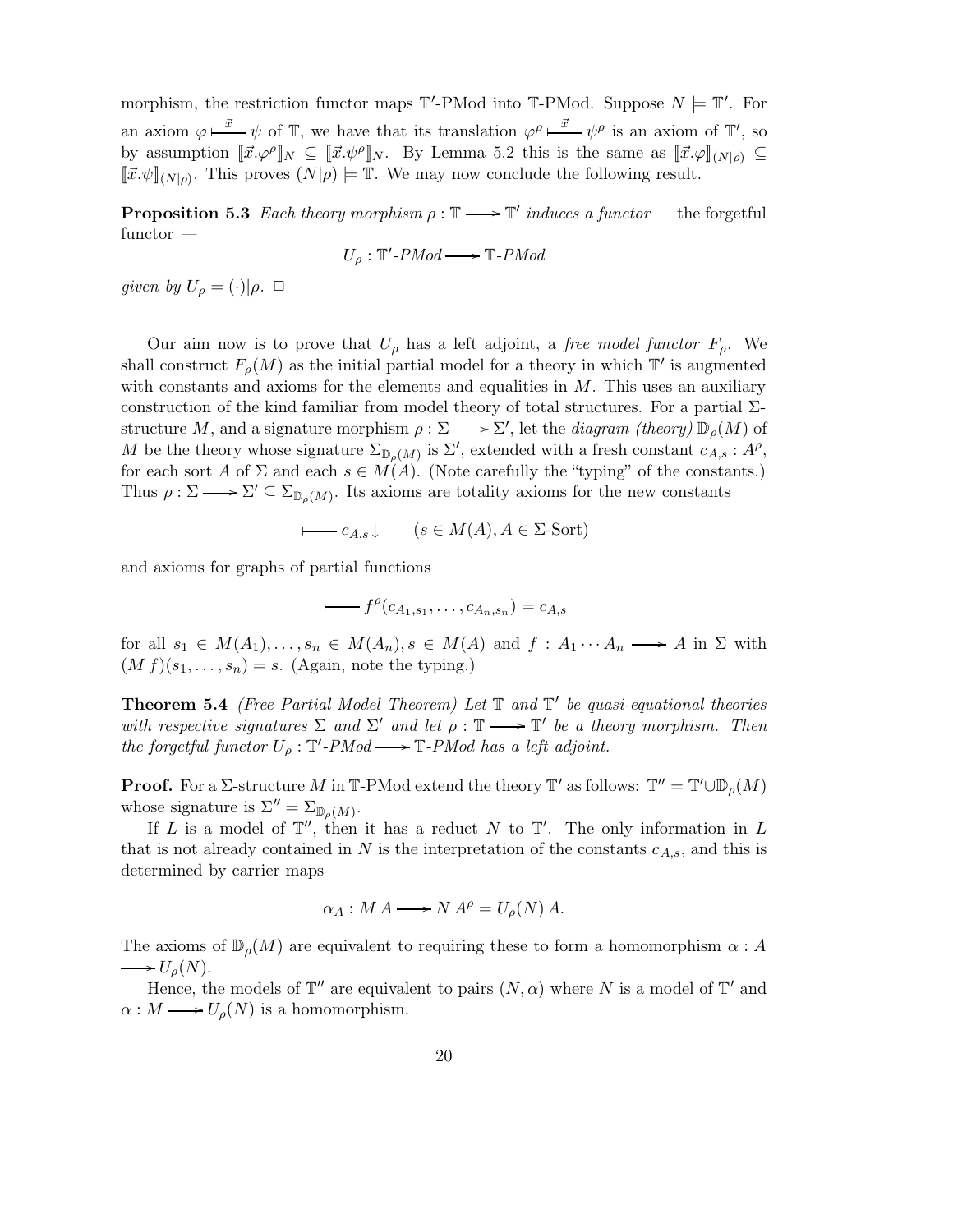A  $\mathbb{T}''$ -homomorphism  $\gamma$  from  $(N, \alpha)$  to  $(N', \alpha')$  reduces to a  $\mathbb{T}'$  homomorphism  $\beta : N$  $N'.\ \beta$  already contains all the structure (the carrier maps) needed for  $\gamma$ . The only additional information needed for it to be a  $\mathbb{T}''$ -homomorphism are that it should preserve the constants  $c(A, s)$ , and this is expressed by commutativity of the following diagram.



Hence,  $\mathbb{T}''$ -homomorphisms from  $(N, \alpha)$  to  $(N', \alpha')$  are equivalent to  $\mathbb{T}'$  homomorphisms  $\beta : N \longrightarrow N'$  making the above diagram commute.

Now the term model Ter( $\mathbb{T}''$ ) can be expressed as  $(F_{\rho}(M), \eta_M)$  where

$$
F_{\rho}(M) = \text{Ter}(\mathbb{T}'')|_{\Sigma'}
$$

is a model of  $\mathbb{T}'$ , and  $\eta_M : M \longrightarrow U_\rho(F_\rho(M))$  is a  $\Sigma$ -homomorphism.

For any model  $N$  of  $\mathbb{T}'$ , we now see that the following are equivalent.

- a homomorphism  $\alpha : M \longrightarrow U_o(N)$
- a models  $(N, \alpha)$  for  $\mathbb{T}''$  whose  $\Sigma'$ -reduct is N
- a  $\mathbb{T}''$ -homomorphism  $(F_{\rho}(M), \eta_M) \longrightarrow (N, \alpha)$  whose codomain has N as  $\Sigma'$ -reduct (here we use initiality of the term model)
- a T'-homomorphism  $F_{\rho}(M) \longrightarrow N$  (since  $\alpha$  is determined as  $U_{\rho}(\beta) \circ \eta_M$ )

This shows that  $\eta_M$  is a universal arrow from M to  $U_\rho$  and hence [ML71] that  $F_\rho$  provides a left adjoint to  $U_{\rho}$ .  $\Box$ 

As an application of the theorem we see that the left adjoint to  $U : \mathbb{T}_{cat}$ -PMod  $\longrightarrow$  T<sub>gr</sub>-PMod generates categories from graphs. Further examples of interesting left adjoints follows from the examples given in the next section.

### 6 Examples from category theory

The sequents may also be useful for expressing uniqueness conditions. The theory  $\mathbb{T}_{\text{ter}}$ of a category with a terminal object is  $\mathbb{T}_{cat}$  extended with a constant  $\top$ : obj and a function symbol ! : obj  $\longrightarrow$  arr satisfying the following axioms. (x and f are of sorts obj and arr.)

(i) 
$$
\longleftarrow \top \downarrow \qquad \longleftarrow x \downarrow,
$$

(ii)  $\frac{x}{x} \mathsf{d}(\mathsf{l}_x) = x$   $\frac{x}{x} \mathsf{c}(\mathsf{l}_x) = \top,$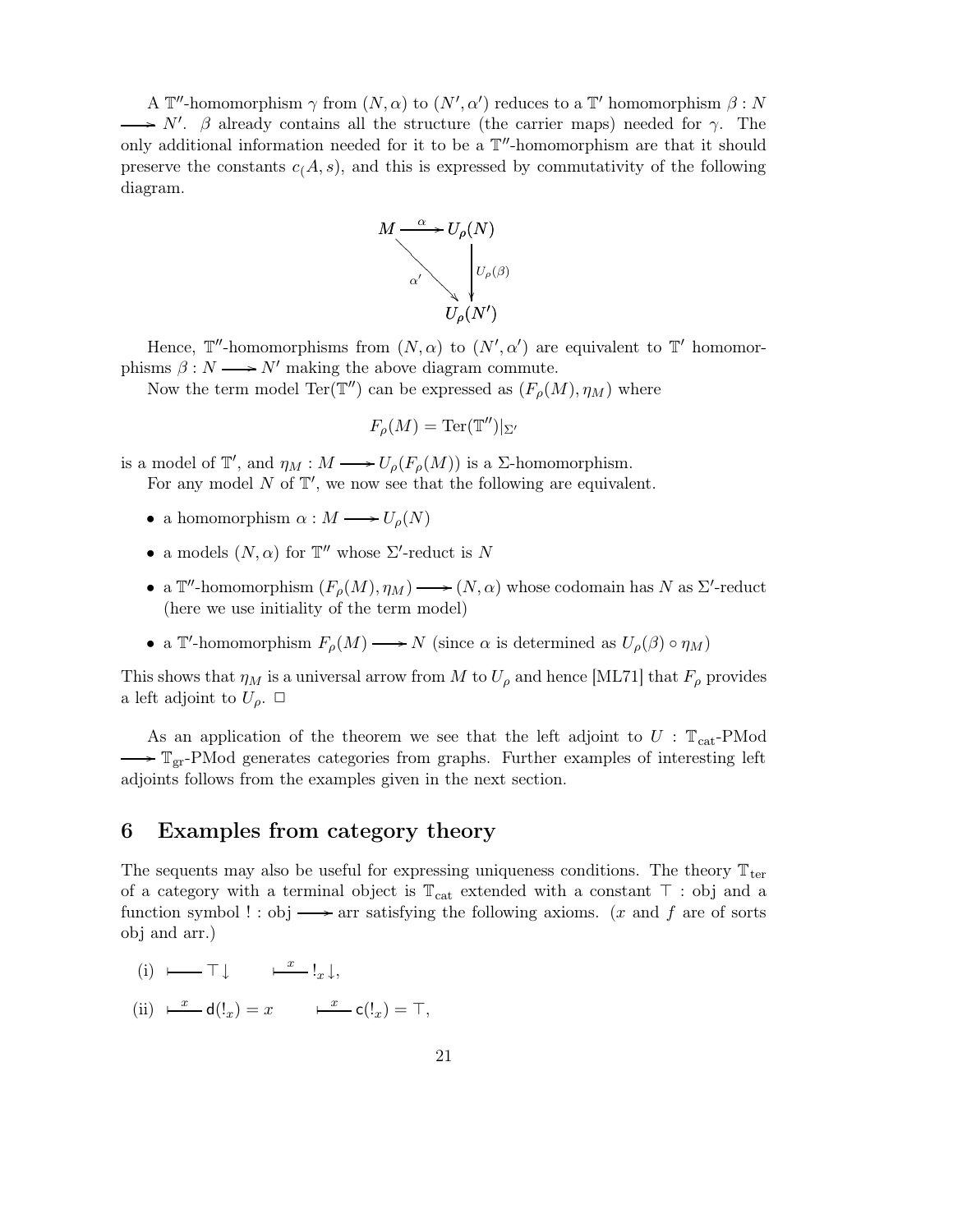(iii)  $d(f) = x, c(f) = \top \frac{xf}{f} = I_x.$  $\vdash$ 

Let  $\mathcal C$  be a category with finite limits, i.e. with pullbacks and a terminal object. Such categories are also known as cartesian categories, or lex categories for short. But note that we are assuming here that they have canonical finite limits. More precisely, they have canonical terminal objects and pullbacks, and other finite limits are canonically constructed from them. We use the following notation for canonical pullbacks. For  $\alpha$  : A X and  $\beta: B \longrightarrow X$  let  $P(\alpha, \beta)$  be the pullback object, and let  $p^1_{\alpha, \beta}$  and  $p^2_{\alpha, \beta}$  be the projections into  $A$  and  $B$  respectively, which satisfy

$$
\alpha \mathsf{p}^1_{\alpha,\beta} = \beta \mathsf{p}^2_{\alpha,\beta}.
$$

The common value of these compositions is denoted  $p(\alpha, \beta)$ . For  $f : C \longrightarrow A$  and  $g: C \longrightarrow B$  with  $\alpha f = \beta g$ , let  $\langle f, g \rangle_{\alpha, \beta}$  be the unique arrow h such that the following commutes



For the case when  $X = \top$  is the terminal object,  $P($ ! $_A$ , ! $_B)$  is an ordinary product  $A \times B$ and  $p_{A,B}^1 = p_{A,B}^1$ ,  $p_{A,B}^2 = p_{A,B}^2$  are its projections, and  $\langle \cdot, \cdot \rangle_{A,B} = \langle \cdot, \cdot \rangle_{A,B}$  is the ordinary pairing operation.

The canonical *n*-ary pullback of  $\alpha_k$ :  $A_k \longrightarrow X$ ,  $k = 1, ..., n$ , has projections  $\mathsf{p}^k_{\alpha_1,\dots,\alpha_n} : \mathsf{P}(\alpha_1,\dots,\alpha_n) \longrightarrow A_k$ , and tupling operation  $\langle \cdot,\dots,\cdot \rangle_{\alpha_1,\dots,\alpha_n}$ . Write

$$
\mathsf{p}(\alpha_1,\ldots,\alpha_n)=\alpha_k\mathsf{p}^k_{\alpha_1,\ldots,\alpha_n}.
$$

#### 6.1 Cartesian categories

To facilitate the formulation of certain theories, introduce the following notion of a partial equality: for terms t and t' which together contains exactly the free variables  $\vec{x}$ , and let  $t \leftrightharpoons t'$  denote the sequent

$$
t \downarrow, t' \downarrow \longmapsto \frac{\vec{x}}{t} = t'.
$$

Thus the terms are considered equal whenever they are both defined.

The following is a quasi-equational theory for cartesian categories. The theory  $\mathbb{T}_{\text{cart}}$ consists of  $\mathbb{T}_{\text{ter}}$  extended with function symbols  $p^1, p^2 : \text{arr} \times \text{arr} \longrightarrow \text{arr}$  and  $\langle \cdot, \cdot \rangle_{\cdot, \cdot}$ :  $\text{arr} \times \text{arr} \times \text{arr} \times \text{arr} \longrightarrow \text{arr satisfying the axioms}$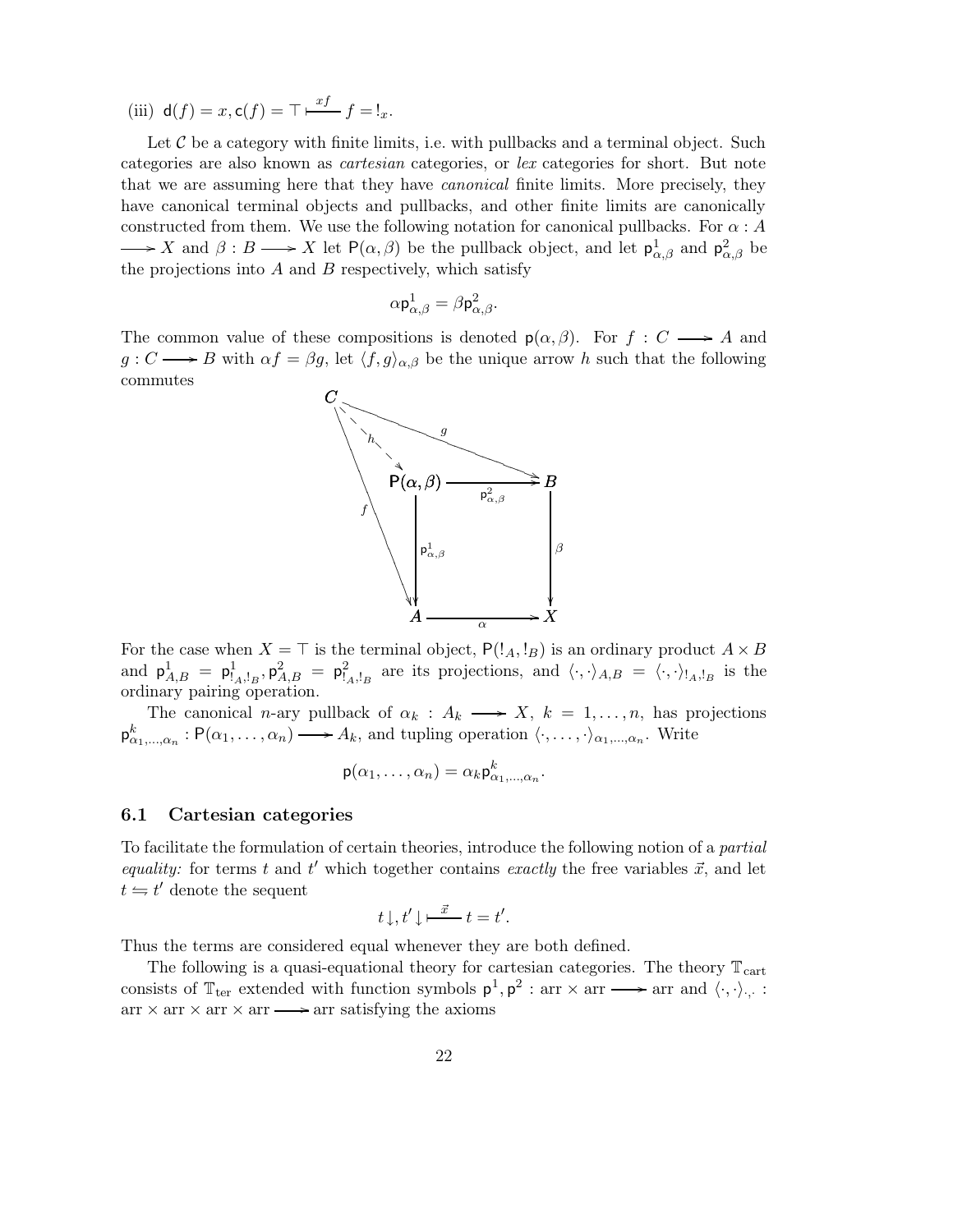(i) 
$$
p_{f_1, f_2}^k \downarrow \frac{f_1, f_2}{\cdot} c(f_1) = c(f_2)
$$
, for  $k = 1, 2$ .  
\n(ii)  $c(p_{f_1, f_2}^k) \rightleftharpoons d(f_k)$ , for  $k = 1, 2$ .  
\n(iii)  $f_1 \circ p_{f_1, f_2}^1 \rightleftharpoons f_2 \circ p_{f_1, f_2}^2$ .  
\n(iv)  $\langle h_1, h_2 \rangle_{f_1, f_2} \downarrow \frac{h_1 h_2 f_1 f_2}{\cdot} f_1 \circ h_1 = f_2 \circ h_2$   
\n(v)  $d(\langle h_1, h_2 \rangle_{f_1, f_2}) \rightleftharpoons d(h_k)$ , for  $k = 1, 2$ .  
\n(vi)  $c(\langle h_1, h_2 \rangle_{f_1, f_2}) \rightleftharpoons d(p_{f_1, f_2}^k)$ , for  $k = 1, 2$ .  
\n(vii)  $p_{f_1, f_2}^k \circ \langle h_1, h_2 \rangle_{f_1, f_2} \rightleftharpoons h_k$ , for  $k = 1, 2$ .  
\n(viii)  $\langle p_{f_1, f_2}^1 \circ h, p_{f_1, f_2}^2 \circ h \rangle_{f_1, f_2} \rightleftharpoons h$ 

We use the abbreviation  $p(f_1, f_2)$  for  $f_1 \circ p_{f_1, f_2}^1$ , and  $P(f_1, f_2)$  for  $d(p(f_1, f_2))$ . Note that

$$
\mathsf{c}(f_1) = \mathsf{c}(f_2) \xrightarrow{f_1 f_2} \mathsf{p}(f_1, f_2) = f_2 \circ \mathsf{p}_{f_1, f_2}^2.
$$

A homomorphism between cartesian categories  $\mathcal C$  and  $\mathcal C'$  is thus a strict cartesian functor, i.e. a functor  $F$  satisfying

$$
F(\top) = \top'
$$
  
\n
$$
F(!x) = (!')x
$$
  
\n
$$
F(\mathsf{p}_{f_1,f_2}^k) = \mathsf{p}_{F(f_1),F(f_2)}'^k
$$
  
\n
$$
F(\langle h_1, h_2 \rangle_{f_1,f_2}) = \langle F(h_1), F(h_2) \rangle'_{F(f_1),F(f_2)}
$$

whenever the left hand side expressions are defined. We have also  $F(p(f_1, f_2))$  =  $p'(F(f_1), F(f_2)).$ 

### 6.2 Locally cartesian closed categories

First we indicate how the theory of cartesian categories yields that products exist in every slice. Denote by  $f : a \cap b$  the equation  $b \circ f = a$ . This means that a and b have common codomain, and  $f$  is a morphism in the slice category.

**Proposition 6.1** In  $\mathbb{T}_{\text{cart}}$  we have

(i) 
$$
\mathbf{c}(f_1) = \mathbf{c}(f_2) \frac{f_1 f_2}{\mathbf{p}_{f_1, f_2}^k} \mathbf{p}_{f_1, f_2}^k : \mathbf{p}(f_1, f_2) \curvearrowright f_k, \quad \text{for } k = 1, 2
$$
  
\n(ii)  $q_1 : g \curvearrowright f_1, q_2 : g \curvearrowright f_2 \xrightarrow{q_1 q_2 f_1 f_2} \langle q_1, q_2 \rangle_{f_1, f_2} : g \curvearrowright \mathbf{p}(f_1, f_2)$   
\n(iii)  $q_1 : g \curvearrowright f_1, q_2 : g \curvearrowright f_2 \xrightarrow{q_1 q_2 f_1 f_2} \mathbf{p}_{f_1, f_2}^k \circ \langle q_1, q_2 \rangle_{f_1, f_2} = q_k, \quad \text{for } k = 1, 2$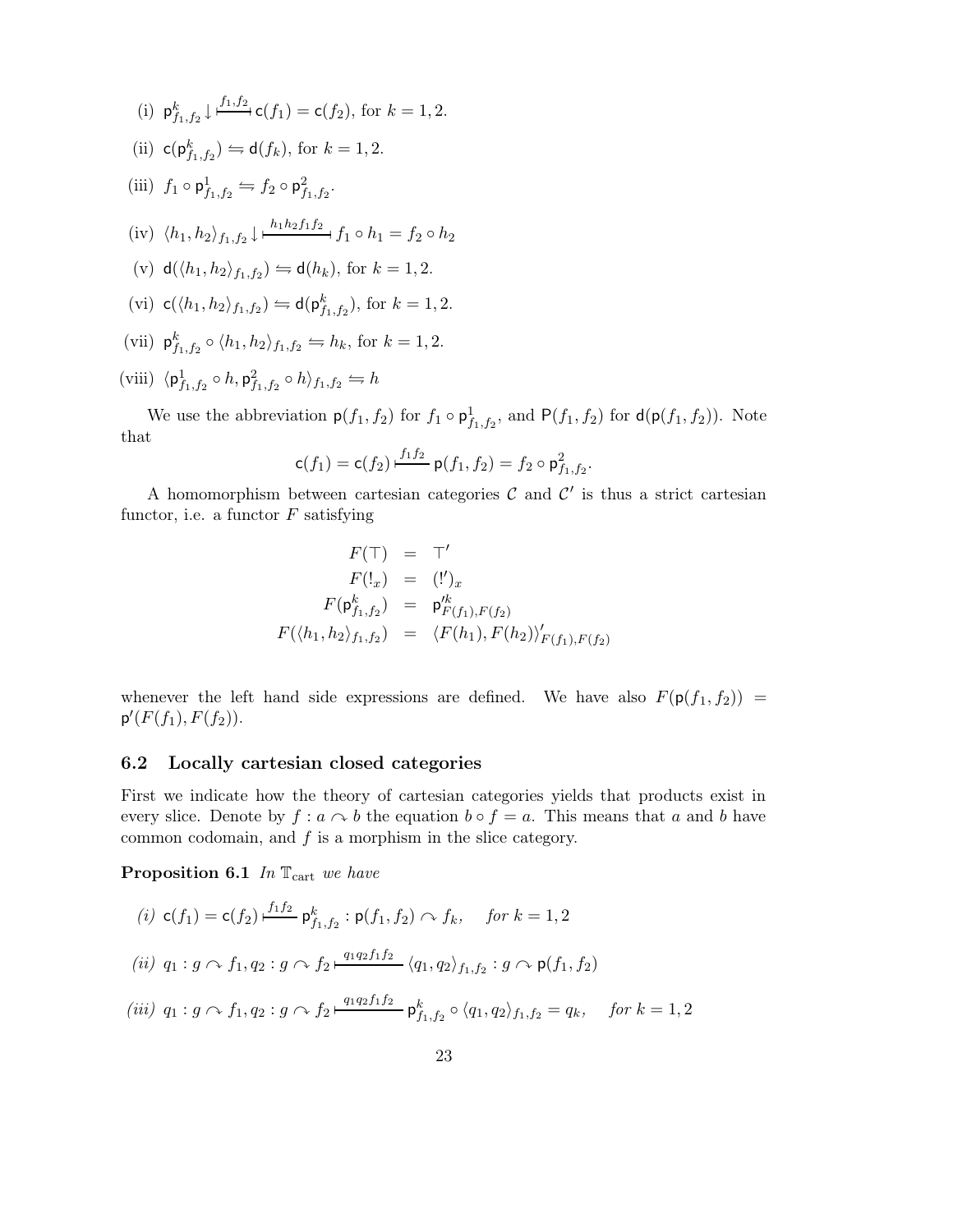$$
(iv) \ q : g \curvearrowright \mathsf{p}(f_1, f_2) \xrightarrow{f_1 f_2 q g} \langle \mathsf{p}^1_{f_1, f_2} \circ q, \mathsf{p}^2_{f_1, f_2} \circ q \rangle_{f_1, f_2} = q. \ \ \Box
$$

The theory  $\mathbb{T}_{\text{Lccc}}$  of a locally cartesian closed category is  $\mathbb{T}_{\text{cart}}$  extended with the function symbols  $(\Leftarrow)$ : arr  $\times$  arr $\longrightarrow$  arr,  $\varepsilon$ : arr  $\times$  arr $\longrightarrow$  arr,  $\Lambda$ : arr  $\times$  arr  $\times$  arr  $\times$  arr arr. Write  $\Lambda_{f,g}^k(h)$  for  $\Lambda(k,f,g,h)$ . Furthermore these axioms are included:

(i) 
$$
(f \Leftarrow g) \downarrow \xrightarrow{fg} c(f) = c(g),
$$

$$
\text{(ii)}\;\;\mathbf{c}(f\Leftarrow g)\leftrightharpoons\mathbf{c}(f),
$$

(iii) 
$$
\varepsilon_{f,g} \downarrow \frac{fg}{\longrightarrow} c(f) = c(g),
$$

(iv) 
$$
\mathbf{c}(f) = \mathbf{c}(g) \xrightarrow{fg} \varepsilon_{f,g} : \mathbf{p}(f \Leftarrow g, g) \curvearrowright f
$$
,

(v) 
$$
\Lambda_{f,g}^k(h) \downarrow \xrightarrow{kfgh} h : \mathbf{p}(k,g) \curvearrowright f
$$
  
\n(vi)  $h : \mathbf{p}(k,g) \curvearrowright f \xrightarrow{kfgh} \Lambda_{f,g}^k(h) : k \curvearrowright (f \Leftarrow g),$   
\n(vii)  $\varepsilon_{f,g} \circ \langle \Lambda_{f,g}^k(h) \circ \mathbf{p}_{k,g}^1, \mathbf{p}_{k,g}^2 \rangle_{f \Leftarrow g,g} \Leftarrow h,$ 

(viii) 
$$
\Lambda^k_{f,g}(\varepsilon_{f,g} \circ \langle m \circ \mathsf{p}^1_{k,g}, \mathsf{p}^2_{k,g} \rangle_{f \Leftarrow g,g}) \leftrightharpoons m.
$$

### 6.3 A logical characterisation of locally cartesian closed categories

Next we give an application of a stronger logic, partial first order logic.

Let  $\mathcal C$  be a Heyting category [Joh02a], thus admitting first-order intuitionistic logic as internal logic — see Section 8. The following notation for fibers of arrows is used in the internal language. If  $\alpha : A \longrightarrow X$  is an arrow in C, then  $a \in A_x$  is short for  $\alpha(a) = x$ , and  $(\forall a \in A_x) P(x, a)$  is an abbreviation of  $(\forall a \in A)(\alpha(a) = x \Rightarrow P(x, a))$ whereas  $(\exists a \in A_x) P(x, a)$  is short for  $(\exists a \in A)(\alpha(a) = x \wedge P(x, a))$ .

Then there is this "logical" characterisation:  $\mathcal C$  is a locally cartesian closed category iff for all  $a : A \longrightarrow X$  and  $b : B \longrightarrow X$  in C there are  $\varphi_{a,b} : \Phi(a, b) \longrightarrow X$  and

$$
ev_{a,b} : \Phi(a,b) \times A \to B
$$

in C such that for all  $P \rightarrow A \times B \times C$  the following sequents are valid in the internal language of  $\mathcal{C}$ .

(i) 
$$
\operatorname{ev}_{a,b}(f, y) \downarrow \xrightarrow{fy} \varphi_{a,b}(f) = a(y)
$$

(ii) 
$$
f \in \Phi(a, b)_x, y \in A_x \xrightarrow{xyf} \text{ev}_{a,b}(f, y) \in B_x
$$

(iii) 
$$
(\forall x \in X)(\forall f, g \in \Phi(a, b)_x)[(\forall y \in A_x)(ev_{a,b}(f, y) = ev_{a,b}(g, y)) \longrightarrow f = g]
$$

(iv) 
$$
(\forall y \in A_x)(\exists! u \in B_x)P(y, u; t) \xrightarrow{xt} (\exists f \in \Phi(a, b)_x)(\forall y \in A_x)P(y, \text{ev}_{a, b}(f, y); t).
$$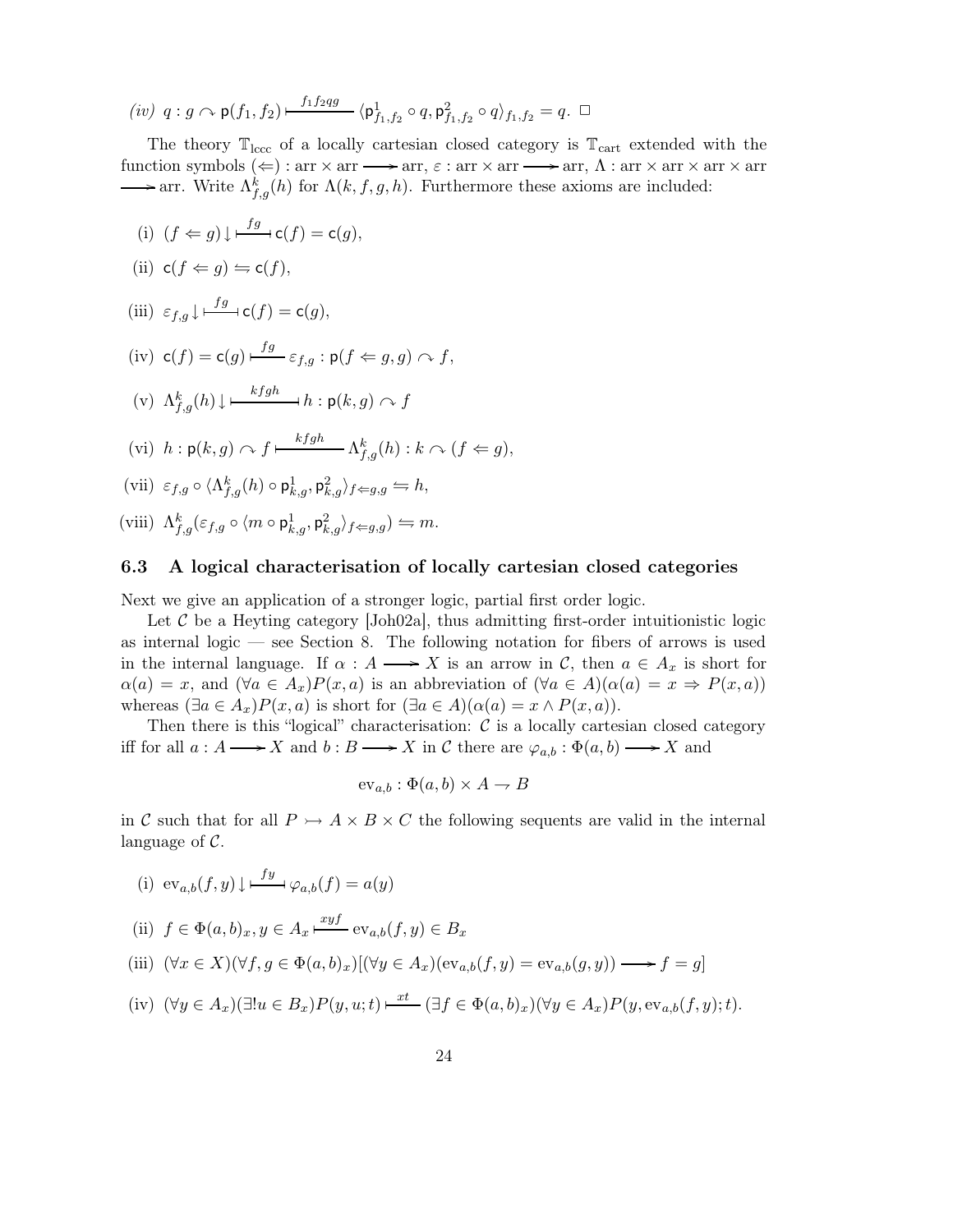#### 6.4 Finitary sheaves

**Definition 6.2** Let L be a distributive lattice, with operations 0, 1,  $\vee$  and  $\wedge$  (not to be confused with logical conjunction and disjunction). Then a *finitary sheaf* over  $L$  is a presheaf  $F: L^{op} \longrightarrow$  Sets that satisfies the following pasting condition. Let  $a_i \in L$  $(1 \leq i \leq n)$ , and let  $x_i \in F(a_i)$  be such that  $x_i|(a_i \wedge a_j) = x_j|(a_i \wedge a_j)$  for all  $i, j$  in the range 1 to n. (We write "|" for the restriction operations.) Then there is a unique  $x \in F(\bigvee_i a_i)$  such that  $x|a_i = x_i$  for all *i*.

With a little work one can show that it suffices to have the pasting condition in the cases  $n = 0$  and  $n = 2$ . The nullary pasting just says that  $F(0)$  is a singleton. The finitary sheaves are then the models of a quasi-equational theory described as follows.

First, for each  $a \in L$  there is a sort  $X_a$ .

For each  $a \leq b$  in L, there is a total restriction function  $\rho_{ab} : X_b \longrightarrow X_a$ . Totality is axiomatized by

$$
\top \stackrel{x:X_b}{\longmapsto} \rho_{ab}(x) \downarrow.
$$

Functoriality is axiomatized by

$$
\top \frac{x:X_a}{\sqrt{2\pi}} \rho_{aa}(x) = x
$$

$$
\top \frac{x:X_c}{\sqrt{2\pi}} \rho_{ac}(x) = \rho_{ab}(\rho_{bc}(x))
$$

(Note: what we have introduced so far is the theory of *presheaves* over L.)

 $X_0$  is forced to be a singleton by a constant  $* : X_0$  axiomatized to be total and unique.

$$
\top \longmapsto *\downarrow
$$

$$
\top \xrightarrow{x:X_0} x = *
$$

For each  $a, b \in L$ , there is a partial pasting operation  $\pi_{ab}: X_a \times X_b \longrightarrow X_{a \vee b}$ . Its domain of definition is axiomatized by

$$
\pi_{ab}(x,y) \downarrow \xrightarrow{xy} \rho_{a \wedge b,a}(x) = \rho_{a \wedge b,b}(y)
$$

(though the  $\vdash$  direction is unnecessary, since it is implied by the other axioms). Its characterizing condition is axiomatized by

$$
\pi_{ab}(x,y)\downarrow \frac{xy}{\sqrt{2\pi}}\rho_{a,a\vee b}(\pi_{ab}(x,y))=x\wedge \rho_{b,a\vee b}(\pi_{ab}(x,y))=y.
$$

Finally, uniqueness is axiomatized by

$$
\top \stackrel{z:X_{a\vee b}}{\vdash} z = \pi_{ab}(\rho_{a,a\vee b}(z), \rho_{b,a\vee b}(z)).
$$

Because the theory of finitary sheaves is cartesian and extends the theory of presheaves, the free partial model theorem shows us that each presheaf can be sheavified, at least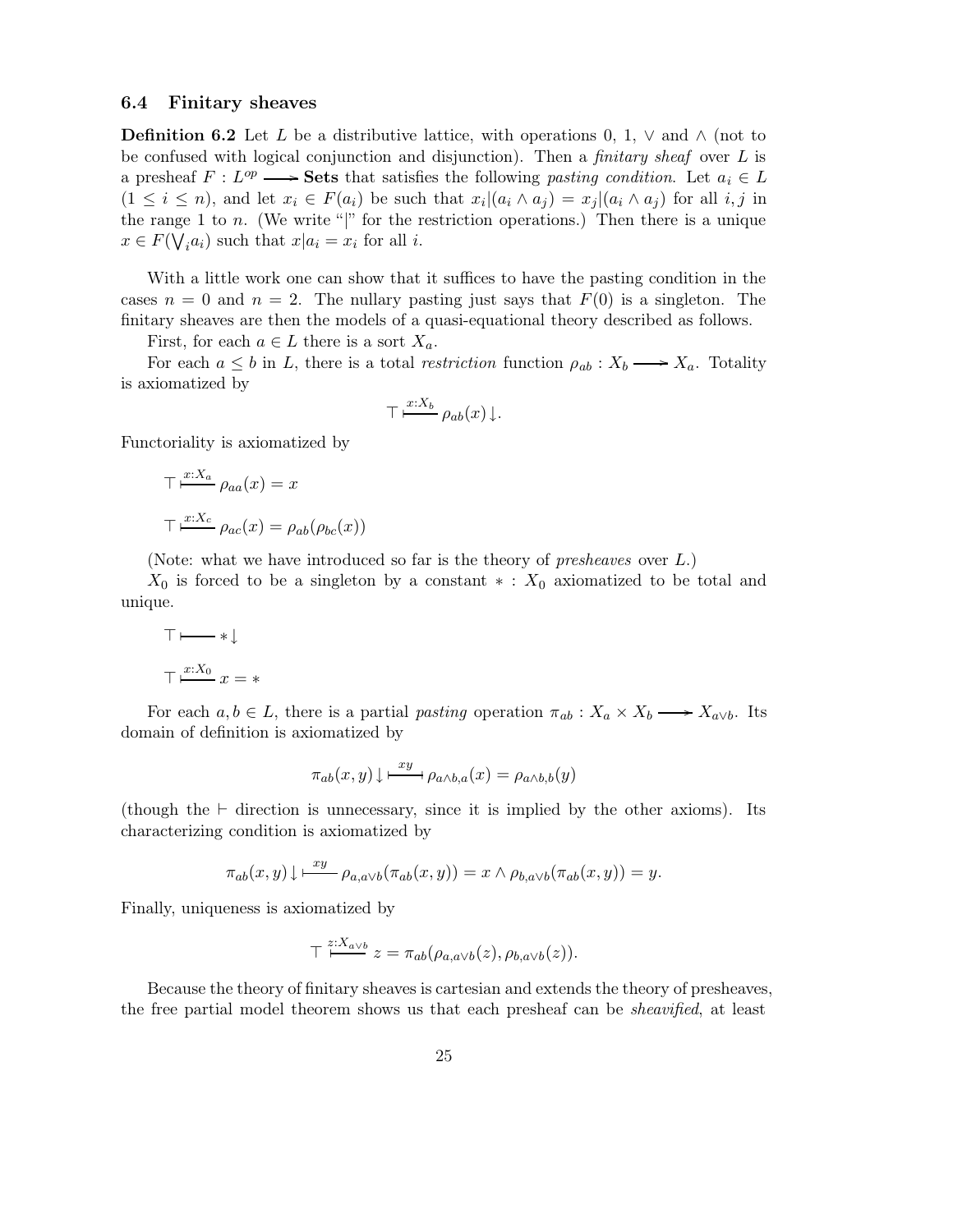finitarily. The usual sheavification, for the case where  $L$  is a frame (complete, with meet distributing over arbitrary joins), requires infinitary pasting. The consequent need for partial operators that are infinitary, and more seriously of unbounded arity, means that the freeness theorem cannot be applied directly. Nonetheless, it encourages us to expect general sheavification to exist, as indeed it does.

The lattice  $L$  can also be internalized: we can define a theory whose models are pairs  $(L, F)$  with F a finitary sheaf over L. For this we have a sort L with operators and laws to make it a distributive lattice. A sort X represents the disjoint union of the  $X_a$ s, and is equipped with a total function  $p : X \longrightarrow L$ . Restriction is most conveniently given by a total operation  $\rho: X \times L \longrightarrow X$ , with  $\rho(x, a)$  representing  $x|p(x) \wedge a$ , with axioms

$$
\top \xrightarrow{x:X} \rho(x, p(x)) = x
$$
  

$$
\top \xrightarrow{x:X} \rho(x, a \wedge b) = \rho(\rho(x, a), b).
$$

Then pasting  $\pi : X \times X \longrightarrow X$  has

$$
\pi(x, y) \downarrow \xrightarrow{xy} \rho(x, p(y)) = \rho(y, p(x)).
$$

It is axiomatized by

$$
p(\pi(x, y)) \Leftrightarrow (p(x) \lor p(y))
$$
  
\n
$$
\rho(\pi(x, y), p(x)) \Leftrightarrow x
$$
  
\n
$$
\rho(\pi(x, y), p(y)) \Leftrightarrow y
$$
  
\n
$$
p(z) = (a \lor b) \stackrel{z:X,a,b:L}{\sim} z = \pi(\rho(z, a), \rho(z, b)).
$$

The cartesian nature of the theory of finitary sheaves is exploited in [Vig04] to investigate sheaves over stably locally compact locales.

### 7 Partial morphisms

We refer to [Joh02b] for basic results about partial morphisms in categories. In this section we let C be a cartesian category. A partial morphism f from the object A to the object B in C, in symbols  $f: A \to B$ , is a pair  $(d_f, m_f)$  where  $d_f: D_f \longrightarrow A$  is a monomorphism in C, the *domain of definition*, and  $m_f: D_f \longrightarrow B$  is an arbitrary morphism in C. It extends another  $f': A \to B$ , in symbols  $f' \subseteq f$ , if there is a  $\varphi : D_{f'}$  $\longrightarrow$  D<sub>f</sub> with

$$
\mathrm{d}_f\circ\varphi=\mathrm{d}_{f'}\qquad\mathrm{m}_f\circ\varphi=\mathrm{m}_{f'}.
$$

Note that  $\varphi$  is necessarily a unique monomorphism. The relation  $\subseteq$  is clearly a preorder, and in fact we make it a partial order on partial morphisms by defining equality of partial morphisms to be the corresponding equivalence relation:  $f = f'$  iff  $f' \subseteq f$  and  $f \subseteq f'$ . Equivalently,  $f = f'$  iff  $f' \subseteq f$  with the corresponding  $\varphi : D_{f'} \longrightarrow D_f$  an *isomorphism*.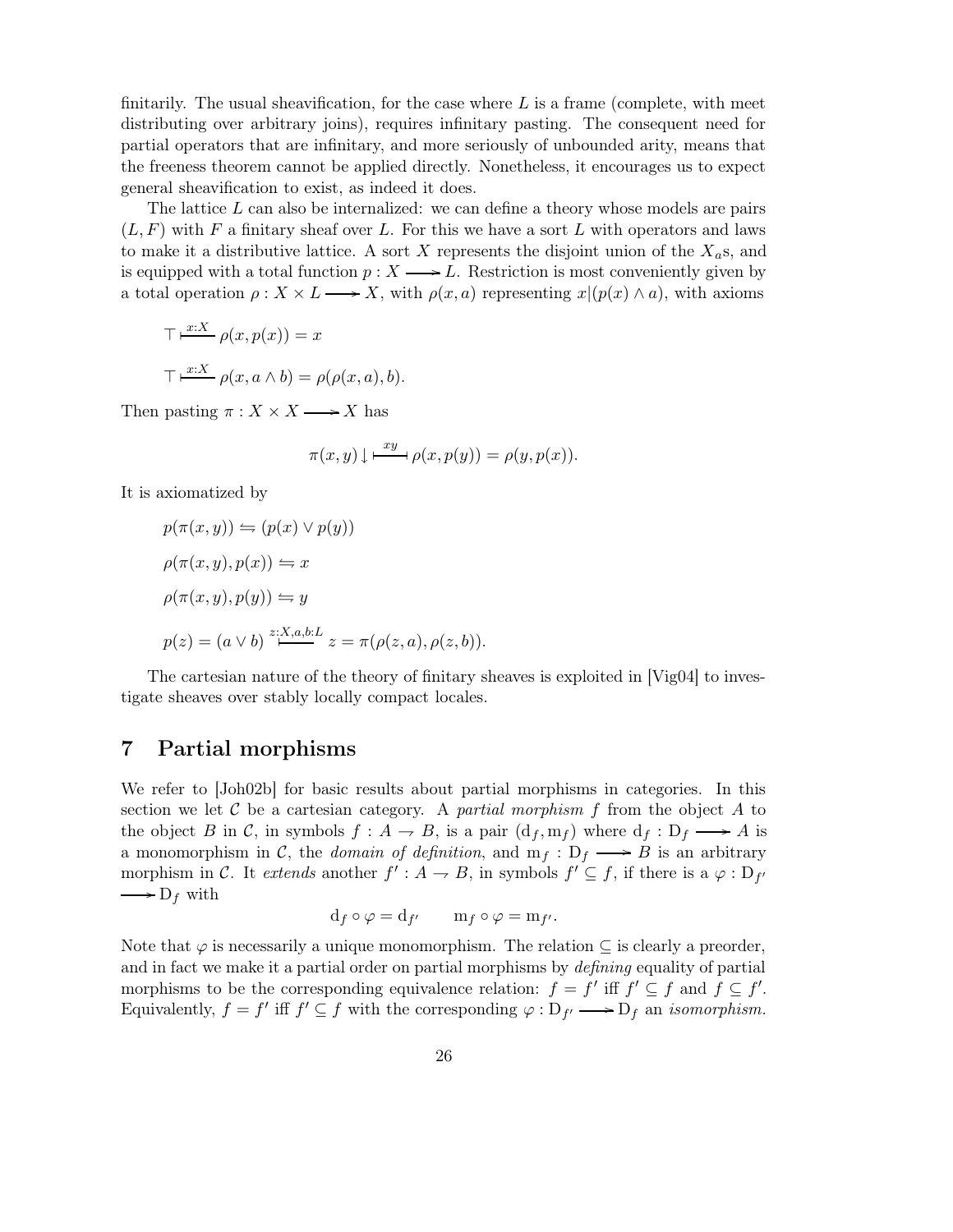Now let  $g = (d_q, m_q)$  be partial morphism from B to C. The (partial) composition of g and f, denoted  $g \odot f$ , is by definition  $(\mathrm{d}_f \mathsf{p}^1_{\mathrm{m}_f, \mathrm{d}_g}, \mathrm{m}_g \mathsf{p}^2_{\mathrm{m}_f, \mathrm{d}_g})$ .



Then it is clear that as subobjects of A

$$
d_{g \odot f} \leq d_f. \tag{20}
$$

**Lemma 7.1** For  $f_1, g_1 : X \to Y$  and  $f_2, g_2 : Y \to Z$  with  $f_1 \subseteq g_1, f_2 \subseteq g_2$ ,

$$
f_2\odot f_1\subseteq g_2\odot g_1.
$$

Hence partial composition respects the defined equality. It is easily shown to be associative. Note that any (total) morphism  $f : A \longrightarrow B$  can be regarded as a partial morphism  $(1_A, f) : A \to B$ . The total identities for objects will also serve as identities for partial composition.

If  $f_1: A \to B_1, \ldots, f_n: A \to B_n$  are partial morphisms, let  $f = \langle f_1, f_2, \ldots, f_n \rangle_p$ :  $A \rightarrow B_1 \times \cdots \times B_n$  be

$$
(\mathsf{p}(\mathrm{d}_{f_1},\ldots,\mathrm{d}_{f_n}),\langle m_{f_1} \mathsf{p}^1_{\mathrm{d}_{f_1},\ldots,\mathrm{d}_{f_n}},\ldots,m_{f_n} \mathsf{p}^n_{\mathrm{d}_{f_1},\ldots,\mathrm{d}_{f_n}}\rangle_{B_1,\ldots,B_n}).
$$

The notation for binary pullbacks is extended here in an obvious way. For  $n > 2$  we make an arbitrary choice of the order in which binary pullbacks are iterated to construct n-ary pullbacks. Then

$$
\mathbf{d}_f = \mathbf{d}_{f_1} \wedge \dots \wedge \mathbf{d}_{f_n}.\tag{21}
$$

**Lemma 7.2** For  $f_k, g_k : X \to Y_k$ , with  $f_k \subseteq g_k$  for all  $k = 1, \ldots, n$ 

$$
\langle f_1,\ldots,f_n\rangle_p\subseteq\langle g_1,\ldots,g_n\rangle_p.
$$

As a consequence of this lemma, the tupling operation respects equality of partial functions. The restriction of  $f : X \to Y$  to a subobject  $a : A \to X$ , is the partial morphism  $f|a = f \odot (a, a) : X \rightarrow Y$ . Thus for  $g: Y \rightarrow Z$  we have by associativity

$$
(g \odot f)|a = g \odot (f|a).
$$

Obviously  $(f|a) \subseteq f$  and  $d_{(f|a)} = a \wedge d_f$ . The next lemma is also straightforward.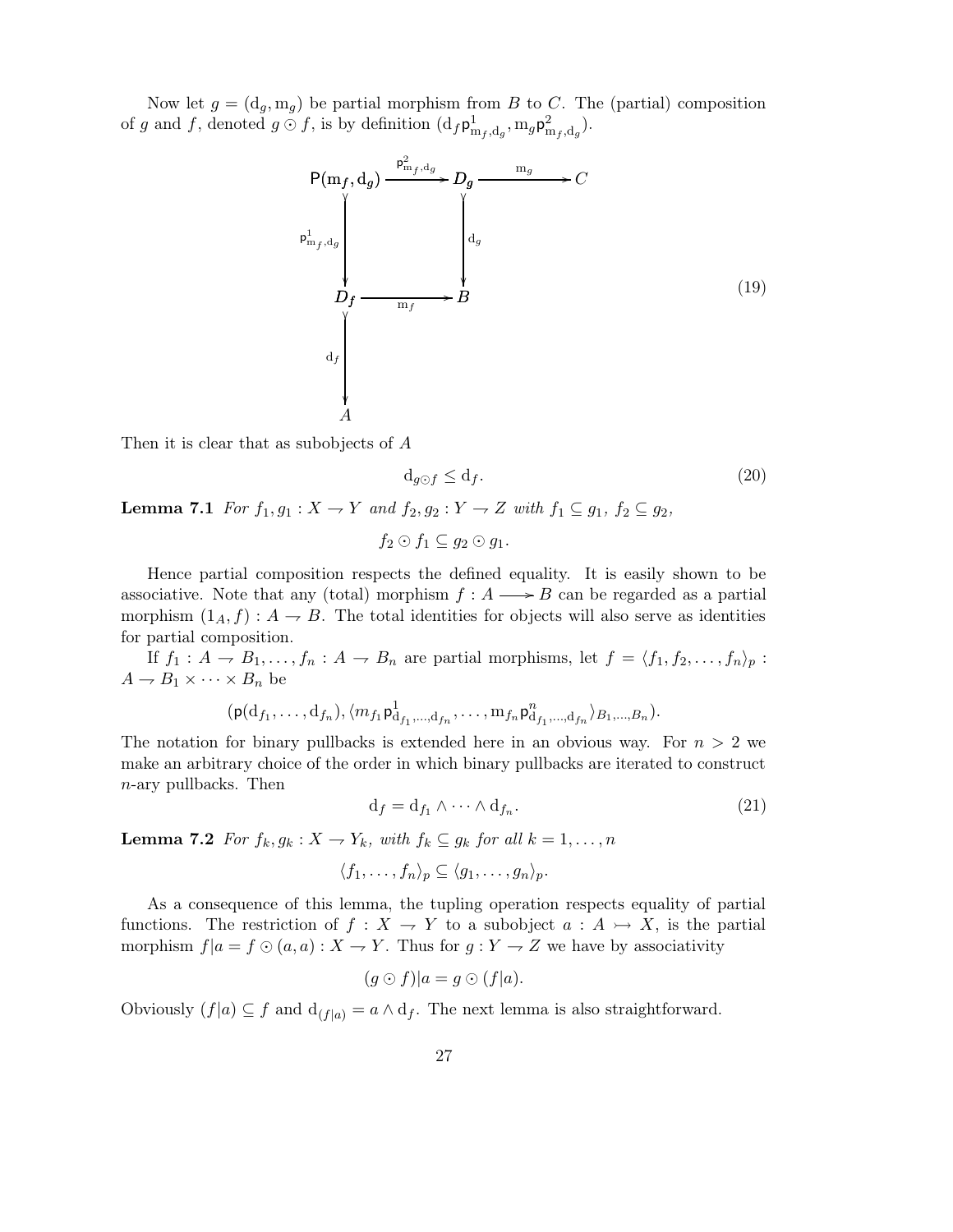**Lemma 7.3** Suppose that  $f_1: Y \to Z_1, \ldots, f_n: Y \to Z_n$  and  $g: X \to Y$ . Then

- (i)  $\langle f_1, \ldots, f_n \rangle_p \odot g = \langle f_1 \odot g, \ldots, f_n \odot g \rangle_p | d_g.$
- (ii)  $p_k \odot \langle f_1, \ldots, f_n \rangle_p = f_k|d_{\langle f_1, \ldots, f_n \rangle_p}$

As a corollary of part (i) of the lemma, if  $a$  is a monomorphism with codomain Y then we can take g to be the partial morphism  $(a, a)$  and obtain

$$
\langle f_1,\ldots,f_n\rangle_p|a=\langle f_1|a,\ldots,f_n|a\rangle_p|a.
$$

The following notion will be useful. Consider partial morphisms  $f = (D, d, m) : X \rightarrow$ Y and  $g = (E, e, n) : U \to V$ , and morphisms  $k : U \longrightarrow X$  and  $h : V \longrightarrow Y$ . If there is a morphism  $j : E \longrightarrow D$  so that both squares of



are pullback squares, then we call



a partial pullback square. It is clear that the partial morphisms  $f$  and  $g$  may be replaced by equivalent partial morphisms, and it will remain a partial pullback square.

Example 7.4 An example of a partial pullback square is given by in diagram (22) letting  $U = X \times Z, E = D \times Z, V = Y \times Z, e = d \times 1, n = m \times 1$  and taking the vertical arrows to be projections to the first coordinate. Denote the partial morphism g by  $f \times_p 1_Z$ .

## 8 Categorical semantics of partial Horn logic

The semantics of PHL is now generalised from the category of sets to an arbitrary cartesian category  $\mathcal{C}$ . We assume throughout that cartesian categories have *canonical* terminal objects and pullbacks, and hence are models for the theory Cart. However, a cartesian functor (a functor that preserves finite limits) does not have to preserve canonicity. A cartesian functor is strict if it preserves canonical limits (i.e. if it is a homomorphism for Cart).

A partial structure M for a signature  $\Sigma$  in C, assigns to each sort S, an object M S in C, to each function symbol  $f: S_1 \cdots S_n \longrightarrow S$  a partial morphism  $M(f)$ :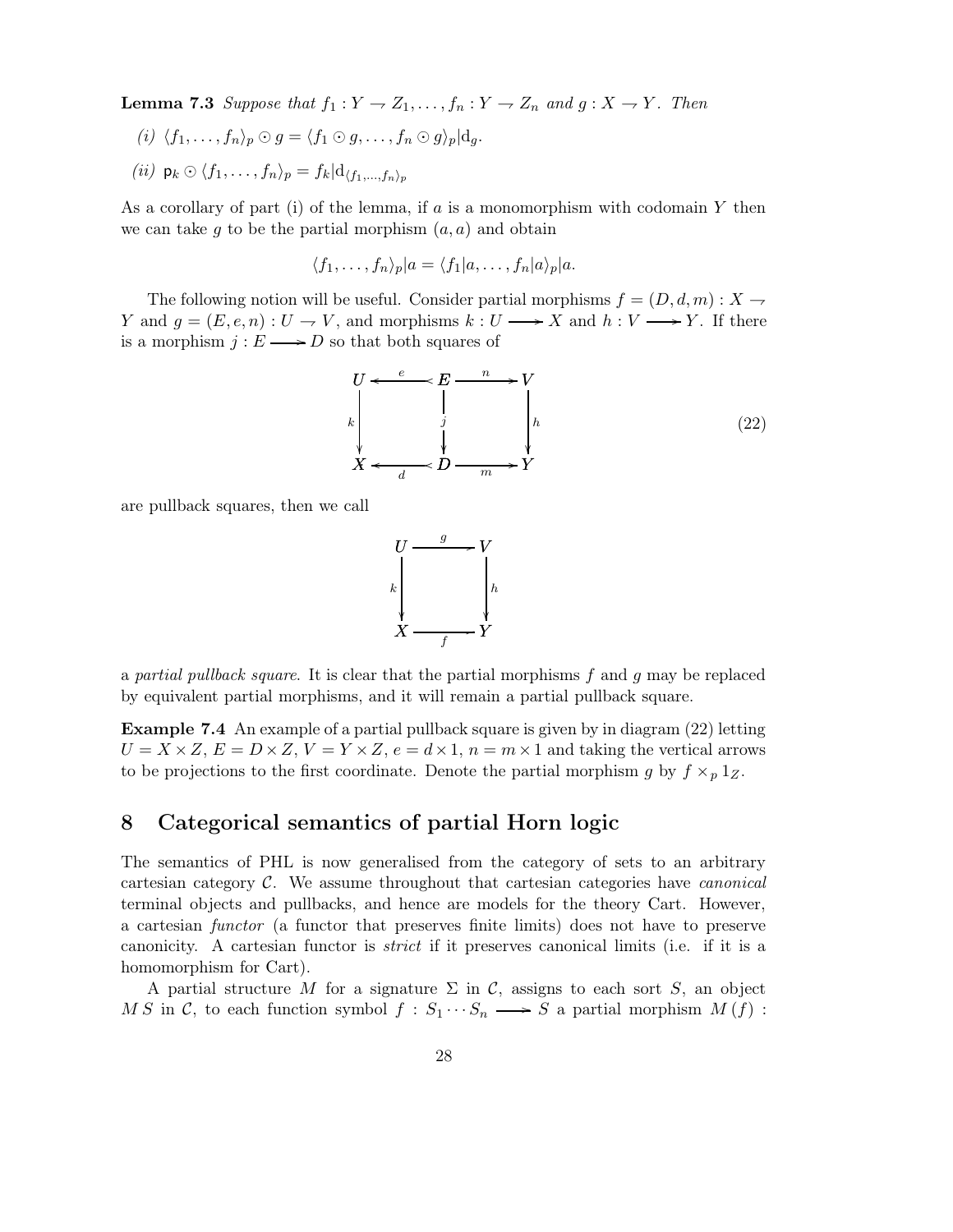$M(S_1, \ldots, S_n) \to M(S)$  in C. Here  $M(S_1, \ldots, S_n)$  is some canonical choice of product of the objects  $M(S_1), \ldots, M(S_n)$ . The interpretations of terms are now built up just as in Section 3, see  $(8 - 11)$ . Furthermore, to each relation symbol  $R \rightarrow S_1 \cdots S_n$ a subobject  $M(R)$  of  $M(S_1, \ldots, S_n)$  is assigned. The identity relation symbol  $=_S$  is assigned the diagonal subobject  $\Delta : M(S) \rightarrow M(S, S)$ .

Depending on further properties of the category, it may be possible extend this semantics to first order formulas over the signature  $\Sigma$ . To each formula  $\varphi$  with free variables  $\vec{x} = x_1, \ldots, x_n$ , of sorts  $\vec{S} = S_1, \ldots, S_n$  we assign a subobject  $[\![\vec{x} \cdot \varphi]\!]_M$  of  $M(\vec{S})$ . The sequent

$$
\varphi_1, \ldots, \varphi_m \xrightarrow{\vec{x}} \psi \tag{23}
$$

is valid in  $M$ , if the following inclusion of subobjects holds

$$
\llbracket \vec{x} \cdot \varphi_1 \rrbracket_M \wedge \dots \wedge \llbracket \vec{x} \cdot \varphi_m \rrbracket_M \leq \llbracket \vec{x} \cdot \psi \rrbracket_M. \tag{24}
$$

From the algebraic properties of the semilattice of subobjects of a given object, the identity rule  $(a1)$ , the cut rule  $(a2)$  and the conjunctive rules  $(c1-4)$  are easily verified. This is exactly as for standard Horn logic. The crucial difference is in the interpretation of a predicate applied to a sequence of partial terms. Say that a subobject of  $Y$  is represented by a monomorphism  $a: A \rightarrow Y$ . The resulting subobject when substituting a partial morphism  $f: X \to Y$  into the subobject is represented by the monomorphism  $\mathrm{d}_f \mathsf{p}^1_{\mathrm{m}_f,a}.$ 



Write  $f^{\sim 1}(a)$ , with a wavy minus sign, for this subobject. Note that

$$
f^{\sim 1}(a) \le \mathbf{d}_f \tag{25}
$$

as subobjects of X, and that if  $a = 1_Y : Y \longrightarrow Y$ , then  $f^{\sim 1}(a) = d_f$ . If f is total (that is,  $d_f$  is an isomorphism), then  $f^{\sim 1}(a)$  coincides with the usual  $f^{-1}(a)$  as subobjects of X. Note that the  $f^{\sim 1}(a)$  is also the domain of definition of the composition

 $\hat{a} \odot f$ .

Here  $\hat{a} = (a, \mathbf{l}_A)$  is the partial morphism  $Y \to 1$  corresponding to the mono a. The following results are now easily checked directly.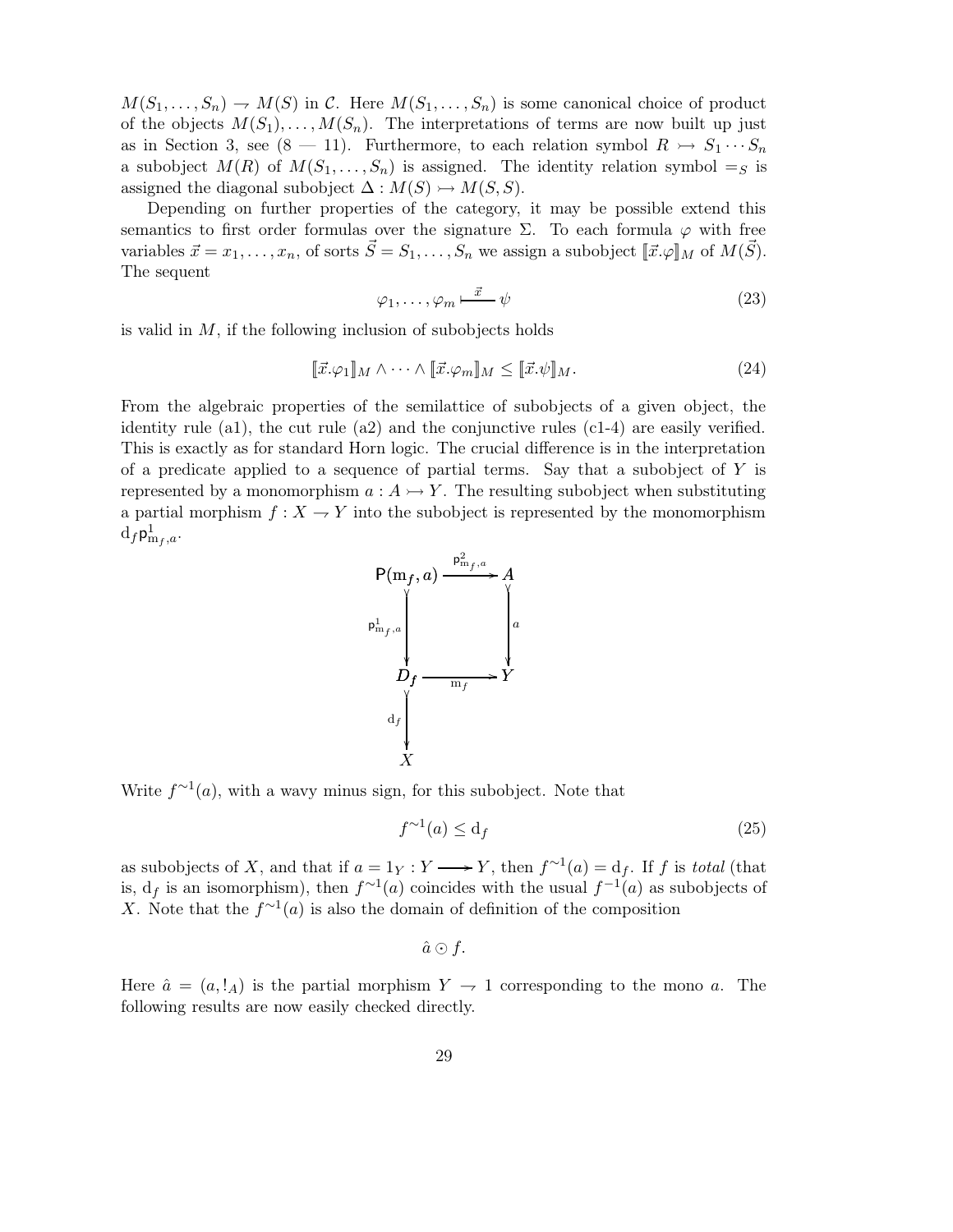**Lemma 8.1** For  $f, g: X \to Y$  and monomorphisms  $a: A \to Y$ ,  $b: B \to Y$ 

- (i)  $a \leq b, f \subseteq g \Longrightarrow f^{\sim 1}(a) \leq g^{\sim 1}(b)$ ,
- (*ii*)  $f^{\sim 1}(a \wedge b) = f^{\sim 1}(a) \wedge f^{\sim 1}(b)$ .

**Lemma 8.2** For  $g: X \to Y$ ,  $f: Y \to Z$  and monomorphisms  $a: A \mapsto Z$ ,  $b: B \longrightarrow Y$ 

- (i)  $(f \odot g)^{\sim 1}(a) = g^{\sim 1}(f^{\sim 1}(a)),$
- (ii)  $(f|b)^{\sim 1}(a) = b \wedge f^{\sim 1}(a)$ .

Lemma 8.3 For  $f: X \to Y$ ,

$$
\langle f, f \rangle_p^{\sim 1}(\Delta_Y) = d_f = f^{\sim 1}(1_Y),
$$

as subobjects of X.

We now extend the usual interpretation of atomic formulae to allow also partial terms. We fix a partial structure M for a signature  $\Sigma$  in a cartesian category. Write simply  $\llbracket \cdot \rrbracket$  for  $\llbracket \cdot \rrbracket_M$  in the remainder of this subsection.

Consider a predicate symbol  $R \rightarrow S_1 \cdots S_n$  and partial terms  $\vec{t} = t_1, \ldots, t_n$  suitable for  $\vec{x}$  and where  $\sigma(t_k) = S_k$ . Then define

$$
\llbracket \vec{x}.R(\vec{t}) \rrbracket \triangleq \llbracket \vec{x}.\vec{t} \rrbracket^{\sim 1}(M(R)) = \langle \llbracket \vec{x}.t_1 \rrbracket, \ldots, \llbracket \vec{x}.t_n \rrbracket \rangle_p^{\sim 1}(M(R)),
$$

and for  $t_1, t_2 : S$ 

$$
[\![\vec{x}.t_1 = t_2]\!] \triangleq \langle [\![\vec{x}.t_1]\!], [\![\vec{x}.t_2]\!] \rangle_p^{\sim 1}(M(=S)).
$$

Thus by Lemma 8.3

$$
\[\![\vec{x}.t\!\downarrow\!]\!] = [\![\vec{x}.t = t]\!] = \mathbf{d}_{\llbracket\vec{x}.t\rrbracket},\tag{26}
$$

and hence for  $t = x_k$  this is isomorphic to  $1_{M(\sigma(\vec{x}))}$ . The reflexivity axiom (b1) is thereby evident. The equality axiom (b2) follows by the validity of the rule for total terms, since  $\left[\vec{z}.x_k\right]$  and  $\left[\vec{z}.y_k\right]$  are indeed total.

To prove the validity of the partial term substitution rule (a3) we first prove

**Lemma 8.4** Let  $(\vec{x}.\vec{s})$  and  $(\vec{y}.\vec{t})$  be term tuples in context over  $\Sigma$ , where  $\vec{t}$  is sort compatible with  $\vec{x}$ . Then

$$
\llbracket \vec{y}.\vec{s}(\vec{t}/\vec{x}) \rrbracket |\mathbf{d}_{\llbracket \vec{y}.\vec{t} \rrbracket} = \llbracket \vec{x}.\vec{s} \rrbracket \odot \llbracket \vec{y}.\vec{t} \rrbracket. \tag{27}
$$

**Proof.** Suppose for each component  $s_i$  of  $\vec{s}$ , the result holds when  $\vec{s}$  is replaced by  $s_i$ . Then

$$
\begin{array}{rcl}\n[\![\vec{x}.\vec{s}]\!] \odot \llbracket \vec{y}.\vec{t}\!] & = & \langle \dots [\![\vec{x}.s_i]\!] \dots \rangle_p \odot \llbracket \vec{y}.\vec{t}\!] \\
& = & \langle \dots [\![\vec{x}.s_i]\!] \odot \llbracket \vec{y}.\vec{t}\!] \dots \rangle_p |\mathbf{d}_{\llbracket \vec{y}.\vec{t}\rrbracket} \\
& = & \langle \dots [\![\vec{x}.s_i(\vec{t}/\vec{x})]\!] | \mathbf{d}_{\llbracket \vec{y}.\vec{t}\rrbracket} \dots \rangle_p |\mathbf{d}_{\llbracket \vec{y}.\vec{t}\rrbracket} \\
& = & \langle \dots [\![\vec{x}.s_i(\vec{t}/\vec{x})]\!] \dots \rangle_p |\mathbf{d}_{\llbracket \vec{y}.\vec{t}\rrbracket} \\
& = & \llbracket \vec{y}.\vec{s}(\vec{t}/\vec{x}) \rrbracket |\mathbf{d}_{\llbracket \vec{y}.\vec{t}\rrbracket}\n\end{array}
$$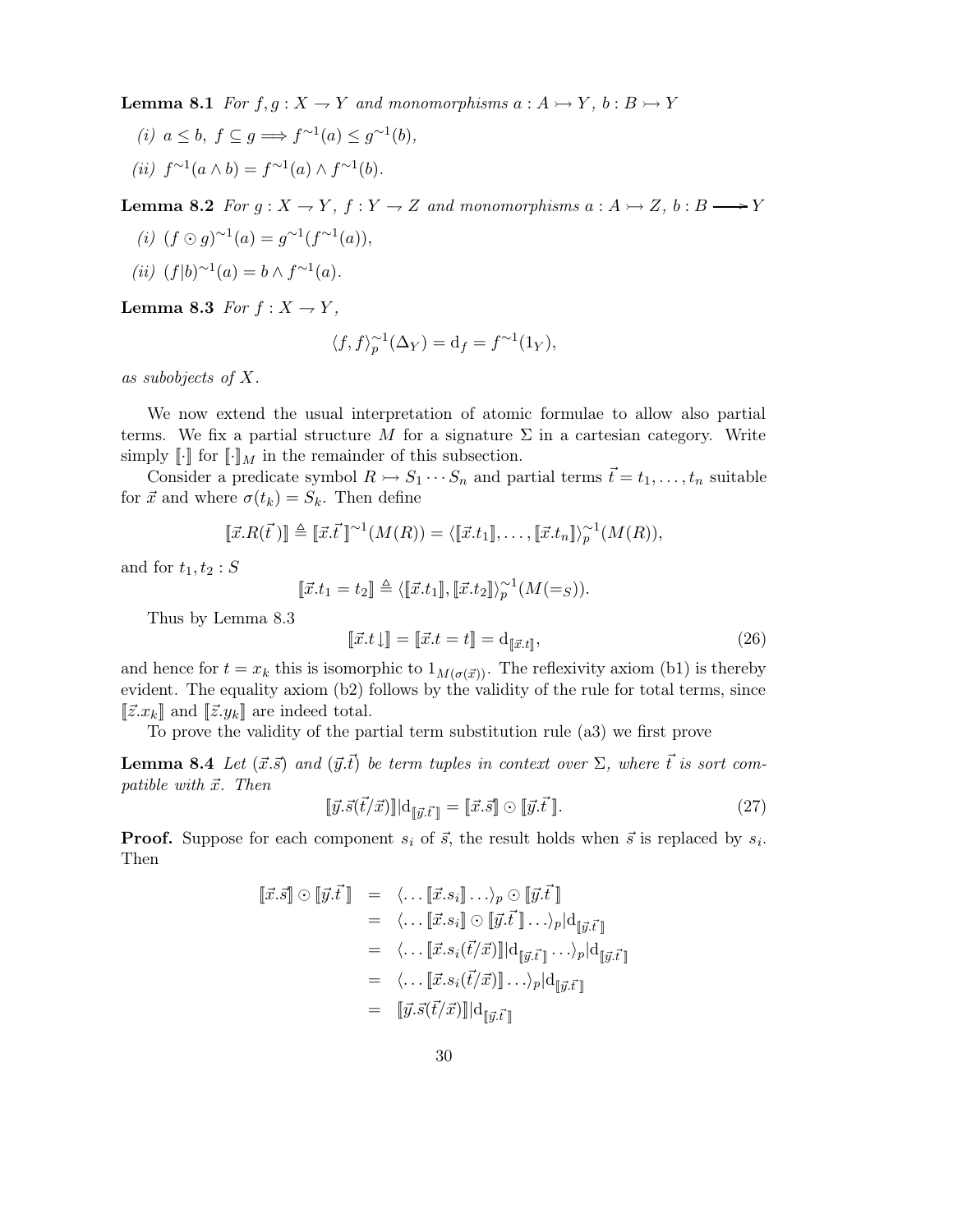It remains only to use induction to show the case where  $\vec{s}$  is of length 1, a single term s. For  $s = x_i$ , a variable, the righthand side of  $(27)$  is

$$
\begin{aligned}\n[\![\vec{x}.x_i]\!] \odot [\![\vec{y}.\vec{t}\!] \end{aligned} = \pi_i \odot \langle [\![\vec{y}.t_1]\!], \dots, [\![\vec{y}.t_n]\!] \rangle_p \\
= [\![\vec{y}.t_i]\!] \vert d_{\langle [\![\vec{y}.t_1]\!], \dots, [\![\vec{y}.t_n]\!] \rangle_p} \\
= [\![\vec{y}.t_i]\!] \vert d_{\langle [\![\vec{y}.\vec{t}\!] \rangle} \\
= [\![\vec{y}.x_i(\vec{t}/\vec{x})]\!] \vert d_{\langle [\![\vec{y}.\vec{t}\!] \rangle}
$$

Here Lemma 7.3 is used in the second step. For  $s = f(\vec{r})$ , the righthand side of (27) is

$$
\begin{array}{rcl}\n[\![\vec{x}.f(\vec{r})]\!] \odot [\![\vec{y}.\vec{t}\!] & = & (M \, f) \odot [\![\vec{x}.\vec{r}]\!] \odot [\![\vec{y}.\vec{t}\!] \\
& = & (M \, f) \odot [\![\vec{y}.\vec{r}(\vec{t}/\vec{x})]\!] \vert \mathrm{d}_{[\![\vec{y}.\vec{t}\!]} \\
& = & [\![\vec{y}.f(\vec{r})(\vec{t}/\vec{x})]\!] \vert \mathrm{d}_{[\![\vec{y}.\vec{t}\!]}\n\end{array}
$$

In this calculation, Lemma 7.3 and properties of the restriction operation have been used.  $\square$ 

Then

**Lemma 8.5** Let  $\varphi$  be a conjunction of atomic  $\Sigma$ -formulae suitable for the context  $\vec{x}$ , and let  $\vec{t}$  be terms over  $\Sigma$  suitable for  $\vec{y}$ , and sort compatible with  $\vec{x}$ . Then

$$
\llbracket \vec{y} \cdot (\vec{t} \downarrow) \wedge \varphi(\vec{t}/\vec{x}) \rrbracket = \llbracket \vec{y} \cdot \vec{t} \rrbracket^{\sim 1} (\llbracket \vec{x} \cdot \varphi \rrbracket).
$$

Proof. First note that

$$
\begin{array}{rcl}\n[\![\vec{y}.(\vec{t}\! \downarrow)]\!] & = & [\![\vec{y}.t_1 \downarrow]\!] \wedge \ldots \wedge [\![\vec{y}.t_n \downarrow]\!] \\
 & = & \mathrm{d}_{[\![\vec{y}.t_1]\!]}\wedge \ldots \wedge \mathrm{d}_{[\![\vec{y}.t_n]\!]} \\
 & = & \mathrm{d}_{\langle [\![\vec{y}.t_1]\!],\ldots,[\![\vec{y}.t_n]\!] \rangle_p} \\
 & = & \mathrm{d}_{[\![\vec{y}.\vec{t}]\!]}\n\end{array}
$$

Now the proof is done by induction on  $\varphi$ .

Case  $\varphi = R(\vec{s})$ : By an earlier remark,  $[\vec{y}.R(\vec{s})(\vec{t}/\vec{x})]$  is the domain of definition of  $\widehat{M(R)} \odot [\vec{y}.\vec{s}(\vec{t}/\vec{x})]$ , and hence

$$
[\![\vec{y}.(\vec{t}\! \downarrow) \land \varphi(\vec{t}/\vec{x})]\!] = \mathrm{d}_{[\![\vec{y}.\vec{t}]\!]} \land [\![\vec{y}.R(\vec{s})(\vec{t}/\vec{x})]\!]
$$

is the domain of definition of

$$
\widehat{M(R)} \odot [ \vec{y}.\vec{s}(\vec{t}/\vec{x}) ] | d_{[\vec{y}.\vec{t}]} = \widehat{M(R)} \odot [ \vec{y}.\vec{s} ] \odot [ \vec{y}.\vec{t} ].
$$

But this domain of definition is  $[\![\vec{y}.\vec{t}]\!]^{\sim 1}([\![\vec{x}.R(\vec{s})]\!]).$ 

Case  $\varphi = \top$ : Employing properties of  $\wedge$ ,  $\top$  and the equation (26) and Lemma 8.3 we get

$$
\begin{array}{rcl} \llbracket \vec{y}.(\vec{t}\!\downarrow) \wedge \top \rrbracket & = & \mathrm{d}_{\llbracket \vec{y}.\vec{t} \rrbracket} \wedge \llbracket \top \rrbracket \\ & = & \llbracket \vec{y}.\vec{t}\!\parallel^{\sim 1} (\llbracket \vec{x}. \top \rrbracket). \end{array}
$$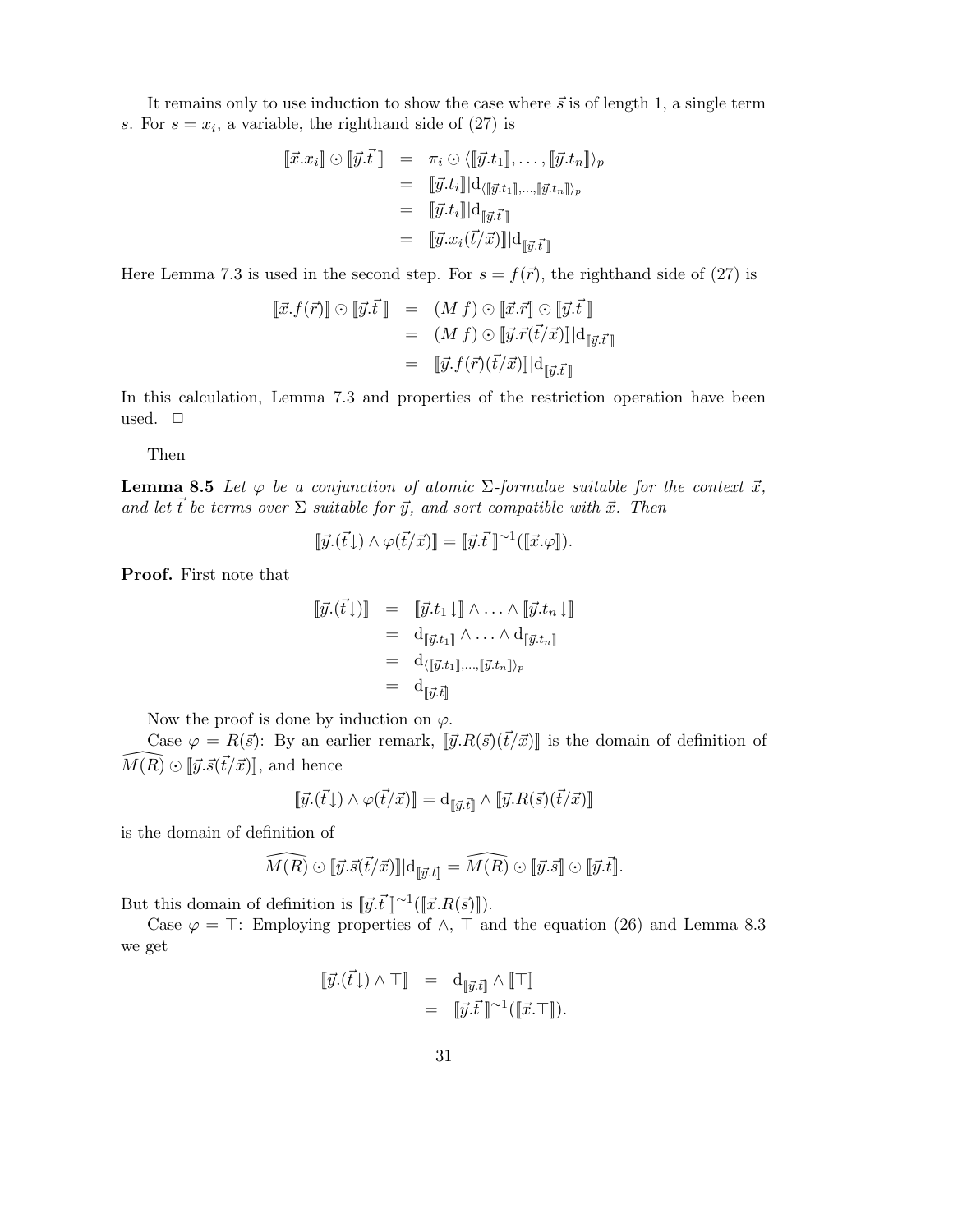Case  $\varphi = \varphi_1 \wedge \varphi_2$ : Using the properties of  $\wedge$ , the inductive hypotheses and Lemma 8.1.(ii) we compute as follows

$$
\begin{array}{rcl}\n[\![\vec{y}.(\vec{t}\! \downarrow) \land \varphi(\vec{t}/\vec{x})\!] & = & [\![\vec{y}.(\vec{t}\! \downarrow) \land \varphi_1(\vec{t}/\vec{x}) \land \varphi_2(\vec{t}/\vec{x})]\!] \\
& = & [\![\vec{y}.(\vec{t}\! \downarrow) \land \varphi_1(\vec{t}/\vec{x})\!] \land [\![\vec{y}.(\vec{t}\! \downarrow) \land \varphi_2(\vec{t}/\vec{x})]\!] \\
& = & [\![\vec{y}.\vec{t}\!]^{\sim 1}([\![\vec{x}.\varphi_1]\!]) \land [\![\vec{y}.\vec{t}\!]^{\sim 1}([\![\vec{x}.\varphi_2]\!]) \\
& = & [\![\vec{y}.\vec{t}\!]^{\sim 1}([\![\vec{x}.\varphi_1]\!] \land [\![\vec{x}.\varphi_2]\!]) \\
& = & [\![\vec{y}.\vec{t}\!]^{\sim 1}([\![\vec{x}.\varphi_1 \land \varphi_2]\!]).\n\end{array}
$$

 $\Box$ 

Using Lemma 8.5 the rule (a3) is now straightforward to check: if

$$
[\![\vec{x}.\varphi]\!] \le [\![\vec{x}.\psi]\!],
$$

then we get by Lemma 8.1.(i)

$$
[\![\vec{y}.\vec{t}\!]\!]^{\sim 1}([\![\vec{x}.\varphi]\!]) \leq [\![\vec{y}.\vec{t}\!]\!]^{\sim 1}([\![\vec{x}.\psi]\!]).
$$

Applying Lemma 8.5 on both sides we obtain the first member of

$$
[\![\vec{y}.(\vec{t}\! \downarrow) \land \varphi(\vec{t}/\vec{x})]\!] \leq [\![\vec{y}.(\vec{t}\! \downarrow) \land \psi(\vec{t}/\vec{x})]\!] \leq [\![\vec{y}. \psi(\vec{t}/\vec{x})]\!]
$$

The axiom for strictness of predicates (b3) is verified thus:

$$
\begin{array}{rcl}\n[\vec{x}.R(\vec{t})] & = & [\vec{x}.\vec{t}]_p^{\sim 1}(M(R)) \\
& \leq & \mathbf{d}_{[\vec{x}.\vec{t}]} \\
& = & \mathbf{d}_{[\vec{x}.t_1]} \wedge \cdots \wedge \mathbf{d}_{[\vec{x}.t_n]} \\
& \leq & \mathbf{d}_{[\vec{x}.t_k]} \\
& = & [\vec{x}.t_k \downarrow].\n\end{array}
$$

The first inequality is (25), the following equality is (21) and the last equality is (26). The verification of (b4) is similar, and could in fact be regarded a special case of the above setting R to  $=$ s. The validity of strictness axiom for functions (b5) follows by using  $(26)$  and then  $(20)$ :

$$
\begin{array}{rcl}\n\left[\vec{x}.f(t_1,\ldots,t_n)\downarrow\right] & = & \mathbf{d}_{\left[\vec{x}.f(t_1,\ldots,t_n)\right]} \\
& = & \mathbf{d}_{M(f)\odot\langle\left[\vec{x}.t_1\right],\ldots,\left[\vec{x}.t_n\right]\rangle_p} \\
& \leq & \mathbf{d}_{\langle\left[\vec{x}.t_1\right],\ldots,\left[\vec{x}.t_n\right]\rangle_p} \\
& \leq & \left[\vec{x}.t_k\downarrow\right].\n\end{array}
$$

From the above verifications we conclude

**Theorem 8.6** PHL is sound for the categorical semantics in any cartesian category.  $\Box$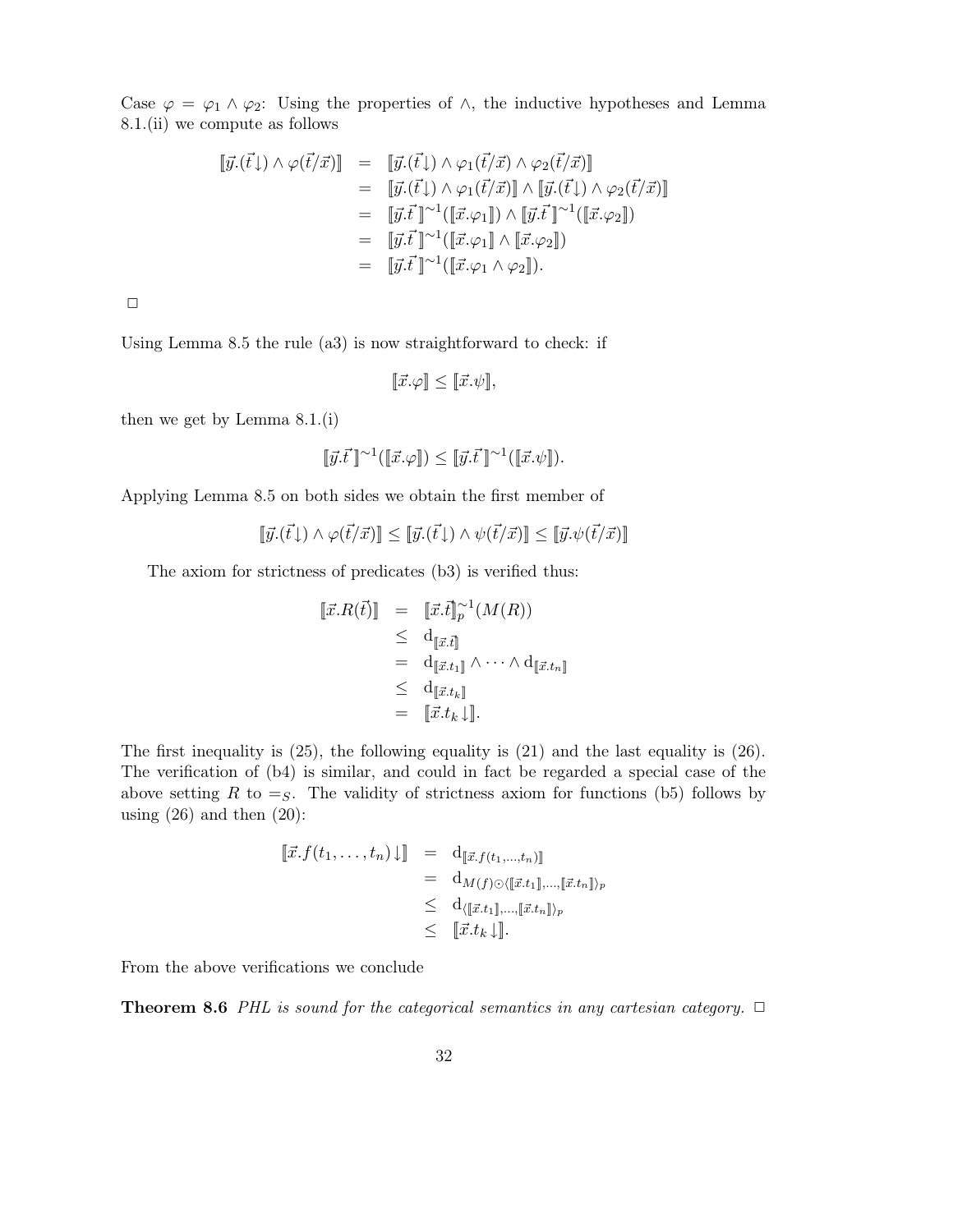We shall prove that also partial intuitionistic first-order logic PFOL is sound for the given semantics but in Heyting categories. It suffices to extend Lemma 8.5 to all first order formulae in order to verify the partial term substitution rule. In fact, we can prove soundness of subsystems of PFOL, corresponding to regular logic, and coherent logic as well. Therefore we look at the different classes of categories: regular categories (cartesian categories with images, which are stable under pullback), coherent categories (a regular category with finite sums, such that all substitution functions  $f^{-1}$  preserve finite joins) and Heyting categories (coherent categories in which each  $f^{-1}$  has a right adjoint). We refer to [Joh02a] for further background, including the Frobenius and Beck-Chevalley conditions.

Let C be a regular category. For a partial map  $f = (D, d, m) : X \to Y$ , the partial substitution operation  $f^{\sim 1}$ : Sub(Y) → Sub(X) may be decomposed into an ordinary substitution and extential quantifier

$$
f^{\sim 1} = \exists_d \circ m^{-1},
$$

where  $m^{-1}$ : Sub $(Y) \longrightarrow$  Sub $(D)$  and  $\exists_d$ : Sub $(D) \longrightarrow$  Sub $(X)$ . The existential quantifier  $\exists_d$  quantifies over domains that have at most one element, since d is mono, and indeed in this case

$$
\exists_d([h]) = [d \circ h] \tag{28}
$$

for any mono h.

Ordinary substitution commutes with all logical operations associated with regular, coherent and Heyting categories respectively. This is naturally not the case with existential quantification, even of the special form above. However we have the following useful results: Lemmas 8.7, 8.8 and 8.10.

**Lemma 8.7** Let C be a regular category. For any monomorphism  $f: X \longrightarrow Y$  and subobjects  $A$  and  $B$  of  $X$ :

- $(i) \exists f(\top_X) = [f]$
- $(ii) \ \exists_f (A \wedge B) = \exists_f (A) \wedge \exists_f (B)$
- $(iii) \; \exists f(A) \leq [f]$
- $(iv) f^{-1}(\exists_{f}(A)) = A$
- (v) if  $\exists_f(A) \leq \exists_f(B)$ , then  $A \leq B$

**Proof.** Item (i) and (iii) follows directly from (28). The direction  $\leq$  of (ii) is monotonicity of  $\exists f$ . The reverse direction follows since if P is a pullback of  $f\alpha$  and  $g\alpha$  it is also a pullback of  $\alpha$  and  $\beta$ , whenever f is mono. The equation (iv) is true since for monomorphisms  $\alpha : A \longrightarrow X$ , the pullback of  $f\alpha$  along f is  $\alpha$ . The implication (vi) follows using (28) and that f is mono.  $\Box$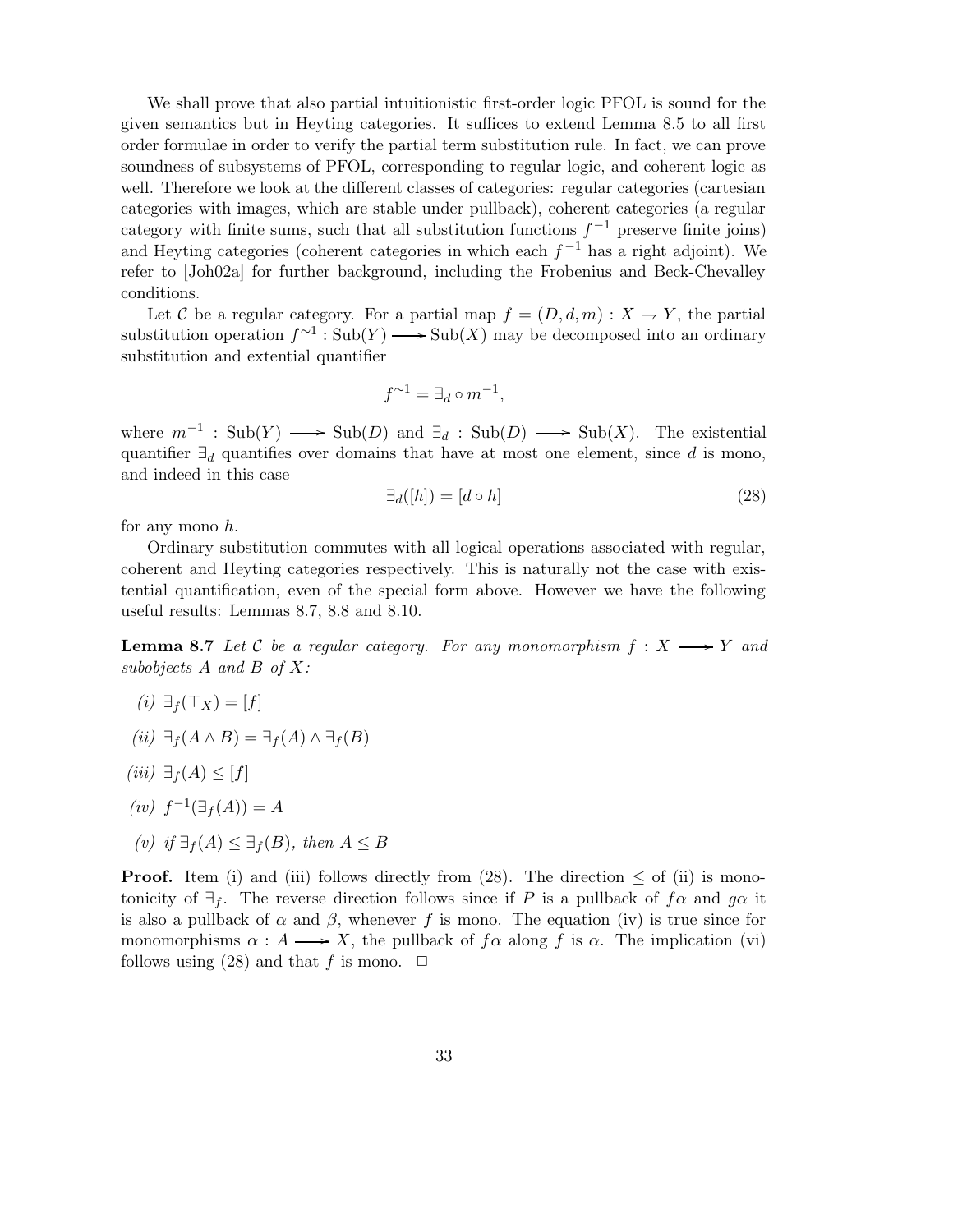**Lemma 8.8** In a regular category we have for morphisms with  $f \circ q = h \circ k$  that

$$
\exists_f \circ \exists_g = \exists_h \circ \exists_k.
$$

**Proof.** Using  $(f \circ g)^{-1} = g^{-1} \circ f^{-1}$  and adjointness gives  $\exists_{f \circ g} = \exists_f \circ \exists_g$ . From this the result is immediate.  $\Box$ 

**Lemma 8.9** Let C be a coherent category. For any partial  $f : X \to Y$  and subobjects  $A \rightarrowtail Y$  and  $B \rightarrowtail Y$ :

- (i)  $f^{\sim 1}(\perp_Y) = \perp_X$
- (*ii*)  $f^{\sim 1}(A \vee B) = f^{\sim 1}(A) \vee f^{\sim 1}(B)$ .

**Proof.** Write  $f = (D, d, m)$ , so that  $f^{\sim 1} = \exists_d \circ m^{-1}$ . The following holds for any  $d : D$  $\longrightarrow X$ , and subobjects  $S \rightarrow D$  and  $T \rightarrow D$ , in a coherent category:

- $(i) \exists d(\perp_D) = \perp x$
- (ii)  $\exists_d(S \vee T) = \exists_d(S) \vee \exists_d(T)$ .  $\Box$

Combining this with the fact that  $m^{-1}$  commutes with finite joins in a coherent category we obtain the result.  $\Box$ 

**Lemma 8.10** Let  $C$  be a Heyting category.

(i) For any monomorphism  $f : X \longrightarrow Y$  and subobjects  $A \rightarrow X$  and  $B \rightarrow X$ :

$$
[f] \wedge (\exists_f(A) \Rightarrow \exists_f(B)) = \exists_f(A \Rightarrow B).
$$

(ii) For any pullback square, where f is mono,



and for any subobject  $A \rightarrowtail U$ ,

$$
[f] \wedge \forall_k (\exists_g(A)) = \exists_f (\forall_h(A)).
$$

(iii) For any partial morphism  $f: X \to Y$  and subobjects A B of X:

$$
d_f \wedge (f^{\sim 1}(A) \Rightarrow f^{\sim 1}(B)) = f^{\sim 1}(A \Rightarrow B).
$$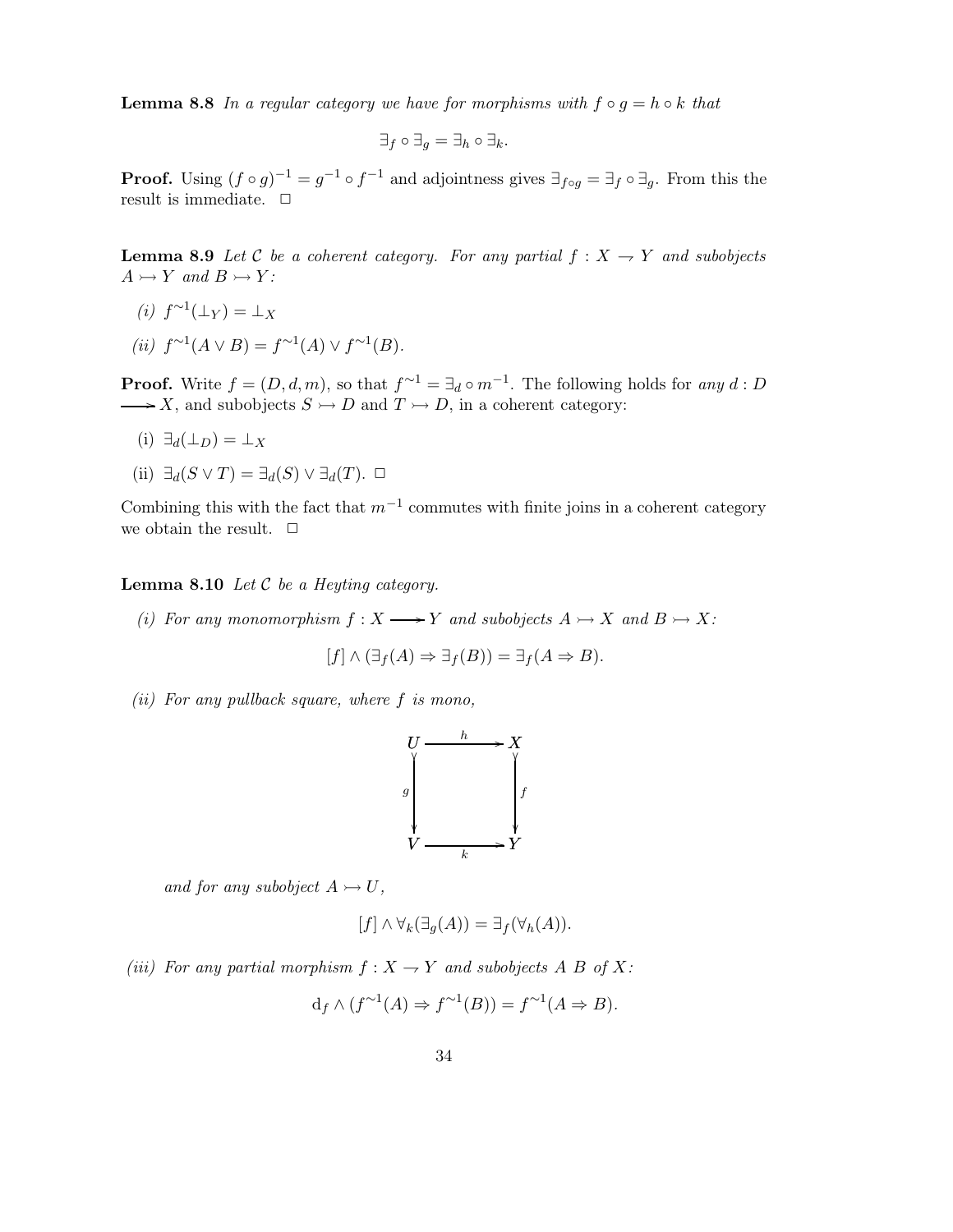**Proof.** We subdivide the proof of (i) in two parts

$$
(ia) \ \exists_f (A \Rightarrow B) \le \exists_f (A) \Rightarrow \exists_f (B)
$$

(ib)  $[f] \wedge (\exists_f(A) \Rightarrow \exists_f(B)) \leq \exists_f(A \Rightarrow B).$ 

Since  $\exists f(A \Rightarrow B) \leq [f]$  by Lemma 8.7.(iii) this will suffice. The inequality (ia) follows by applying  $\exists_f$  to  $(A \Rightarrow B) \land A \leq B$  and then using Lemma 8.7.(ii) and the adjunction property for implication. Using Lemma 8.7.(i) and the Frobenius reciprocity we may rewrite (ib) as

$$
\exists_f (\top_X \wedge f^{-1}(\exists_f(A) \Rightarrow \exists_f(B))) \leq \exists_f(A \Rightarrow B)
$$

Using Lemma  $8.7(y)$  we see that this is equivalent to

$$
f^{-1}(\exists_f(A) \Rightarrow \exists_f(B)) \le A \Rightarrow B
$$

Now distributing  $f^{-1}$  over the implication and using Lemma 8.7.(iv) we see that it is equivalent to a tautology.

To prove (ii) we start from  $g^{-1}(\exists_g(A)) = A$  in Lemma 8.7.(i) and apply  $\forall_h$  to get

$$
\forall_h(g^{-1}(\exists_g(A)))=\forall_h(A).
$$

The Beck-Chevalley property for the pullback square and intersection with  $\top$  give

$$
\top \wedge f^{-1}(\forall_k (\exists_g(A))) = \forall_h(A).
$$

Thus applying  $\exists_f$ :

$$
\exists_f (\top \wedge f^{-1}(\forall_k (\exists_g(A)))) = \exists_f (\forall_h(A)).
$$

Using Frobenius reciprocity and Lemma 8.7.(i) the lefthand side may be rewritten as  $[f] \wedge \forall_k (\exists_a(A))$  and the equality is proved.

To prove (iii), substitute  $d_f$  for f in (i) and use the fact that

$$
f^{\sim 1}(A) = \exists_{\mathrm{d}_f} (\mathrm{m}_f^*(A)).
$$

 $m_f^*$ , which pulls back subobjects along  $m_f$ , preserves  $\Rightarrow$ .  $\Box$ 

Lemma 8.11 (Partial Beck-Chevalley) Let  $C$  be a regular category. Consider partial morphisms  $f = (D, d, m) : X \to Y$  and  $g = (E, e, n) : U \to V$  in a partial pullback square



Then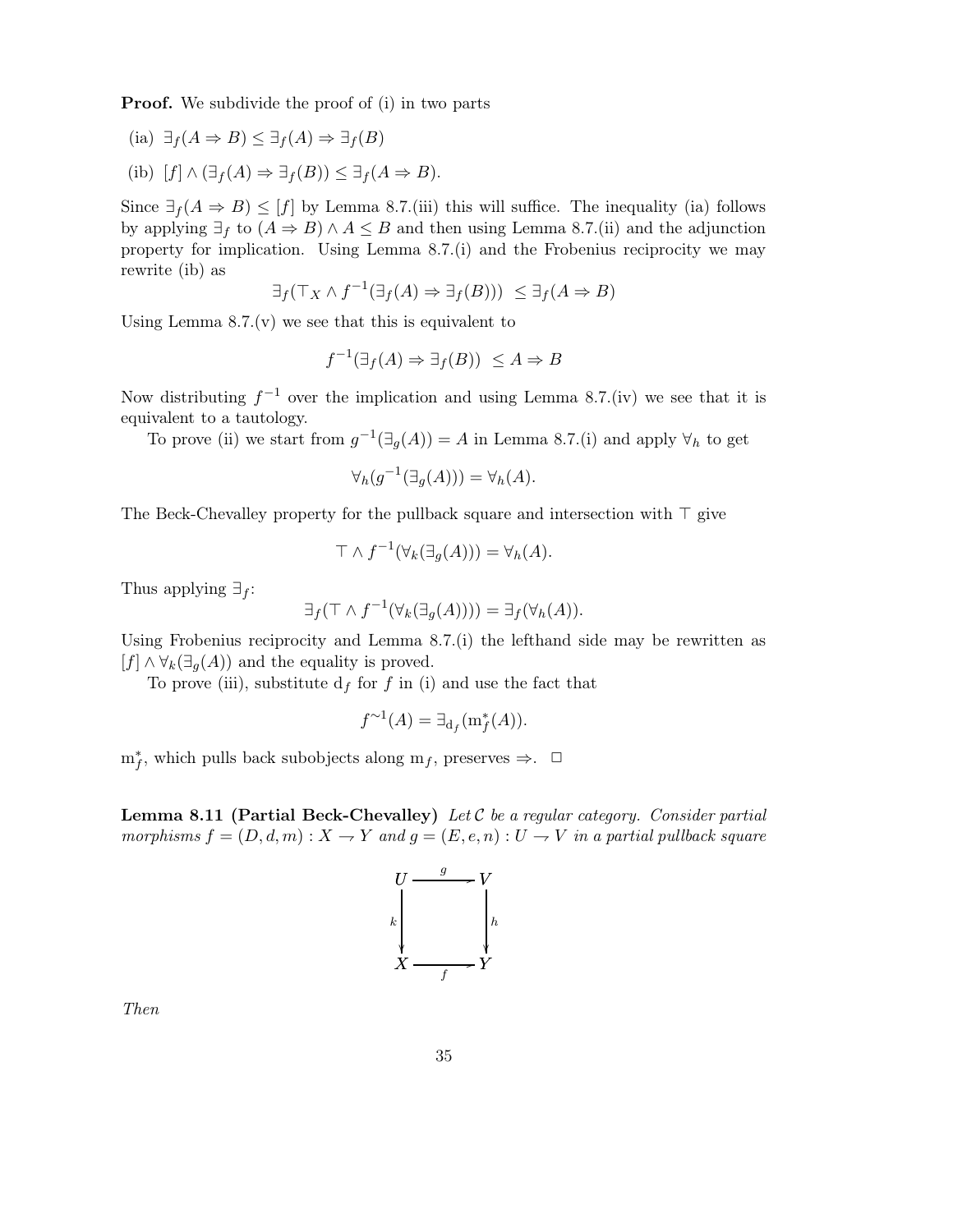- (*i*)  $f^{\sim 1} \circ \exists_h = \exists_k \circ g^{\sim 1}$
- (ii) if C is Heyting, then for any subobject  $A \rightarrowtail V$ :

$$
f^{\sim 1}(\forall_h(A)) = [d] \wedge \forall_k (g^{\sim 1}(A)).
$$

Proof. Write the partial pullback square explicitly as

![](_page_35_Figure_4.jpeg)

To prove (i) we calculate, applying first the usual Beck-Chevalley and then Lemma 8.8,

$$
f^{\sim 1} \circ \exists_h = \exists_d \circ m^{-1} \circ \exists_h
$$
  
=  $\exists_d \circ \exists_j \circ n^{-1}$   
=  $\exists_k \circ \exists_e \circ n^{-1} = \exists_k \circ g^{\sim 1}$ .

As for (ii), assume C is a Heyting category and that  $A \rightarrow V$  is any subobject. Lemma 8.10.(ii) and the ordinary Beck-Chevalley property now yield

$$
[d] \wedge \forall_k (g^{\sim 1}(A)) = [d] \wedge \forall_k (\exists_e (n^{-1}(A)))
$$
  
= 
$$
\exists_d (\forall_j (n^{-1}(A)))
$$
  
= 
$$
\exists_d (m^{-1}(\forall_h(A)))
$$
  
= 
$$
f^{\sim 1}(\forall_h(A))
$$

 $\Box$ 

**Lemma 8.12** Let M be a partial  $\Sigma$ -structure in a cartesian category. Consider a vector  $\vec{t}$  of terms over  $\Sigma$  suitable for the context  $\vec{y}$  and let  $\vec{x}$  be a context sort compatible with  $\vec{t}$ . Let z be a variable neither in  $\vec{x}$  nor in  $\vec{y}$ . Then these term interpretations fits into a partial pullback square:

$$
M(\sigma(\vec{y}z)) \xrightarrow{[\![\vec{y}z.\vec{t},z]\!]} M(\sigma(\vec{x}z))
$$

$$
p \downarrow q
$$

$$
M(\sigma(\vec{y})) \xrightarrow{[\![\vec{y}.\vec{t}\!]} M(\sigma(\vec{x}))
$$

Here p and q are the canonical projections.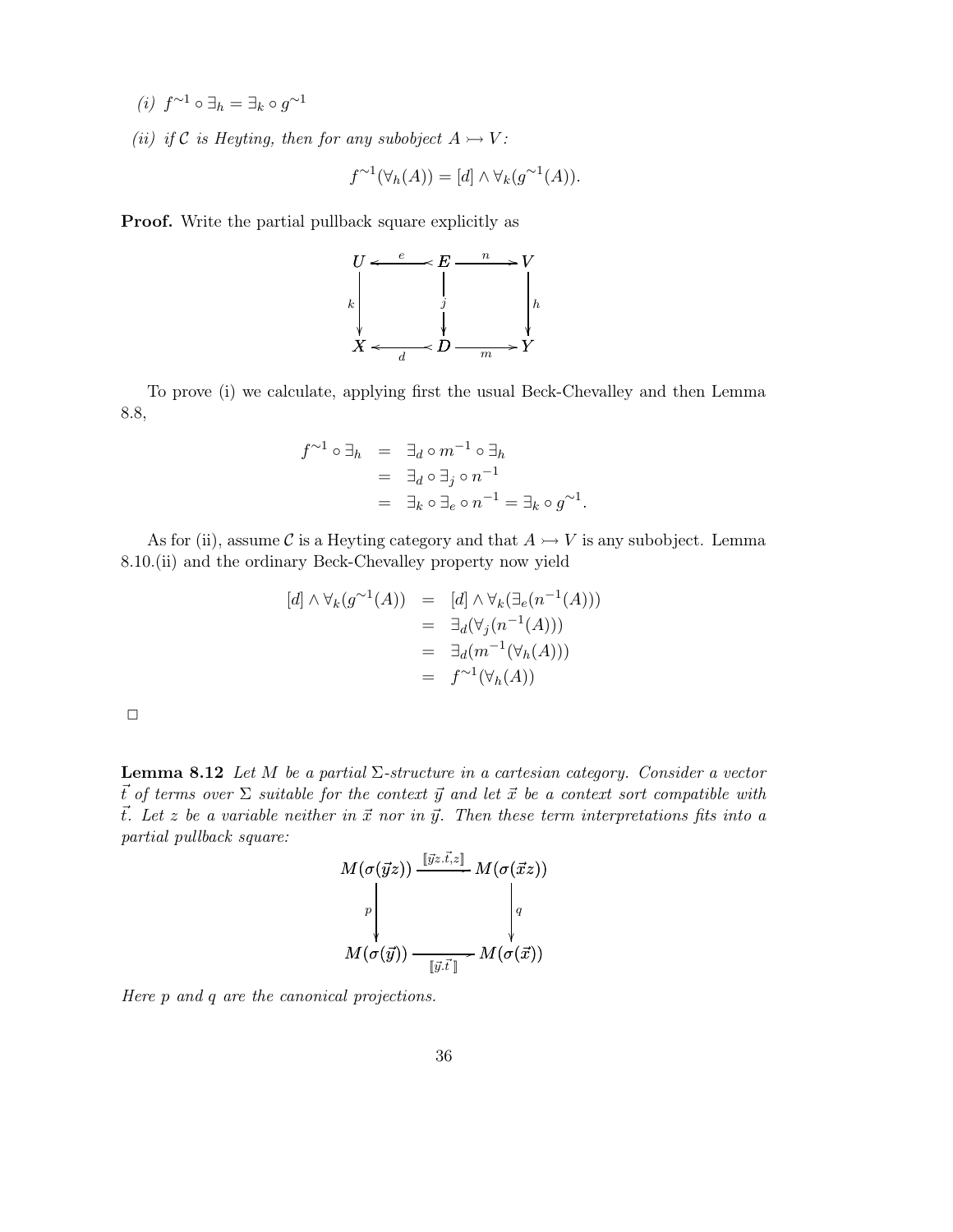Proof. According to Example 7.4

![](_page_36_Figure_1.jpeg)

is a partial pullback square. Composing the upper partial arrow with the canonical isomorphisms  $M(\sigma(\vec{y}z)) \cong M(\sigma(\vec{y})) \times M(\sigma(z))$  and  $M(\sigma(\vec{x})) \times M(\sigma(z)) \cong M(\sigma(\vec{y}z))$ we get  $\llbracket \vec{y}z.\vec{t}z \rrbracket$  (using Lemma 8.4) and the desired partial pullback square.  $\Box$ 

**Lemma 8.13** Let C be a cartesian category. Let M be a partial  $\Sigma$ -structure in C, and write  $\llbracket \cdot \rrbracket$  for  $\llbracket \cdot \rrbracket_M$ . Consider a first-order  $\Sigma$ -formulae  $\varphi$  suitable for the context  $\vec{x}$ , and  $\vec{t}$ terms over  $\Sigma$  suitable for the context  $\vec{y}$ , and sort compatible with  $\vec{x}$ . Then

$$
\llbracket \vec{y} \cdot (\vec{t}) \wedge \varphi(\vec{t}/\vec{x}) \rrbracket = \llbracket \vec{y} \cdot \vec{t} \rrbracket^{\sim 1} (\llbracket \vec{x} \cdot \varphi \rrbracket), \tag{29}
$$

if

- (i)  $\varphi$  is a regular formula and C regular, or
- (ii)  $\varphi$  is a coherent formula and C coherent, or
- (iii)  $\varphi$  is a first-order formula and  $\mathcal C$  Heyting.

**Proof.** The proof goes by induction on the formula  $\varphi$ . In Lemma 8.5 we already dealt with the atomic cases and the conjunctive case.

Part (i). For a regular  $\varphi$  and regular category C we need to check the  $\exists$ -case.

Case  $\varphi = (\exists z \in V)\psi$ : We may assume that z is not in  $\vec{x}$  or  $\vec{y}$ . Let p be the projection of  $M(\sigma(\vec{y}z))$  on  $M(\sigma(\vec{y}))$ , q the projection of  $M(\sigma(\vec{x}z))$  on  $M(\sigma(\vec{x}))$ . We write  $\varphi(\vec{t}/\vec{x}) = (\exists z \in V) \psi(\vec{t}/\vec{x}) = (\exists z \in V) \psi(\vec{t}, z/\vec{x}, z)$  and calculate

$$
\begin{array}{rcl}\n[\vec{y}.(\vec{t}\,]) \wedge (\exists z \in V)\psi(\vec{t}, z/\vec{x}, z)] & = & [\vec{y}.\vec{t}\,]\downarrow \wedge [\vec{y}.(\exists z \in V)\psi(\vec{t}, z/\vec{x}, z)] \\
& = & [\vec{y}.\vec{t}\,]\downarrow \wedge \exists_p([\vec{y}z.\psi(\vec{t}, z/\vec{x}, z)]) \\
& = & \exists_p(p^{-1}([\vec{y}.\vec{t}\,]\downarrow) \wedge [\vec{y}z.\psi(\vec{t}, z/\vec{x}, z)]) \\
& = & \exists_p([\vec{y}z.\vec{t}\downarrow \wedge z \downarrow] \wedge [\vec{y}z.\psi(\vec{t}, z/\vec{x}, z)]) \\
& = & \exists_p([\vec{y}z.\vec{t}\downarrow \wedge z \downarrow \wedge \psi(\vec{t}, z/\vec{x}, z)]) \\
& = & \exists_p([\vec{y}z.\vec{t}, z] \wedge (\vec{y}z.\psi)]) \\
& = & [\vec{y}.\vec{t}\,]\wedge^1([\vec{x}z.\psi])) \\
& = & [\vec{y}.\vec{t}\,]\wedge^1[\vec{x}.(\exists z \in V)\psi])\n\end{array}
$$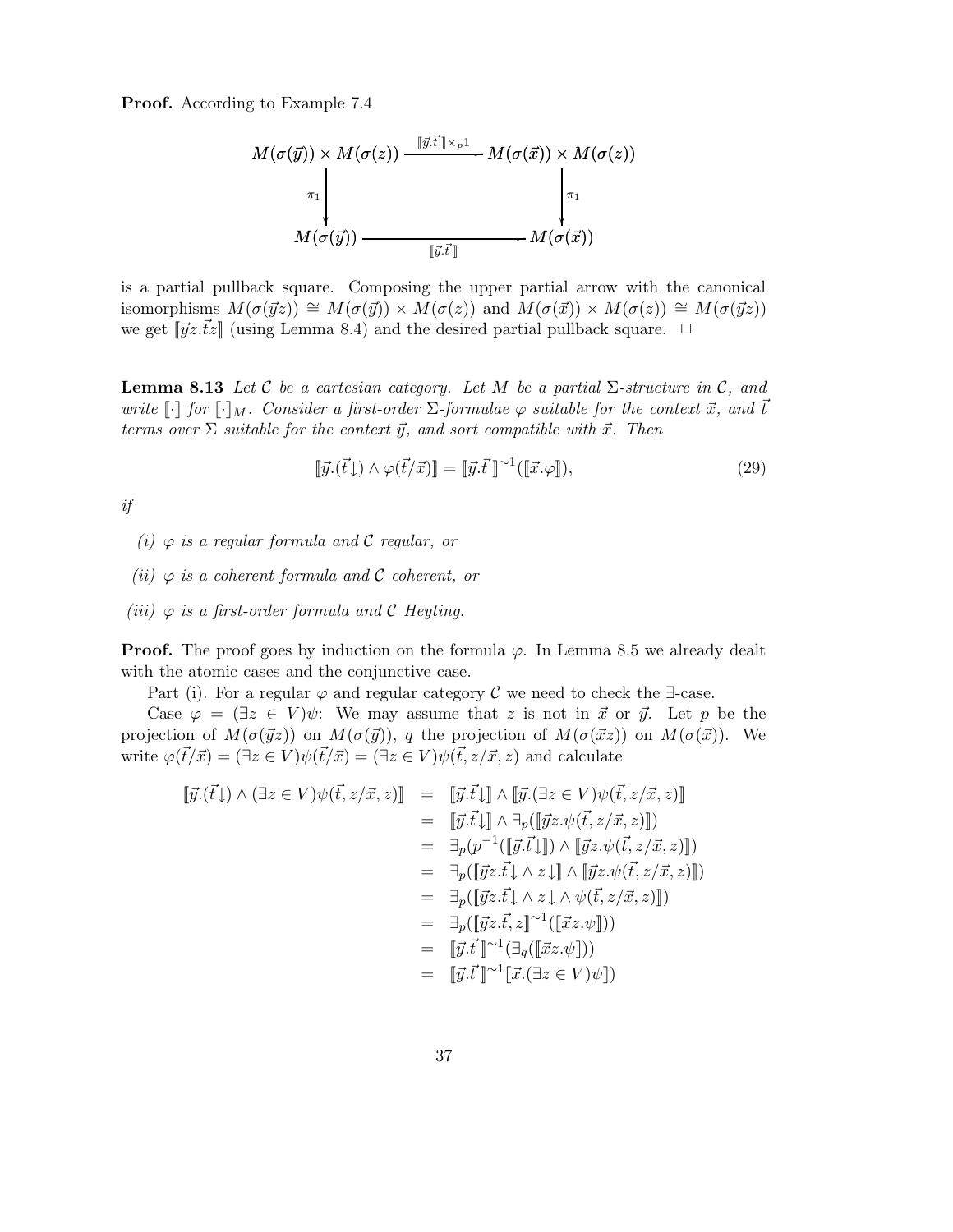The third member is the Frobenius reciprocity. The sixth is the inductive hypothesis. The seventh member is Lemma 8.11.(i) using the partial pullback square of Lemma 8.12.

Part (ii). For coherent  $\varphi$  and coherent C there are in addition cases for  $\bot$ ,  $\vee$ :

Case  $\varphi = \bot$ :  $[\![\vec{y} \cdot (\vec{t}) \land \bot]\!] = \bot = [\![\vec{y} \cdot \vec{t}]\!]^{\sim 1}(\bot) = [\![\vec{y} \cdot \vec{t}]\!]^{\sim 1}([\![\vec{x} \cdot \bot]\!]).$  Here the second member follows from Lemma 8.9.(i).

Case  $\varphi = \varphi_1 \vee \varphi_2$ : This case follows using Lemma 8.9.(ii), the inductive hypothesis, and distributivity of the lattice of subobjects.

$$
\begin{array}{rcl}\n\llbracket\vec{y}.(\vec{t}\!\downarrow)\wedge(\varphi_1\vee\varphi_2)(\vec{t}/\vec{x})\rrbracket &=& \llbracket\vec{y}.\vec{t}\!\downarrow\rrbracket\wedge(\llbracket\vec{y}.\varphi_1(\vec{t}/\vec{x}\rrbracket\vee\llbracket\vec{y}.\varphi_2(\vec{t}/\vec{x})\rrbracket)) \\
&=& (\llbracket\vec{y}.\vec{t}\!\downarrow\rrbracket\wedge\llbracket\vec{y}.\varphi_1(\vec{t}/\vec{x})\rrbracket)\vee(\llbracket\vec{y}.\vec{t}\!\downarrow\rrbracket\wedge\llbracket\vec{y}.\varphi_2(\vec{t}/\vec{x})\rrbracket)) \\
&=& (\llbracket\vec{y}.(\vec{t}\!\downarrow)\wedge\varphi_1(\vec{t}/\vec{x})\rrbracket)\vee(\llbracket\vec{y}.(\vec{t}\!\downarrow)\wedge\varphi_2(\vec{t}/\vec{x})\rrbracket)) \\
&=& \llbracket\vec{y}.\vec{t}\rrbracket^{\sim1}(\llbracket\vec{x}.\varphi_1\rrbracket)\vee\llbracket\vec{y}.\vec{t}\rrbracket^{\sim1}(\llbracket\vec{x}.\varphi_2\rrbracket) \\
&=& \llbracket\vec{y}.\vec{t}\rrbracket^{\sim1}(\llbracket\vec{x}.\varphi_1\rrbracket\vee\llbracket\vec{x}.\varphi_2\rrbracket) \\
&=& \llbracket\vec{y}.\vec{t}\rrbracket^{\sim1}(\llbracket\vec{x}.\varphi_1\vee\varphi_2\rrbracket).\n\end{array}
$$

Part (iii). Finally, for a general  $\varphi$  and Heyting category C there are the additional cases for  $\forall$  and  $\Rightarrow$ .

Case  $\varphi = (\forall z \in V)\psi$ : Let p and q be the same projections as in the existential case.

$$
\llbracket \vec{y}.\vec{t}\rrbracket \wedge (\forall z \in V)\psi(\vec{t},z/\vec{x},z)\rrbracket = \llbracket \vec{y}.\vec{t}\rrbracket \rrbracket \wedge \llbracket \vec{y}.(\forall z \in V)\psi(\vec{t},z/\vec{x},z)\rrbracket) \n= \llbracket \vec{y}.\vec{t}\rrbracket \rrbracket \wedge \forall_p (\llbracket \vec{y}z.\psi(\vec{t},z/\vec{x},z)\rrbracket)) \n= \llbracket \vec{y}.\vec{t}\rrbracket \rrbracket \wedge (\llbracket \vec{y}.\vec{t}\rrbracket \rrbracket \wedge \forall_p (\llbracket \vec{y}z.\psi(\vec{t},z/\vec{x},z)\rrbracket)) \n= \llbracket \vec{y}.\vec{t}\rrbracket \parallel \wedge \forall_p (p^{-1}([\llbracket \vec{y}.\vec{t}\rrbracket \rrbracket) \wedge [\llbracket \vec{y}z.\psi(\vec{t},z/\vec{x},z)\rrbracket)) \n= d_{\llbracket \vec{y}.\vec{t}\rrbracket} \wedge \forall_p (\llbracket \vec{y}z.(\vec{t}\rrbracket \wedge z \rrbracket) \wedge \psi(\vec{t},z/\vec{x},z)\rrbracket) \n= d_{\llbracket \vec{y}.\vec{t}\rrbracket} \wedge \forall_p (\llbracket \vec{y}z.\vec{t}z\rrbracket^{\sim 1}([\llbracket \vec{x}z.\psi \rrbracket))) \n= \llbracket \vec{y}.\vec{t}\rrbracket^{\sim 1} (\forall_q (\llbracket \vec{x}.(\forall z \in V)\psi \rrbracket) \n= \llbracket \vec{y}.\vec{t}\rrbracket^{\sim 1} ([\llbracket \vec{x}.(\forall z \in V)\psi \rrbracket)
$$

In the fourth member,  $\leq$  is the law  $A \wedge \forall_p(B) \leq \forall_p(p^{-1}(A) \wedge B)$ , and  $\geq$  is monotonicty of  $\forall_p$ . The sixth member is the inductive hypothesis. The seventh member is Lemma 8.11.(ii) using the partial pullback square of Lemma 8.12.

Case  $\varphi = \varphi_1 \Rightarrow \varphi_2$ : This case follows using Lemma 8.9.(ii), the inductive hypothesis, and distributivity of the lattice of subobjects.

$$
\begin{array}{rcl}\n[\vec{y} \cdot (\vec{t}) \wedge (\varphi_1 \Rightarrow \varphi_2)(\vec{t}/\vec{x})] & = & [\vec{y} \cdot \vec{t} \downarrow] \wedge (\llbracket \vec{y} \cdot \varphi_1(\vec{t}/\vec{x}) \rrbracket \Rightarrow \llbracket \vec{y} \cdot \varphi_2(\vec{t}/\vec{x}) \rrbracket) \\
& = & [\vec{y} \cdot \vec{t} \downarrow] \wedge ((\llbracket \vec{y} \cdot \vec{t} \downarrow \rrbracket \wedge \llbracket \vec{y} \cdot \varphi_1(\vec{t}/\vec{x}) \rrbracket) \Rightarrow (\llbracket \vec{y} \cdot \vec{t} \downarrow \rrbracket \wedge \llbracket \vec{y} \cdot \varphi_2(\vec{t}/\vec{x}) \rrbracket)) \\
& = & d_{\llbracket \vec{y} \cdot \vec{t} \rrbracket} \wedge (\llbracket \vec{y} \cdot \vec{t} \rrbracket^{\sim 1} [\llbracket \vec{x} \cdot \varphi_1 \rrbracket \Rightarrow \llbracket \vec{y} \cdot \vec{t} \rrbracket^{\sim 1} [\llbracket \vec{x} \cdot \varphi_2 \rrbracket)) \\
& = & [\llbracket \vec{y} \cdot \vec{t} \rrbracket^{\sim 1} (\llbracket \vec{x} \cdot \varphi_1 \rrbracket \Rightarrow \llbracket \vec{x} \cdot \varphi_2 \rrbracket).\n\end{array}
$$

The fourth step of this uses part (iii) of Lemma 8.10.  $\Box$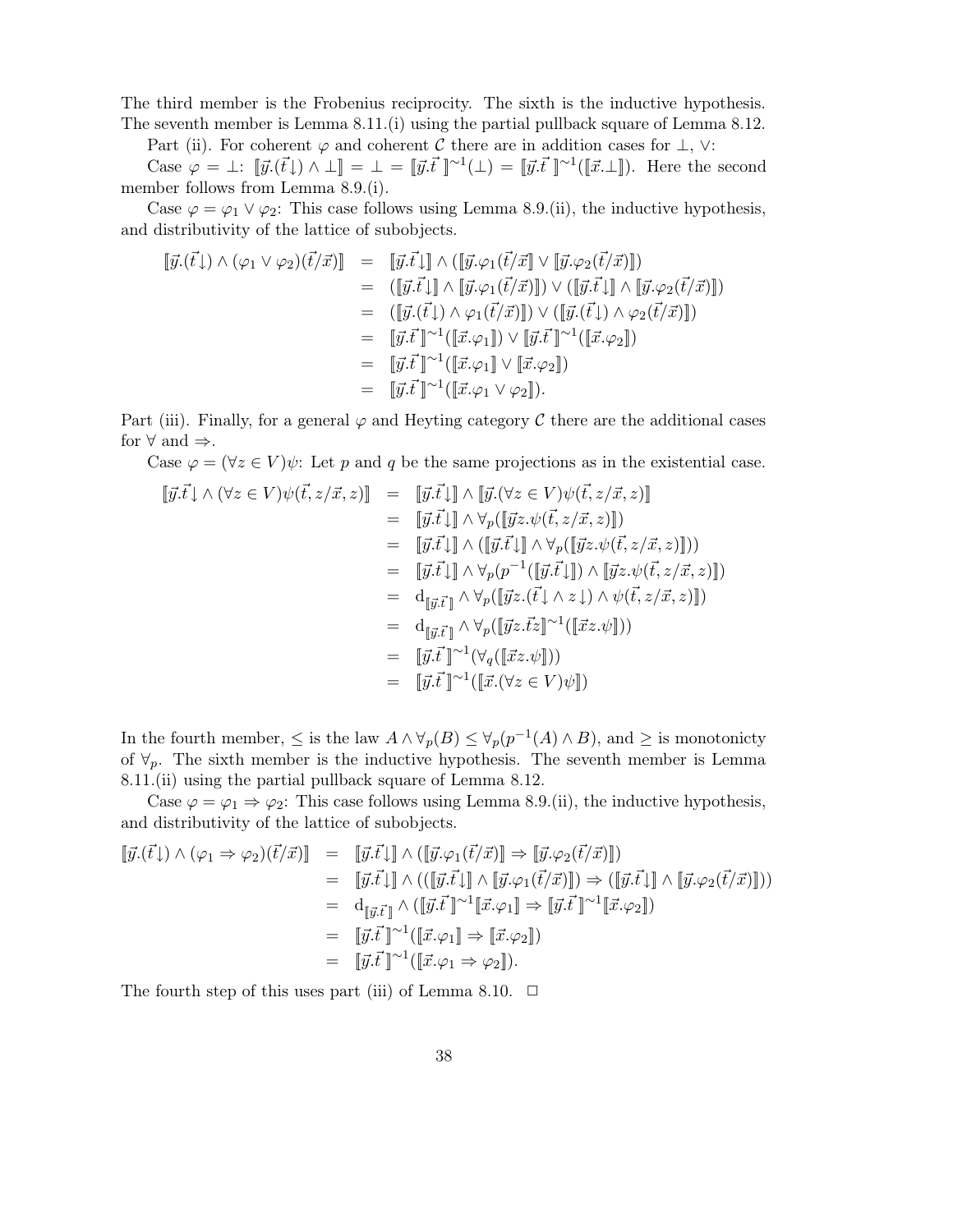### 8.1 Homomorphisms

Suppose  $\mathbb T$  is a quasi-equational theory,  $\mathcal C$  a cartesian category, and  $M$  and  $N$  models of  $\mathbb T$  in C. Then the notion of homomorphism between M and N will be defined in the obvious way.

Some simple category theory helps the discussion of homomorphisms.

Let C and D be categories, with C cartesian. Then the functor category  $[\mathcal{D}, \mathcal{C}]$  is cartesian. (See [Joh02a, A 1.2.1].) We shall use this in the particular case where  $\mathcal D$  is the category  $\vec{2}$ , with two objects and one non-identity morphism between them. Then  $[\vec{2}, \mathcal{C}]$ is the arrow category for  $C$ , whose objects are morphisms in  $C$  and whose morphisms are commutative squares.

Proposition 8.14 There is a bijection between –

- triples  $(M, \alpha, N)$  where M and N are models of  $\mathbb T$  in C and  $\alpha : M \longrightarrow N$  is a homomorphism, and
- models of  $\mathbb T$  in  $[\vec{2}, \mathcal{C}].$

Proof. The bijection is obvious for partial structures. Next, Proposition 3.9 generalizes to this categorical setting and this enables us to conclude that the bijection between partial structures restricts to models.  $\Box$ 

We shall also use later the fact that if  $\mathcal D$  is another cartesian category, then a cartesian functor  $\mathcal{D} \longrightarrow [\vec{2}, \mathcal{C}]$  is equivalent to a pair of cartesian functors  $\mathcal{D} \longrightarrow \mathcal{C}$  with a natural transformation between them.

### 8.2 Cartesian categories equipped with models

In this subsection we show how the categorical semantics is itself quasi-equational. More precisely, if  $\mathbb T$  is a quasi-equational theory then we can form another quasi-equational theory whose models are cartesian categories equipped with models of T. For this, we introduce the notation Cart $\varpi$ , where  $\varpi$  is intended to be pronounced "with".

We first discuss some structure of the theory Cart.

An arrow d is monic iff, in its kernel pair

![](_page_38_Figure_13.jpeg)

the two projections  $p$  and  $q$  are equal. Hence monicity can be described by a formula in context d.Mon, where d is of sort arr. in Cart,

$$
\mathrm{Mon}\triangleq\mathsf{p}^1_{d,d}=\mathsf{p}^2_{d,d}
$$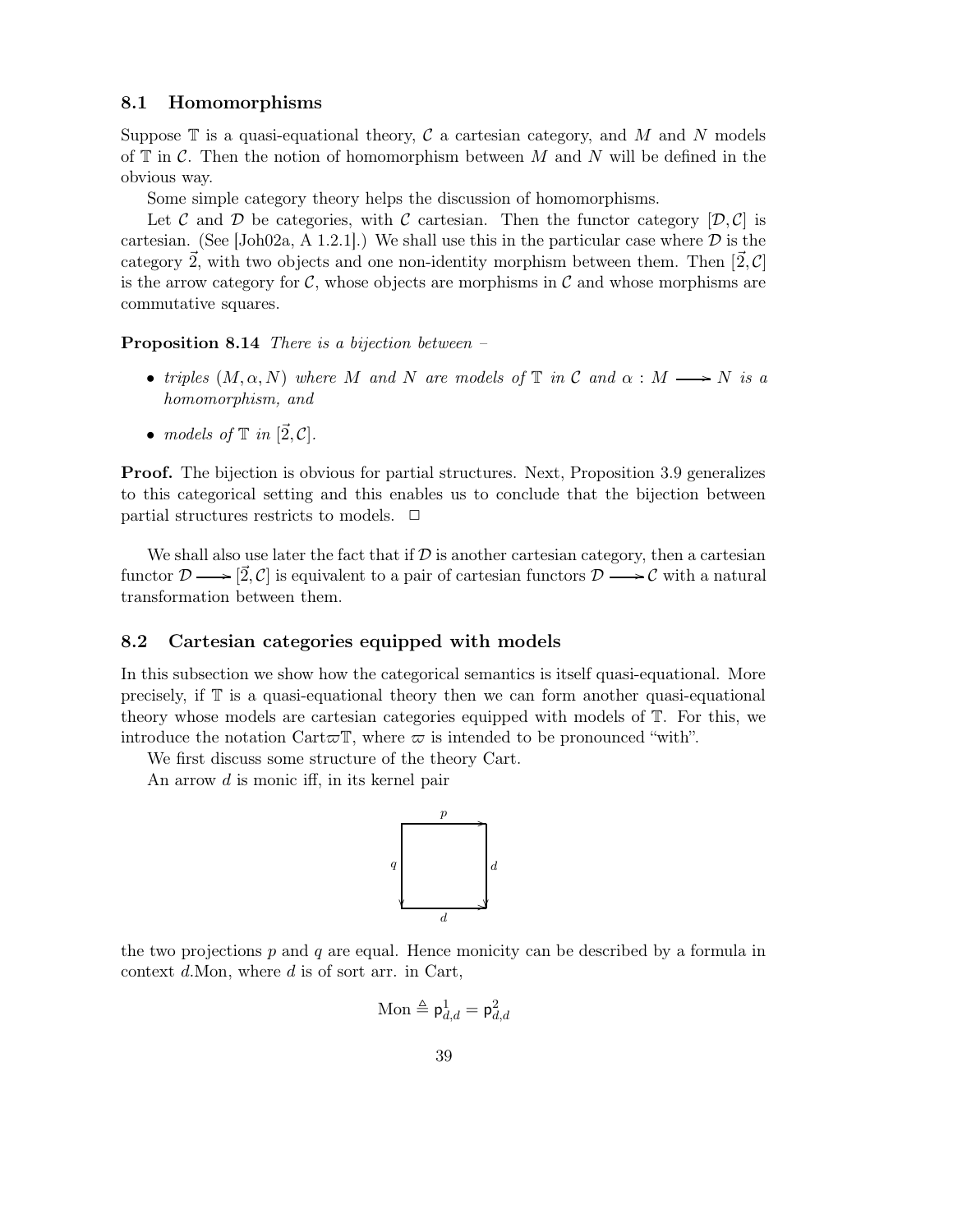Then partial morphisms can be described by a formula  $d, m$ . pArr  $(m$  also of sort arr),

$$
pArr \triangleq \text{Mon} \wedge \mathsf{d}(d) = \mathsf{d}(m)
$$

We shall use such formulae in a shorthand for describing functions and axioms. For instance, a "constant a of type pArr" is a pair of constants  $a_d$  and  $a_m$ , with an axiom

$$
\longmapsto \operatorname{pArr}(a_d, a_m/d, m)
$$

We can talk about partial morphisms in the obvious way. For instance, each partial morphism  $(d, m)$  has a domain (the codomain of d), a codomain (the codomain of m) and a domain of definition (the common domain of  $d$  and  $m$ ).

Let  $\mathbb T$  have sets Sort, Fun and Ax of sorts, function symbols and axioms. These come with additional structure. The domains and codomains of the function symbols are expressed by functions

 $dom : Fun \longrightarrow Sort^*$  $\text{cod}: \text{Fun} \longrightarrow \text{Sort}$ 

where Sort<sup>∗</sup> is the set of finite lists over Sort.

From these can be constructed the set TT of *term tuples in context*, modulo renaming of variables. (It is clear that the variables in a context are just a device for labelling components in a product of sorts, so their names are inessential.) We have domain and codomain functions

 $dom, cod : TT \longrightarrow Sort^*.$ 

Finally we have a set Form of equation sequences – in other words, the formulae. These are the pairs of term tuples  $(t_1,t_2)$  with common domain (for the context) and codomain (for the number and sorts of the component equations). Again, each equation sequence has a domain and codomain.

Now the structure of the axiom set Ax is given by two functions for premiss and conclusion,

 $prem, conc : Ax \longrightarrow Form$ 

such that for each axiom  $a$  in Ax,

$$
dom(\mathrm{prem}(a)) = dom(\mathrm{conc}(a))
$$

(for the context of the axiom).

Remark 8.15 It is possible to formalize a type theory whose models are quasi-equational theories. It will not be a theory in finitary first-order logic because of its use of list types such as Sort<sup>\*</sup>. However, it is possible to formalize it as a *geometric* theory, using infinitary disjunctions [Joh02b], because the type constructions required can be characterized using geometric structure and axioms [Vic99].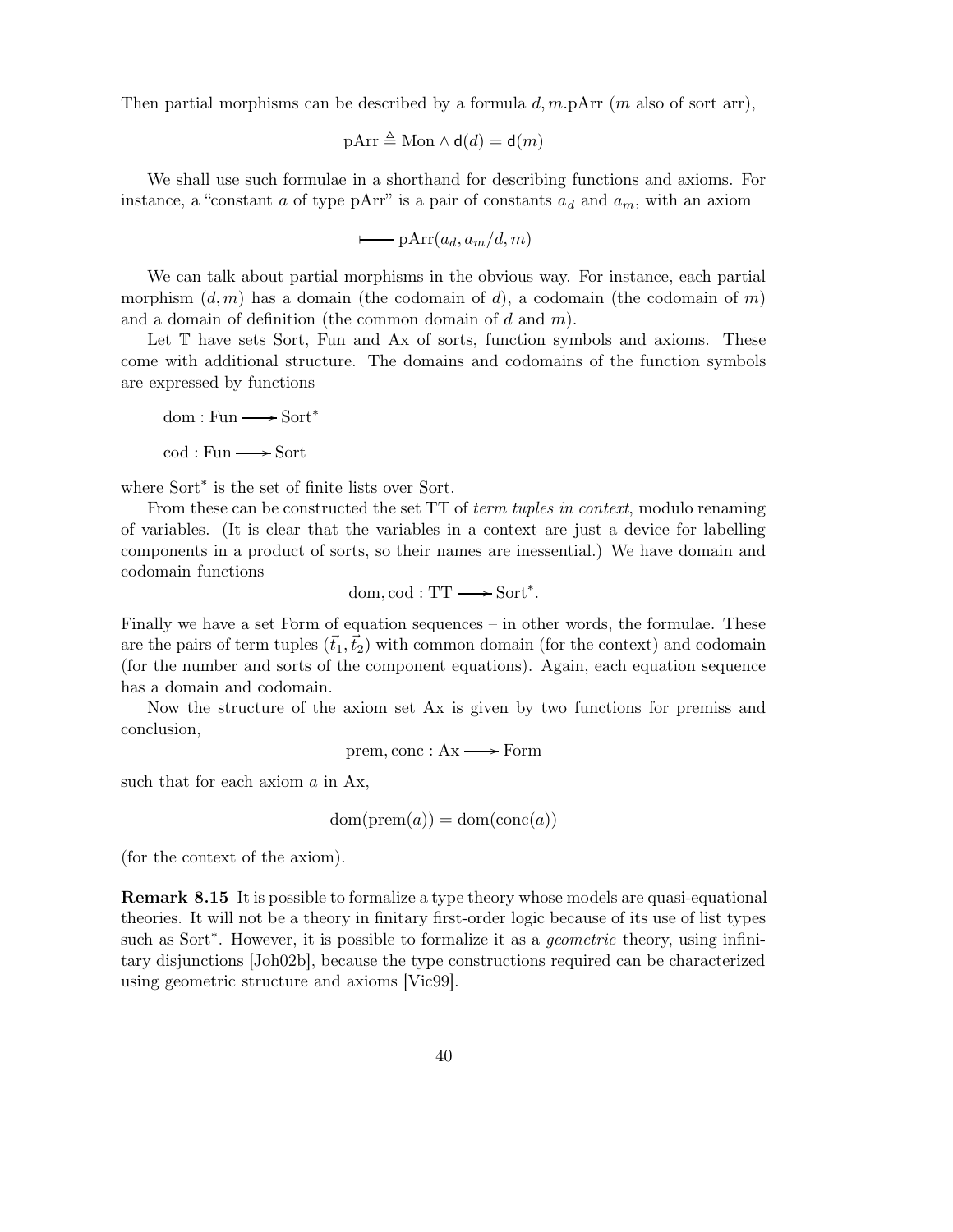We now turn to our description of  $Cart \varpi T$ .

First, its only sorts are obj and arr. In addition, it has all the functions and axioms of Cart.

Next, for each  $S \in S$  ort there is a constant  $\gamma^S$  of sort obj. Since products of objects can be constructed with Cart, we can now find for each sequence  $\vec{S} \in \text{Sort}^*$  a term  $(.)\gamma^{\vec{S}}$ representing the product of the components  $\gamma^{S_i}$ .

Next, for each  $f \in$  Fun there is a constant  $\gamma^f$  of type pArr – that is to say, as described above, constants  $\gamma_d^f$  $d \atop d$  and  $\gamma_m^f$  of sort arr with an axiom

$$
\longmapsto \mathbf{pArr}(\gamma_d^f, \gamma_m^f/d, m).
$$

If dom(f) =  $\vec{S}$  and cod(f) = T then we also have axioms

$$
\begin{aligned}\n &\longleftarrow \mathsf{c}(\gamma_d^f) = \gamma^{\vec{S}}, \\
 &\longleftarrow \mathsf{c}(\gamma_m^f) = \gamma^T.\n\end{aligned}
$$

Now for each  $\vec{t} \in TT$ , the categorical semantics provides corresponding terms in context  $(.)\gamma_d^{\vec{t}}$  and  $(.)\gamma_m^{\vec{t}}$  for the partial morphism corresponding to  $\vec{t}$ . Also, for each formula in context  $\varphi \in \text{Form it provides a term in context } (.) . \gamma^{\varphi}$  for the monic corresponding to  $\varphi$ .

Next, for each  $a \in Ax$  there is a constant  $\gamma^a$  to represent the monic showing that the premiss  $\varphi$  is a subset of the conclusion  $\psi$ . It has a single axiom

$$
\longmapsto \gamma^{\varphi} = \gamma^{\psi} \circ \gamma^{a}.
$$

That completes the description of  $Cart \varpi \mathbb{T}$ . Since it includes Cart, every model certainly reduces to a cartesian category  $C$ . But the extra constants and axioms just specify a model of  $\mathbb T$  in  $\mathcal C$ .

## 9 Quasi-equational theories are equivalent to cartesian theories

It is well known that total function symbols can be eliminated in favour of predicates. It is done by introducing, for each function symbol  $f : \vec{A} \longrightarrow B$ , a predicate  $\Gamma_f \rightarrow \vec{A}, B$ . This is constrained by an axiom  $\Gamma_f(\vec{x}, y) \xrightarrow{\vec{x}, y} y = f(\vec{x})$  to represent the graph of f. Then a graph formula  $\vec{z}, w.\Gamma_t$  can be defined for every term in context  $(\vec{z}.t)$ , with provably  $\Gamma_t \stackrel{\vec{z},w}{\longmapsto} w = t$ . In particular, suppose t is  $f(\vec{s})$  with  $\vec{s}$  compatible with  $\vec{x}$ . Then  $\Gamma_t$  is

$$
(\exists \vec{x}) (\Gamma_f(\vec{x}, w) \wedge \bigwedge_i \Gamma_{s_i}(x_i/w)).
$$

Then each formula in context  $(\vec{x}.\varphi)$  has a provably equivalent version  $(\vec{x}.\Gamma_{\varphi})$  using graphs instead of terms.

We now find that the original theory is equivalent to one with –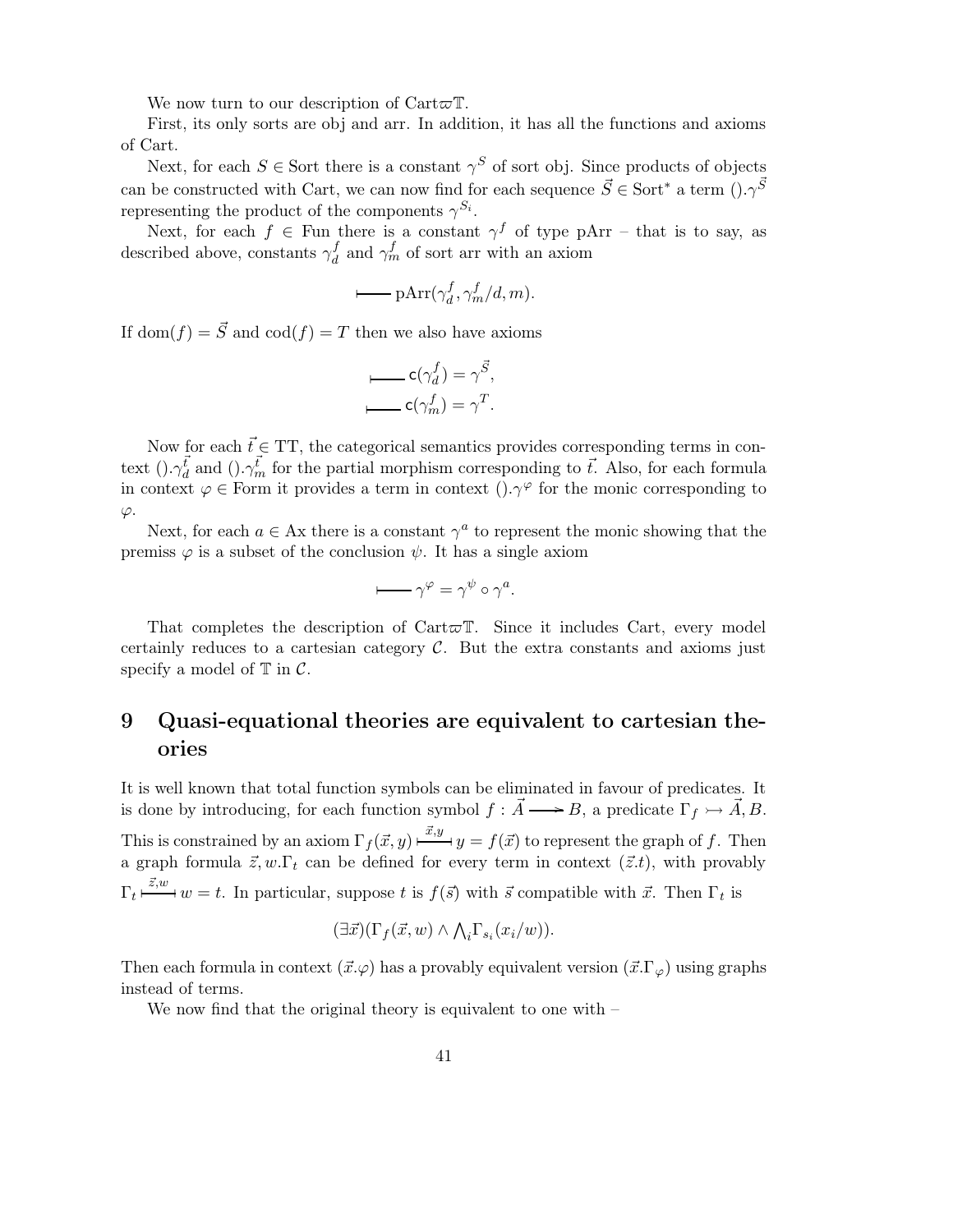- the original sorts and predicates,
- the graph predicates  $\Gamma_f$ ,
- functionhood axioms for each  $\Gamma_f$  (single-valuedness and totality),
- axioms  $\Gamma_{\varphi} \xrightarrow{\vec{x}} \Gamma_{\psi}$  for each original axiom  $\varphi \xrightarrow{\vec{x}} \psi$ .

The same can be done with partial function symbols, the only difference being that we do not introduce totality axioms for the graph predicates. It follows that our partial interpretation of function symbols brings no change in expressive power of theories when predicate symbols are available.

It is not hard to see that the above argument works in the presence of regular logic, which has  $\top$ ,  $\wedge$ , = and  $\exists$  with their usual rules, together with the Frobenius rule

$$
\varphi \wedge (\exists y)\psi \vdash^{\vec{x}} (\exists y)(\varphi \wedge \psi).
$$

However, it also works for *cartesian* logic (see [Joh02b, D 1.3.4]), in which witnesses for existential quantifications are required to be provably unique.

**Definition 9.1** Let  $\mathbb{T}$  be a first-order theory. The formulae in context that are cartesian relative to  $\mathbb T$  are those that can be constructed using atomic formulae  $R(\vec{s})$ , equations  $s =$ t, conjunctions  $\top$  and  $\wedge$ , and provably unique existential quantification in the following way. Let  $(\vec{x}, y, \varphi)$  be cartesian relative to  $\mathbb{T}$ , and suppose from  $\mathbb{T}$  it can be proved that

$$
\varphi \wedge \varphi(y'/y) \stackrel{\vec{x},y,y'}{\longmapsto} y = y'.
$$

Then  $(\vec{x}.(\exists y)\varphi)$  is cartesian relative to  $\mathbb T$ .

**Definition 9.2** A regular theory  $\mathbb T$  is cartesian if there is some well-founded partial ordering of its axioms such that in each axiom  $\varphi \stackrel{\vec{x}}{\longmapsto} \psi$ , the formulae  $\varphi$  and  $\psi$  are cartesian relative to the axioms that precede it in the ordering.

It is easy to check that when you eliminate partial function symbols in favour of predicates, the formulae introduced are all cartesian. Hence if the original theory was cartesian, so is the new one.

The importance of cartesian theories lies in the fact that their logic is embodied in the categorical structure of cartesian categories. This is obscured by the way they are defined using ∃, which is not interpreted directly in all cartesian categories – in general it requires image factorization. Nonetheless, a simple lemma shows that cartesian formulae are interpretable.

This excursion via regular logic makes cartesian theories slightly difficult to deal with. One of the advantages of our quasi-equational theories is that they provide a more direct way to handle cartesian theories, with a logic whose notation can be interpreted in full in cartesian categories.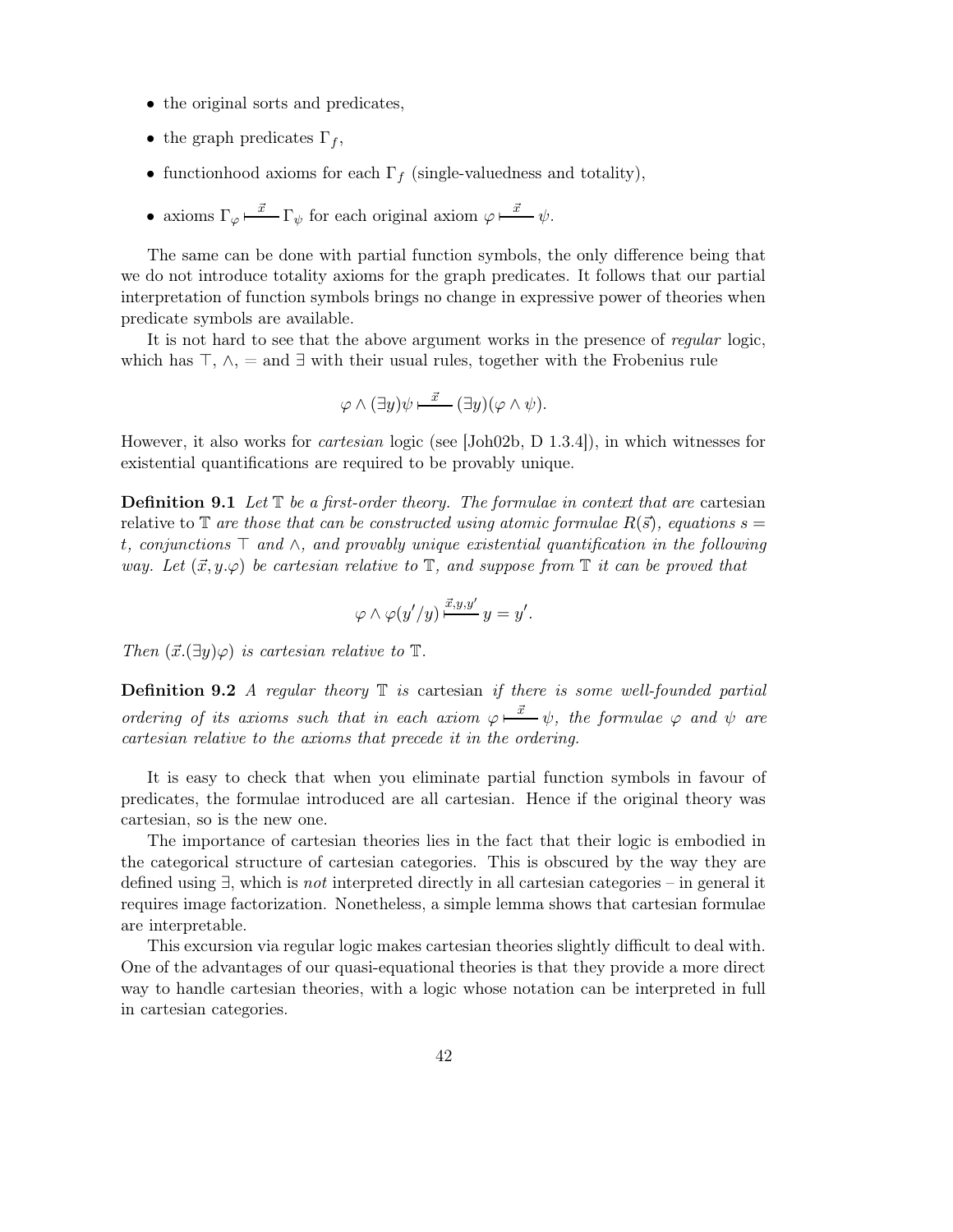In fact, quasi-equational theories are equivalent to cartesian theories. We already know how to eliminate the partial function symbols in favour of predicates and cartesian axioms. The reverse can also be done, with predicates eliminated in favour of partial function symbols, and in Section 9.4 we shall show how to do this explicitly. Meanwhile, we give a more theoretical treatment.

[Joh02b, D 1.4.8] shows that, up to equivalence of model categories, cartesian theories are 'the same thing as' small cartesian categories. What this really means is that cartesian theories are a scheme for presenting cartesian categories – of course, quite different theories may present equivalent categories. The basis for the assertion essentially comprises two parts. First, Theorem D 1.4.7 shows that any cartesian theory  $\mathbb T$  has a syntactic category  $\mathcal{C}_{\mathbb{T}}$ , a cartesian category characterized by

$$
\mathrm{Cart}(\mathcal{C}_{\mathbb{T}}, \mathcal{D}) \simeq \mathbb{T} \text{-} \mathrm{Mod}(\mathcal{D})
$$

for any cartesian category  $\mathcal{D}$ . This is the cartesian category "presented by"  $\mathbb{T}$ , which appears in  $C_{\mathbb{T}}$  as a generic model. Next, Example D 1.4.8 shows that for any small cartesian category  $\mathcal C$  there is a cartesian theory  $\text{Th}(\mathcal C)$  such that

$$
\mathrm{Cart}(\mathcal{C},\mathcal{D}) \simeq \mathrm{Th}(\mathcal{C})\text{-}\operatorname{Mod}(\mathcal{D})
$$

for any cartesian category D. It follows that  $C \simeq C_{\text{Th}(C)}$ . Two theories T and T' are said to be Morita equivalent if their syntactic categories are equivalent.

As ways of discussing the theories, both forms have their drawbacks. The definition of cartesian theory (using existential quantification but only where it is provably unique) is slightly awkward, and in practice the entire syntactic category is too complex to deal with. Our aim now is to show that quasi-equational theories also are 'the same thing as' small cartesian categories. It follows that cartesian theories can always be replaced by quasi-equational theories. For many purposes the quasi-equational theories are a simple and convenient mode of presentation, and this has already been demonstrated in the free construction, Section 5.

Our proof is in two parts, just as in [Joh02b]. First we show how to construct a syntactic category  $\mathcal{C}_{\mathbb{T}}$  for each quasi-equational theory  $\mathbb{T}$ , and then we show how to construct a quasi-equational theory  $\text{Th}(\mathcal{C})$  for each cartesian category  $\mathcal{C}$ .

### 9.1 Classifying categories for quasi-equational theories

Our purpose in this section is to show that for each quasi-equational theory  $\mathbb T$  there is a *classifying category*  $C_T$ . This is a cartesian category that is freely generated by a *generic* model  $M_{\mathbb{T}}$  of  $\mathbb{T}$ . What this means technically is that for any cartesian category  $\mathcal{D}$ , there is a bijection between models of  $\mathbb T$  in  $\mathcal D$  and strict cartesian functors from  $\mathcal C_{\mathbb T}$  to  $\mathcal D$ .

For the rest of this subsection, we fix a quasi-equational theory T.

**Definition 9.3** We write  $(C_{\mathbb{T}}, M_{\mathbb{T}})$  for the term model for Cart $\varpi$ T.

The cartesian category  $C_{\mathbb{T}}$ , its reduct to Cart, is called the *classifying category* for  $\mathbb{T}$ , and  $M_{\mathbb{T}}$ , the model of  $\mathbb{T}$  with which  $\mathcal{C}_{\mathbb{T}}$  is equipped, is the *generic model* of  $\mathbb{T}$ .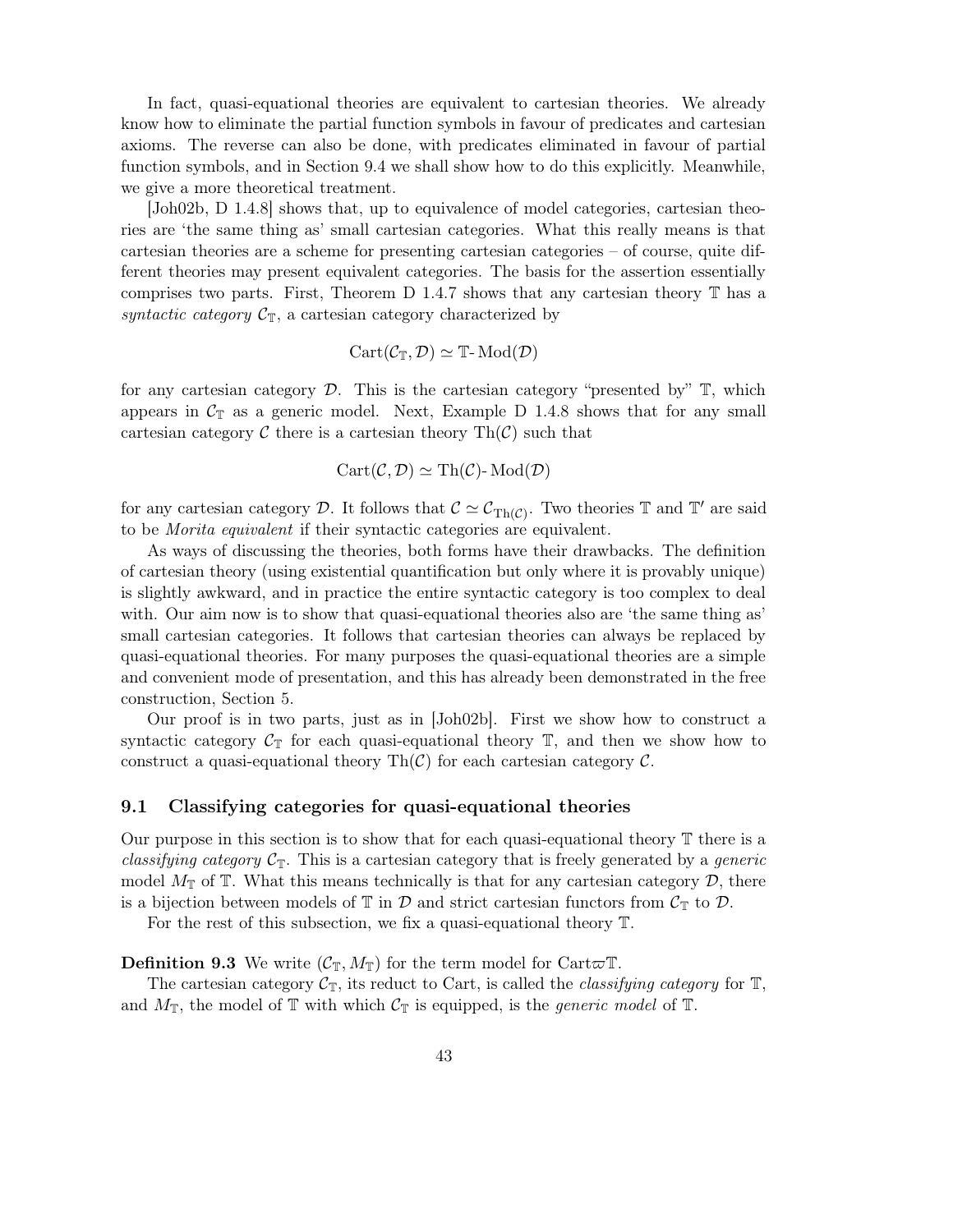**Theorem 9.4** For any cartesian category  $D$ , there is an isomorphism of categories between  $\mathbb{T}\text{-}\mathrm{PMod}(\mathcal{D})$  and  $\mathrm{StrCart}(\mathcal{C}_{\mathbb{T}}, \mathcal{D})$  (the category of strict cartesian functors).

**Proof.** Suppose M is a model of  $\mathbb T$  in  $\mathcal D$ . Then  $(\mathcal D, M)$  is a model of Cart $\varpi \mathbb T$  and so there is a unique homomorphism  $(C_{\mathbb{T}}, M_{\mathbb{T}}) \longrightarrow (D, M)$ . In other words, there is a unique strict cartesian functor

$$
F_M:\mathcal{C}_\mathbb{T}\longrightarrow \mathcal{D}
$$

that maps  $M_{\mathbb{T}}$  to  $M$ .

On the other hand, any strict cartesian functor  $F: \mathcal{C}_{\mathbb{T}} \longrightarrow \mathcal{D}$  maps  $M_{\mathbb{T}}$  to a model M in  $\mathcal D$  and is the unique such F. Hence, there is a bijection between models M and strict cartesian functors F.

We must still prove functoriality. By Proposition 8.14, a homomorphism  $\alpha$  between models in C is the same as a model in  $[\overline{2}, \mathcal{D}]$ , and hence corresponds to a strict cartesian functor  $\mathcal{C}_{\mathbb{T}} \longrightarrow [\vec{2}, \mathcal{D}]$ . This in turn corresponds to a natural transformation between two strict cartesian functors from  $C_T$  to  $D$ . One can then check the details to show that identities and composition are preserved.  $\Box$ 

We shall also prove a version that relaxes the strictness and has equivalence of the categories. We first prove a lemma.

**Lemma 9.5** Let  $F, G: \mathcal{C}_{\mathbb{T}} \longrightarrow \mathcal{D}$  be two cartesian functors. Then for each homomorphism  $\alpha : F(M_{\mathbb{T}}) \longrightarrow G(M_{\mathbb{T}})$  there is a unique natural transformation  $\alpha' : F \longrightarrow G$ whose restriction to  $M_{\mathbb{T}}$  is  $\alpha$ .

If  $\alpha$  is an isomorphism, then  $\alpha'$  is a natural isomorphism.

**Proof.** Let  $\mathcal{E}$  be a category defined as follows. Its objects are pairs  $(A, u)$  where A is an object in  $\mathcal{C}_{\mathbb{T}}$  and  $u : F(A) \longrightarrow G(A)$  in  $\mathcal{D}$ . A morphism from  $(A, u)$  to  $(B, v)$  is a morphism  $f : A \longrightarrow B$  in  $C_{\mathbb{T}}$  such that this square commutes.

$$
F(A) \xrightarrow{F(f)} F(B)
$$
  
\n
$$
u \downarrow \qquad \qquad v
$$
  
\n
$$
G(A) \xrightarrow{\overline{G(f)}} G(B)
$$

One can show that  $\mathcal E$  is cartesian, with canonical limits determined by the canonical limits in  $C_{\mathbb{T}}$ . (In fact,  $\mathcal{D}$  doesn't need canonical limits here.) Let  $P : \mathcal{E} \longrightarrow C_{\mathbb{T}}$  be the strict cartesian functor that, on each object  $(A, u)$ , forgets u.

We now find a series of bijective correspondences. Homomorphisms  $\alpha : F(M_{\mathbb{T}})$  $\longrightarrow G(M_{\mathbb{T}})$  correspond to T-models M in E such that  $P(M) = M_{\mathbb{T}}$ . Then by Theorem 9.4 these correspond to strict cartesian functors  $K : \mathcal{C}_{\mathbb{T}} \longrightarrow \mathcal{E}$  such that  $P \circ K = \text{Id}$ , and these correspond to natural transformations from F to G.

If we consider a further cartesian functor  $H: \mathcal{C}_{\mathbb{T}} \longrightarrow \mathcal{D}$ , then it is clear that the process of restricting natural transformations to give model homomorphisms preserves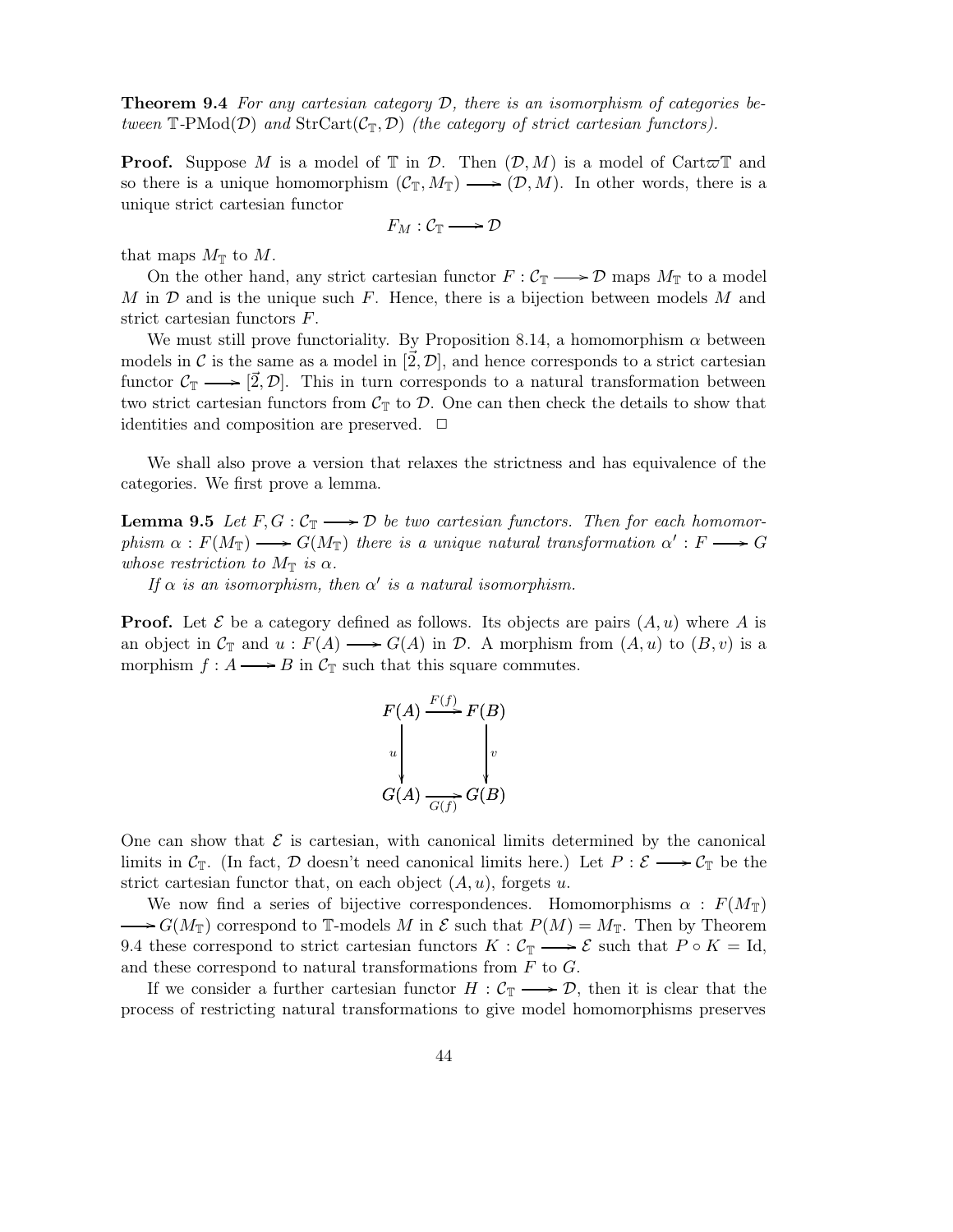composition and identities, and so the inverse process does the same. From this we deduce the statement about isomorphisms.  $\Box$ 

**Theorem 9.6** For any cartesian category  $\mathcal{D}$ , there is an equivalence of categories between  $\mathbb{T}\text{-}\mathrm{PMod}(\mathcal{D})$  and  $\mathrm{Cart}(\mathcal{C}_\mathbb{T}, \mathcal{D})$ .

**Proof.** StrCart( $\mathcal{C}_{\mathbb{T}}, \mathcal{D}$ ) is a full subcategory of Cart( $\mathcal{C}_{\mathbb{T}}, \mathcal{D}$ ) isomorphic to T-PMod( $\mathcal{D}$ ). Hence we already have a functor

$$
\Phi: \mathbb{T}\text{-}\mathrm{PMod}(\mathcal{D}) \longrightarrow \mathrm{StrCart}(\mathcal{C}_\mathbb{T}, \mathcal{D}) \longrightarrow \mathrm{Cart}(\mathcal{C}_\mathbb{T}, \mathcal{D})
$$

Any cartesian functor  $F: \mathcal{C}_{\mathbb{T}} \longrightarrow \mathcal{D}$  gives a model  $F(M_{\mathbb{T}})$  in  $\mathcal{D}$ , and this gives us a functor

$$
\Psi: \mathrm{Cart}(\mathcal{C}_{\mathbb{T}}, \mathcal{D}) \longrightarrow \mathbb{T}\text{-}\mathrm{PMod}(\mathcal{D})
$$

From our work on the strict cartesian functors,  $\Psi \circ \Phi$  is the identity on T-PMod(D). It remains only to show that if  $F: \mathcal{C}_{\mathbb{T}} \longrightarrow \mathcal{D}$  is cartesian, then it is naturally isomorphic to the strict cartesian functor corresponding to  $F(M_T)$ , but this follows from the lemma.  $\Box$ 

Our classifying category plays exactly the same role as the syntactic categories of [Joh02b, D 1.4]. The only reason we do not call it a syntactic category is that it is not built from the logical syntax – although its construction as a term model is extremely syntactic. The phrase "classifying category" is by analogy with the classifying topos, in which the generic model generates the rest of the category by finite limits and small colimits.

Syntactic categories for quasi-equational theories can be constructed using exactly the same techniques as in [Joh02b]. However, it is then harder to get such close control over the strict cartesian functors and their universal characterization uses equivalence of categories (as in Theorem 9.6) rather than isomorphism (Theorem 9.4). Of course, the universal characterizations are sufficient to show that the syntactic category is equivalent to our classifying category.

We conjecture that our technique using the free partial model theorem can also be applied to give analogues of other syntactic categories. Note that the technique eliminates the need for induction on structure of formulae and proofs. The induction is encapsulated in the free partial model theorem.

### 9.2 Quasi-equational theories for cartesian categories

Let C be a (small) cartesian category. We define a quasi-equational theory  $\text{Th}(\mathcal{C})$  for it as follows.

For each object A of C, there is a sort A.

For each partial morphism  $f = (d_f, m_f) : A \to B$  in C, there is a corresponding function symbol  $\bar{f} : \bar{A} \longrightarrow \bar{B}$ , with axioms as follows.

For morphisms  $f : A \longrightarrow B$  (represented as a partial morphism  $(\mathrm{Id}_A, f)$ ) and  $g : B$  $\longrightarrow C$  we have totality and functoriality axioms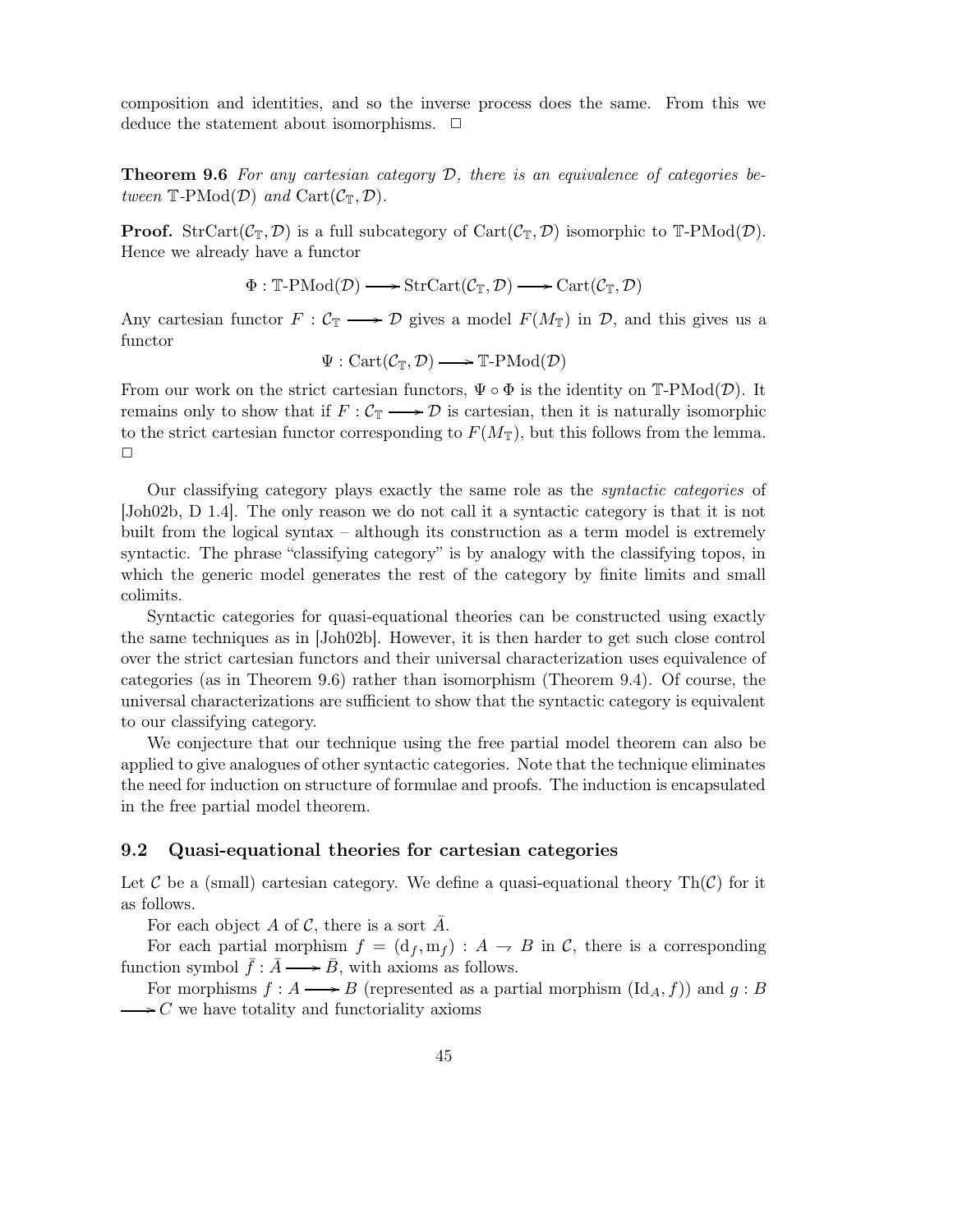$$
(t) \top \vdash^{\underline{x}:\bar{A}} \bar{f}(x) \downarrow
$$

$$
(f1) \top \vdash^{\underline{x}:\bar{A}} x = \overline{\mathrm{Id}_A}(x)
$$

$$
(f2) \top \vdash^{\underline{x}:\bar{A}} \bar{g}(\bar{f}(x)) = \overline{g \circ f}(x).
$$

Now suppose  $d : A \longrightarrow B$  is a monomorphism. Let us write  $\tilde{d}$  for the partial morphism  $(d, \mathrm{Id}_A) : B \to A$ , and  $\check{d}$  for  $(\mathrm{Id}_A, d)$ . We introduce axioms

(m1) 
$$
\top \stackrel{x:\bar{A}}{\longrightarrow} \overline{\tilde{d}}(\tilde{d}(x)) = x
$$

 $(m2) \ \overline{\tilde{d}}(y) \downarrow \frac{y \cdot \overline{B}}{\tilde{d}} \overline{\tilde{d}}(\overline{\tilde{d}}(y)) = y.$  $\mathsf{I}$ 

Next, for each partial morphism  $f = (d_f, m_f) : A \to B$  we introduce axioms

$$
\text{(pm1)}\ \bar{f}(x) \downarrow \xrightarrow{x:\bar{A}} \bar{\tilde{d}}_f(x) \downarrow
$$

 $(pm2) \bar{f}(x) \leftrightharpoons \bar{m}_f(\tilde{d}_f(x)).$ 

For each terminal object A in C, there is a constant symbol  $u_A : \overline{A}$ , with axioms as in Proposition 3.6 constraining  $\overline{A}$  to be a terminal object.

For each pullback square P

![](_page_45_Figure_9.jpeg)

in  $\mathcal C$  there is a function symbol  $r_P: \bar B, \bar C \longrightarrow \bar D$  with axioms

- (pb1)  $r_P(x, y) \downarrow \stackrel{x: \bar{B}, y: \bar{C}}{\longmapsto} \bar{f}(x) = \bar{g}(y),$
- $(\text{pb2}) \ \bar{p}(r_P(x, y)) \leftrightharpoons x,$
- (pb3)  $\bar{q}(r_P(x, y)) \leftrightharpoons y,$
- $(\text{pb}4)$   $z \leftrightharpoons r_P(\bar{p}(z), \bar{q}(z)).$

There is an obvious canonical interpretation of the signature of  $\text{Th}(\mathcal{C})$  in  $\mathcal{C}$ , interpreting  $\bar{A}$  and  $\bar{f}$  as A and f.

**Lemma 9.7** This canonical interpretation is a model  $M_0$  of Th(C) in C.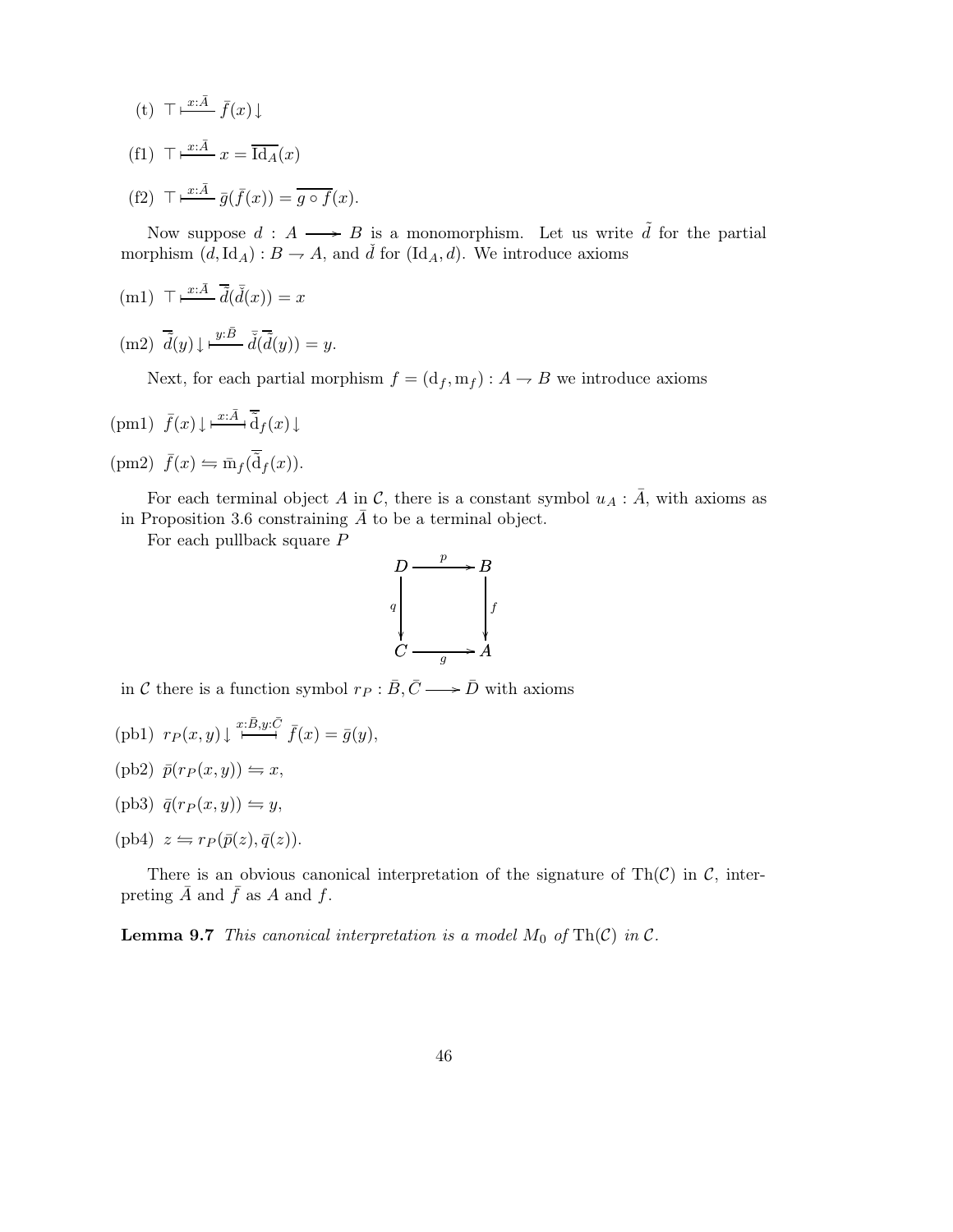**Proof.** It is routine to check the categorical meanings of the axioms.  $\Box$ 

In [Joh02b, D 1.4.8] there is an analogous construction of a cartesian theory corresponding to the cartesian category C. That in effect introduces function symbols  $\bar{f}$  for total f (i.e. morphisms rather than partial morphisms), and in fact a similar construction would serve our immediate purpose (Proposition 9.9). We use a more elaborate theory, with function symbols corresponding to all partial morphisms, in order that models in C can correspond to theory morphisms to Th(C). This will be used (Theorem 9.11) to prove a generalization of the intial model theorem.

Axioms (t), (f1) and (f2) serve to enforce functoriality on the morphisms and then the terminal object axioms and axioms (pb1)-(pb4) enforce cartesianness. (However, we do not know how to enforce strict cartesianness in a similar way.) The remaining axioms serve to define the interpretation of symbols  $f$  for partial morphisms  $f$  in terms of the interpretation for morphisms. Axioms  $(m1)$  and  $(m2)$  deal with the case where  $f = (d, Id)$  for a monomorphism d, and axioms (pm1) and (pm2) then deal with the general case.

**Lemma 9.8** Let D be a cartesian category, and let  $f : A \rightarrow B$  and  $g : B \rightarrow A$  be two partial morphisms satisfying conditions corresponding to axioms  $(m1)$  and  $(m2)$ , with  $\check{d}$ and  $\overline{\tilde{d}}$  interpreted as f and g respectively. Then there is a unique monic  $d : A \longrightarrow B$ such that  $f = (\mathrm{Id}_A, d)$  and  $g = (d, \mathrm{Id}_A)$ .

**Proof.** Suppose  $f = (d_f, m_f)$  and  $g = (d_g, m_g)$ . Let there be a pullback square

![](_page_46_Figure_5.jpeg)

The composite  $g \odot f$  is then  $(d_f \circ d'_g, m_g \circ m'_f)$ . Axiom (m1) tells us that this is equal to (Id, Id), hence  $d_f$  and  $d_g$  are both isomorphisms. Hence without loss of generality we can assume  $d_f = d_g = Id_A$ , so  $m_f = d_g \circ m_f$  and  $m_g \circ m_f' = Id_A$ .

The composite  $f \odot g$  is  $(d_g, m_f \circ m_g)$ , and the second axiom tells us that  $m_f \circ m_g = d_g$ . Hence  $d_g = d_g \circ m'_f \circ dm_g$ , so  $d_g$  monic implies  $m'_f \circ dm_g = Id$ , so  $m'_f$  is an isomorphism. Hence

$$
g = (\mathrm{d}_g \circ \mathrm{m}'_f, \mathrm{m}_g \circ \mathrm{m}'_f) = (\mathrm{m}_f, \mathrm{Id}_A).
$$

 $\Box$ 

**Proposition 9.9** Let  $\mathcal{D}$  be a cartesian category. Then Cart $(\mathcal{C}, \mathcal{D}) \cong \text{Th}(\mathcal{C})$ -PMod $(\mathcal{D})$ .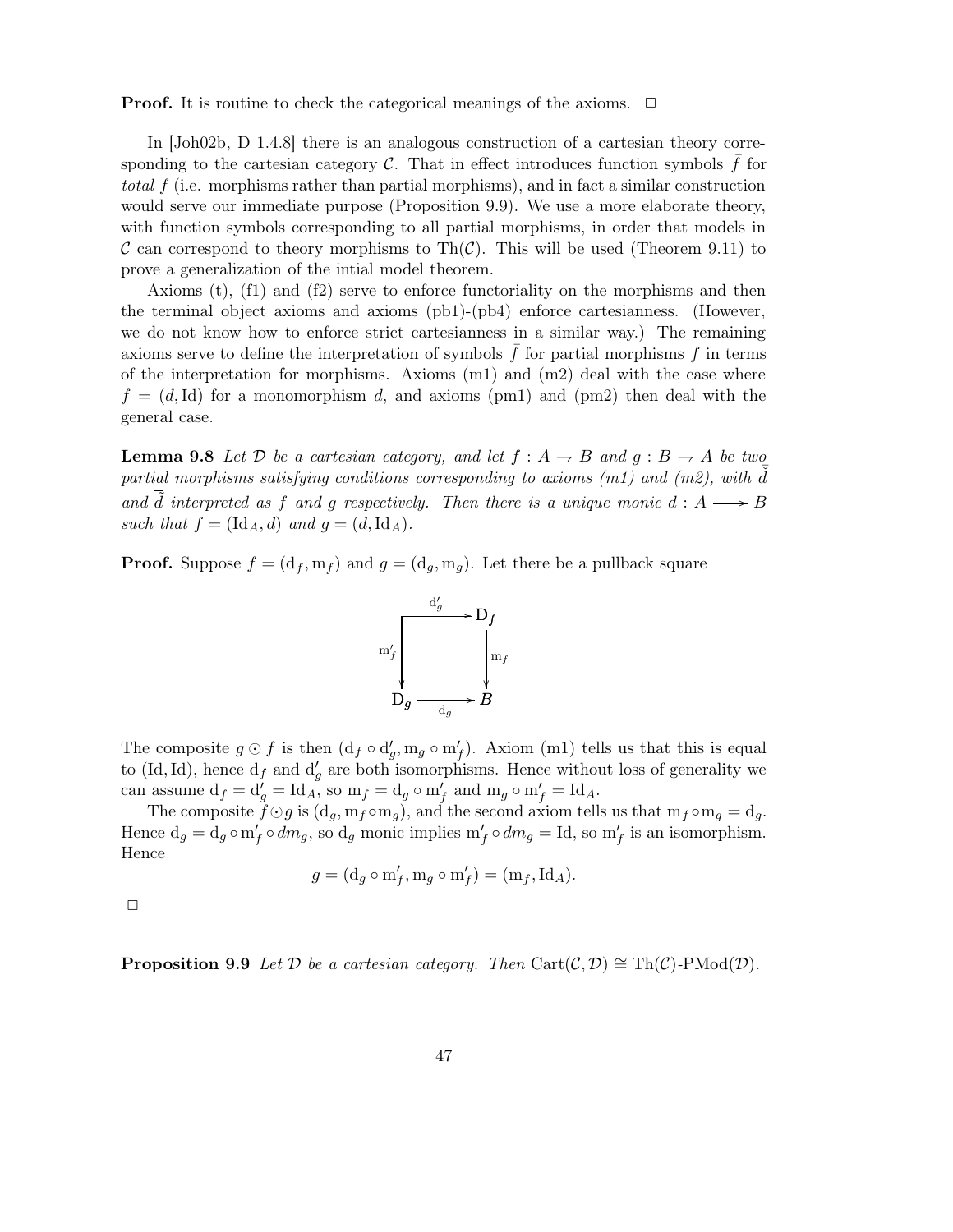**Proof.** If  $F: \mathcal{C} \longrightarrow \mathcal{D}$  is a cartesian functor, then for any quasi-equational theory F transforms partial models in C to partial models in D. Hence  $F(M_0)$  is a partial model of Th(C) in  $\mathcal{D}$ . Moreover, this is functorial — any natural transformation between two cartesian functors gives a homomorphism between the corresponding partial models.

Now suppose  $M$  is a partial model of Th $(\mathcal{C})$  in  $\mathcal{D}$ . We define a cartesian functor  $F_M : \mathcal{C} \longrightarrow \mathcal{D}$  as follows. For each object A of C,  $F_M(A) = M$  A. Now suppose  $f : A$  $\longrightarrow B$  is a morphism in C. In D we have a partial morphism  $M \bar{f} : M \bar{A} \longrightarrow M \bar{B}$ , but by axiom (t) this is total and can be expressed in the form  $(\mathrm{Id}_{M, \bar{A}}, F_M(f))$  for a unique morphism  $F_M(f) : M \to M \to M$ . Axioms (f1) and (f2) tell us that  $F_M$  is a functor, and the axioms for terminal objects, and (pb1) and (pb2), tell us that it is cartesian (though not necessarily strict). The transformation from  $M$  to  $F_M$  is functorial.

We show that  $M = F_M(M_0)$ .

$$
F_M(M_0) \ \bar{A} = F_M(M_0 \ \bar{A}) = F_M(A) = M \ \bar{A}
$$

Now suppose  $f = (d, m) : A \rightarrow B$  in C. By (pm1) and (pm2), and using Lemma 9.8,

$$
M \bar{f} = M \bar{m} \circ M \tilde{d}
$$
  
=  $(\text{Id}_D, F_M(m)) \odot (F_M(d), \text{Id}_A)$   
=  $(F_M(d), F_M(m))$   
=  $F_M(M_0 \bar{f}) = F_M(M_0) \bar{f}.$ 

Finally, if  $F: \mathcal{C} \longrightarrow \mathcal{D}$  is cartesian, we must show that  $F_{F(M_0)} = F$ . They clearly agree on objects, and if  $f : A \longrightarrow B$  in C then  $F(M_0) \bar{f} = (\mathrm{id}_{F(A)}, F(f))$  and so  $F_{F(M_0)}(f) = F(f). \quad \Box$ 

#### 9.3 Generalized theory morphisms

Our definitions (Section 5) of signature morphism and theory morphism were completely bound to the syntax: they transformed sorts to sort, function symbols to function symbols and so on. One important role of the classifying category is to provide a presentationindependent form of the theory, in which the objects and morphisms are understood as derived sorts and functions.

Suppose  $\mathbb T$  and  $\mathbb T'$  are two quasi-equational theories, and suppose we have a uniform method, applicable in any cartesian category, that transforms partial models of  $\mathbb{T}'$  into partial models of  $\mathbb{T}$ . In particular, we can apply the method to the generic model of  $\mathbb{T}'$ to obtain a partial model of  $\mathbb T$  in  $\mathcal{C}'_{\mathbb T}$ .

On the other hand, given such a model, we can exploit the equivalence between partial models and strict cartesian functors out of the classifying category. Then (see below) composition of the functors provides a uniform method of transforming partial models of  $\mathbb{T}'$  into partial models of  $\mathcal{C}_{\mathbb{T}}$ .

**Definition 9.10** Let  $\mathbb{T}$  and  $\mathbb{T}'$  be two quasi-equational theories. A generalized theory morphism from  $\mathbb T$  to  $\mathbb T'$  is a model of  $\mathbb T$  in  $\mathcal C_{\mathbb T'}$ .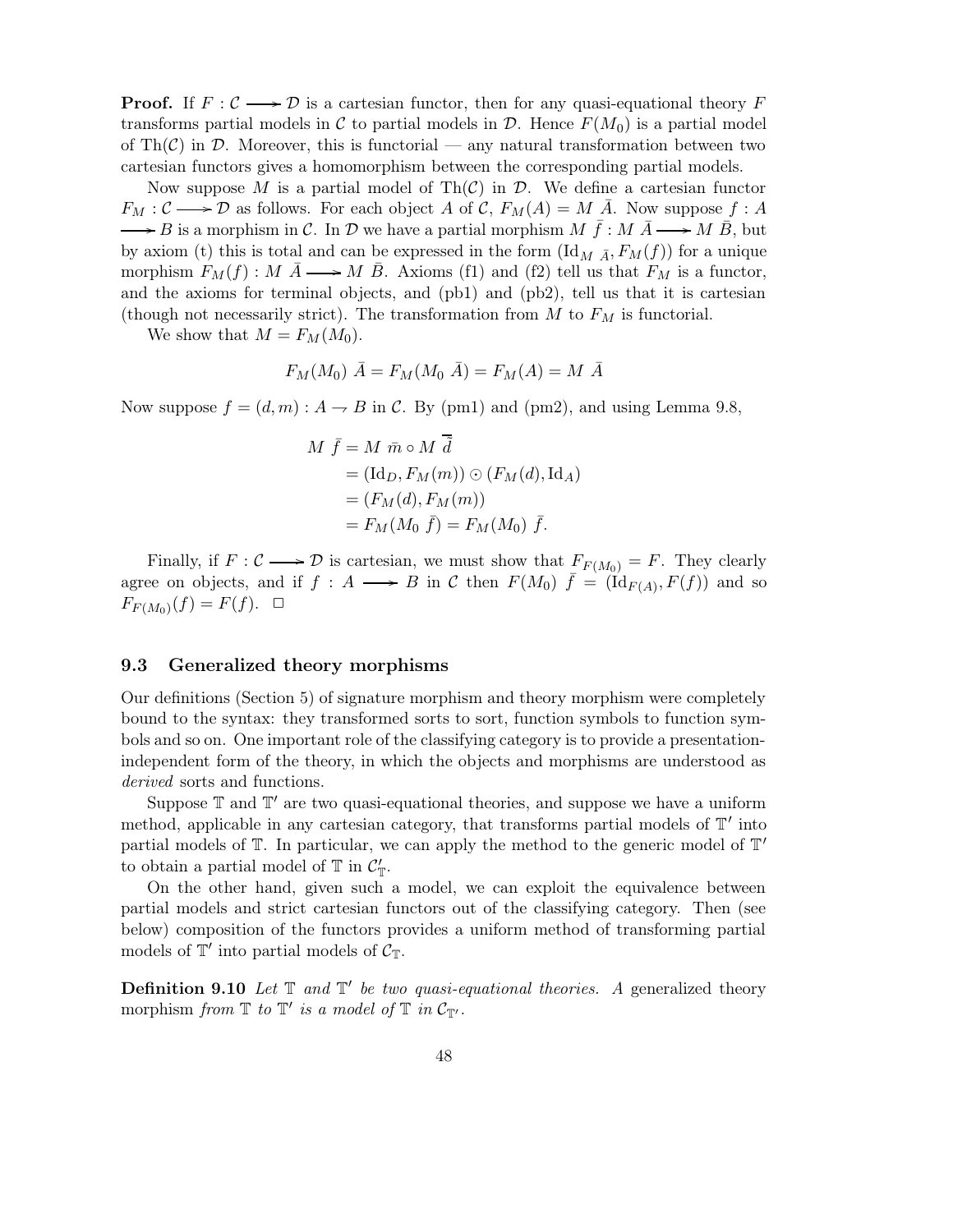If M is a generalized theory morphism from  $\mathbb T$  to  $\mathbb T'$ , then for any cartesian category D we get a forgetful functor

$$
U_M : \mathbb{T}'\text{-}\mathsf{PMod}(\mathcal{D}) \longrightarrow \mathbb{T}\text{-}\mathsf{PMod}(\mathcal{D})
$$

It is such that if M corresponds to  $F: \mathcal{C}_{\mathbb{T}} \longrightarrow \mathcal{C}_{\mathbb{T}'}$  and a partial model N of  $\mathbb{T}'$  in D corrsponds to  $G: \mathcal{C}_{\mathbb{T}'} \longrightarrow \mathcal{D}$ , then  $U_M(N)$  corresponds to  $G \circ F$ .

In terms of non-strict cartesian functors, suppose  $G: \mathcal{C}_{\mathbb{T}'} \longrightarrow \mathcal{D}$  is cartesian. Its corresponding partial model of  $\mathbb{T}'$  in  $\mathcal{D}$  is  $G(M_{\mathbb{T}'})$ . Applying  $U_M$  to this gives  $(G \circ$  $F)(M_{\mathbb{T}}) = G(M).$ 

We can now generalize the Free Partial Model Theorem (5.4). As before, we prove it only for models in Set. It is not true for models in a cartesian category in general, since the cartesian structure is not enough to construct the free models.

**Theorem 9.11** Let  $\mathbb{T}$  and  $\mathbb{T}'$  be quasi-equational theories and let  $M : \mathbb{T} \longrightarrow \mathbb{T}'$  be a generalized theory morphism. Then the forgetful functor  $U_M : \mathbb{T}'$ -PMod  $\longrightarrow \mathbb{T}$ -PMod has a left adjoint.

Proof. First, note that the original Free Partial Model Theorem easily allows for a mild generalization of theory morphism. Let  $\Sigma$  and  $\Sigma'$  be the signatures of  $\mathbb T$  and  $\mathbb T'$ , and let  $\rho : \Sigma \longrightarrow \Sigma'$  be a signature morphism. Suppose that for each axiom  $\varphi \vdash^{\vec{x} : \vec{A}} \psi$  of  $\mathbb{T}$ , the ρ-translation  $\varphi^{\rho} \stackrel{\vec{x} \cdot \vec{A}^{\rho}}{\sim} \psi^{\rho}$  is a consequence of the axioms of T'. (Previously it had to be one of the axioms.) If  $\mathbb{T}''$  is defined to be  $\mathbb{T}'$  with the addition of all these  $\rho$ -translations as axioms, then clearly  $\mathbb{T}''$ -PMod is equal to  $\mathbb{T}'$ -PMod, and  $\rho$  is a theory morphism from  $\mathbb T$  to  $\mathbb T''.$ 

Now consider a generalized theory morphism  $M$ . This gives a signature morphism  $\rho$ from  $\Sigma$  to the signature of Th( $\mathcal{C}_{T}$ ). By completeness, if a sequent is valid in the classifying category then it is derivable, so  $\rho$  is a theory morphism in the mildly generalized sense described above. It follows that

 $U_{\rho} : \mathbb{T}'\text{-PMod} \longrightarrow \mathbb{T}\text{-PMod}$ 

has a left adjoint. We have an isomorphism

$$
\mathrm{Cart}(\mathcal{C}_{\mathbb{T}'}, \mathbf{Set}) \cong \mathrm{Th}(\mathcal{C}_{\mathbb{T}'})\text{-}\mathrm{PMod}(\mathbf{Set})
$$

and an equivalence

$$
\mathrm{Cart}(\mathcal{C}_{\mathbb{T}'}, \mathbf{Set}) \simeq \mathbb{T}'\text{-}\mathrm{PMod}(\mathbf{Set})
$$

it suffices to show that  $U_M$  and  $U_\rho$  act in the same way modulo the equivalence. Let  $G: \mathcal{C}_{\mathbb{T}'} \longrightarrow$  Set be cartesian. An easy calculation shows that its images in T-PMod(Set) via  $U_M$  and via  $U_\rho$  are both  $G(M)$ .

We have glossed over the fact that Set is not a small category, but it can always be replaced by a small subcategory in these calculations.  $\Box$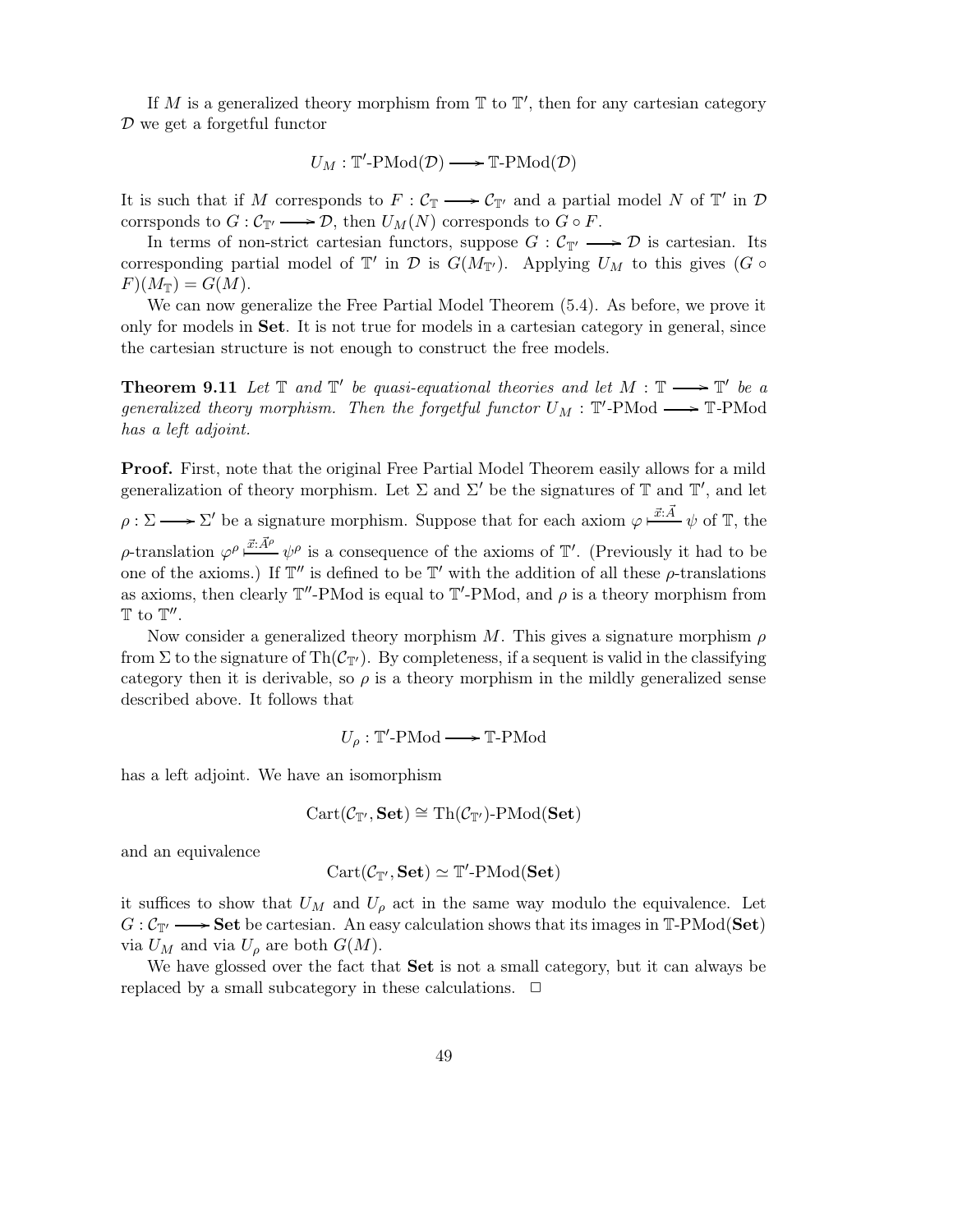### 9.4 Practical conversions

The proof of the equivalence between quasi-equational theories and cartesian theories, with its explicit use of a classifying category, gives some insight into the theory but is not very useful in practice when one wants to convert from one form to another. We now give an alternative proof that shows an explicit conversion.

**Theorem 9.12** Let  $\mathbb{T}$  be a cartesian theory. Then there is an equivalent quasi-equational theory.

**Proof.** We show how to construct a quasi-equational theory  $\mathbb{T}'$  and axioms  $\mathbb{U}$  over the union of the signatures for  $\mathbb T$  and  $\mathbb T'$  so that  $\mathbb T \cup \mathbb T' \cup \mathbb U$  is equivalent to both  $\mathbb T$  and to T 0 . The basic idea is similar to that of Proposition 3.6, but some extra work is needed for the unique existential quantification.

 $\mathbb{T}'$  is constructed as follows.

First,  $T'$  has the sorts and function symbols of  $T$ .

Second, give  $\mathbb{T}'$  a new sort U with constant u and axioms as in the proof of Proposition 3.6.

Third, for each predicate symbol  $R \rightarrow \vec{S}$  in  $\mathbb{T}$ ,  $\mathbb{T}'$  has a (partial) function symbol  $f_R : \vec{S} \longrightarrow U$ . The only axioms of U are corresponding axioms

$$
f_R(\vec{x}) \downarrow \frac{\vec{x}}{1-\mathcal{R}(\vec{x})},\tag{30}
$$

which define each of R and  $f_R$  in terms of the other.

Now for each cartesian formula or subformula  $(\vec{x}, \varphi)$  in the axioms of T, we define a formula  $\varphi^{\circ}$  in  $\mathbb{T}'$  in the same context as follows.

- $(s=t)^{\circ} \equiv (s=t)$
- $R(\vec{t})^{\circ} \equiv f_R(\vec{t}) \downarrow$
- $T^{\circ} \equiv T$
- $(\varphi \wedge \psi)^{\circ} \equiv (\varphi^{\circ} \wedge \psi^{\circ})$

Now suppose  $\varphi$  is a unique existential quantification  $(\exists ! y)\psi$  where  $\psi$  is in context  $\vec{x}, y$ . Then we give  $\mathbb{T}'$  a new function symbol  $W_{\psi} : \sigma(\vec{x}) \longrightarrow \sigma(y)$  (the witness function) and an axiom

$$
W_{\psi}(\vec{x}) = y \xrightarrow{\vec{x}, y} \psi^{\circ}, \tag{31}
$$

which defines  $W_{\psi}$  in terms of previous ingredients of  $\mathbb{T}'$ . Note that it is the cartesianness, the uniqueness of the existential quantification, that guarantees that in any model of T there is such a partial function  $W_{\psi}$ . This is essential in showing that  $\mathbb T$  is equivalent to T∪T'∪U. We define

$$
((\exists!y)\psi)^\circ \equiv W_\psi(\vec{x}) \downarrow.
$$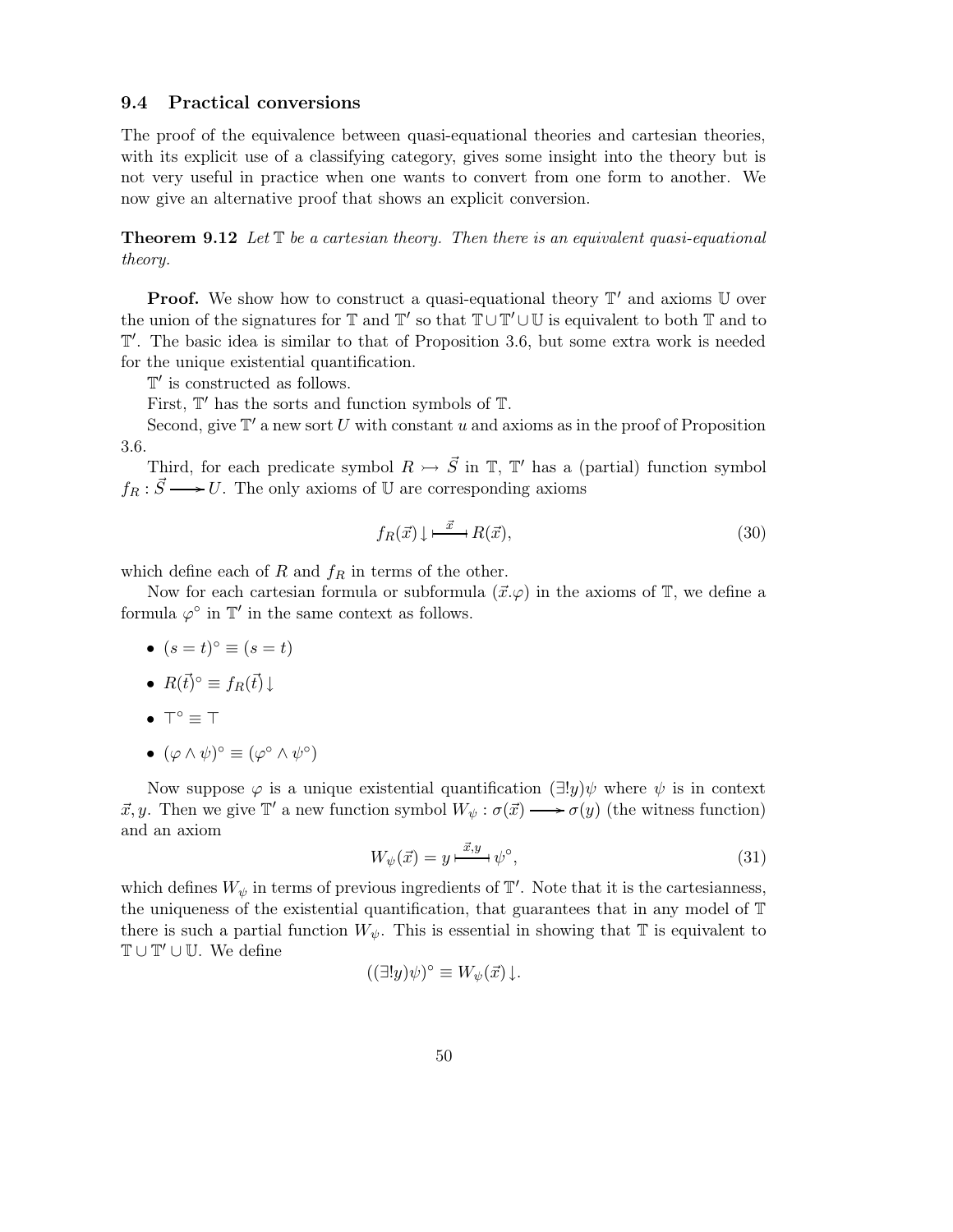Now for each axiom  $\varphi \mapsto \psi$  in  $\mathbb{T}$ , we give  $\mathbb{T}'$  an axiom

$$
\varphi^{\circ} \xleftarrow{\vec{x}} \psi^{\circ}.\tag{32}
$$

The main property needed is that

$$
\varphi^{\circ} \longmapsto \psi \tag{33}
$$

should be PHL provable from  $T \cup T' \cup U$ . This is used in two directions. First, suppose we are given a model of T. Then one shows by induction on the axioms and their subformulae that the symbols of  $\mathbb{T}'$  can be interpreted in a unique way that validates the axioms of  $\mathbb{T}'$  (except for  $(32)$ ) and  $\mathbb{U}$ . The induction also proves that property  $(33)$  holds, and this validates axiom (32), completing the proof that we have a model of  $\mathbb{T} \cup \mathbb{T}' \cup \mathbb{U}$ . Next suppose we are given a model of  $\mathbb{T}'$ . The predicates of  $\mathbb{T}$  can be interpreted uniquely in accordance with Axiom (30) of U, and then by induction one can show the other axioms of U, property (33), and the axioms of  $\mathbb{T}$ .  $\Box$ 

### 9.5 Essentially algebraic theories

Essentially algebraic theories were introduced in [Fre72]. From our point of view, they are best defined as follows.

**Definition 9.13** A quasi-equational theory is *essentially algebraic* if

- 1. the set of function symbols has a well-founded partial order;
- 2. for each function symbol  $f : \vec{A} \longrightarrow B$ , there is an axiom

$$
f(\vec{x}) \downarrow \frac{\vec{x}}{1} \vec{s} = \vec{t},
$$

where  $\vec{s}$  and  $\vec{t}$ , term sequences in context  $\vec{x}$ , are constructed from function symbols preceding  $f$  in the ordering; and

3. all other axioms are of the form  $s = t$ .

In other words, each function symbol comes with an equational characterization of its domain of definition, and the other axioms can be expressed as equations under the interpretation that the equation holds if both sides are defined. For an example, see the theory of cartesian categories in Section 6.1.

By definition, every essentially algebraic theory is quasi-equational. For the converse, we work via cartesian categories C. Recall the theory  $\text{Th}(\mathcal{C})$  of Subsection 9.2, and consider a subtheory  $\text{Th}'(\mathcal{C})$  that has operators  $\bar{f}$  only for *total* morphisms f, and omits the axioms  $(m1)$ ,  $(m2)$ ,  $(pm1)$  and  $(pm2)$ . Th' $(\mathcal{C})$  is essentially algebraic, and Proposition 9.9 still holds with  $\text{Th}(\mathcal{C})$  replaced by  $\text{Th}'(\mathcal{C})$  – in fact the proof is somewhat simpler.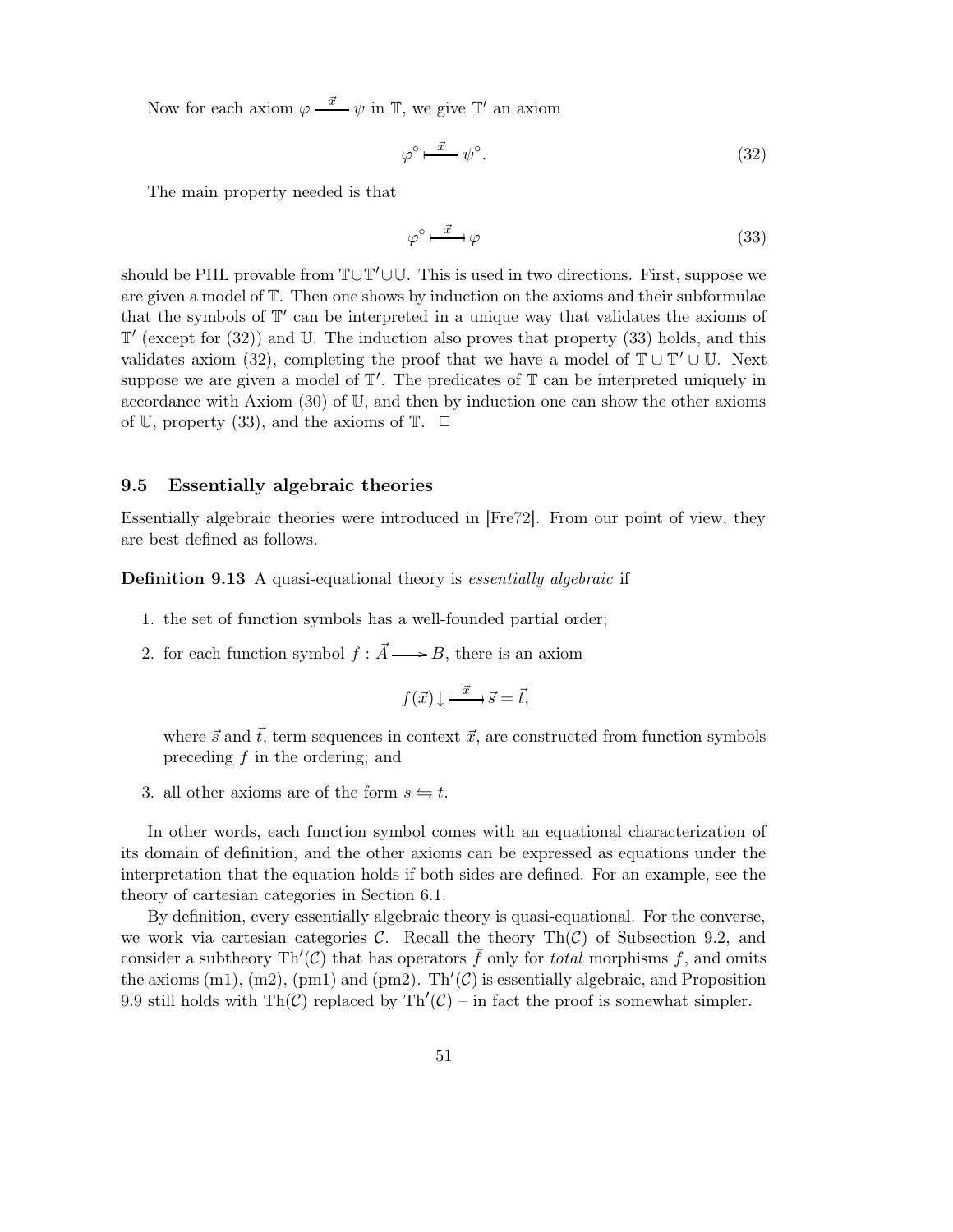### 9.6 Summary

We have now seen five different kinds of theory that can be used to describe models in cartesian categories.

- cartesian categories (so models are strict cartesian functors)
- partial Horn theories, quasi-equational theories and essentially algebraic theories, all using partial structures
- cartesian theories, using total structures

[Joh02b] shows that cartesian theories are equivalent to cartesian categories – that is to say, they are able to describe the same classes of models. Proposition 3.6 showed that partial Horn theories are equivalent to quasi-equational theories. In this Section we have shown that cartesian categories, quasi-equational theories and essentially algebraic theories are all equivalent, and we also gave a more concrete description of how to convert cartesian theories into quasi-equational theories.

Hence all five types have the same expressive power in cartesian categories.

They each have their advantages and disadvantages.

The advantages of the cartesian categories, the classifying categories, are largely theoretical. The classifying category is a direct, presentation-independent embodiment of the theory and it is often useful in abstract discussion. On the other hand it is normally infinite and to describe it in practice it is often much more convenient to present it by generators and relations. That is what the other kind of theory in effect do.

The advantage of the cartesian theories is that they work within the standard logic of total functions and terms. The disadvantage is that this then compels the use of predicates in order to describe partial functions such as pullbacks, and the use of unique existential quantifications in the theory. The resulting complications in the theory, with a logical quantifier whose use has to be justified by side-proofs, make it difficult to use cartesian theories as a theoretical device.

The three that use partial terms have the disadvantage that they have to work in a modified logic. However, they avoid all the problems of the unique existential quantification. Of the three, we have found the quasi-equational theories the most effective in both practical and theoretical use, giving an excellently short proof of the Initial Model Theorem.

We have mentioned sketches [BW84] briefly in the introduction. They provide a graphical, rather than logical, approach. In particular the finite limit sketches (or, in [BW84], the LE-sketches or left exact sketches) are equivalent to cartesian categories, and hence to the five kinds of theory we listed above. The LE-theories described in [BW84] are the analogues of our classifying categories.

### 10 Conclusions

The theories whose logic corresponds to the structure of cartesian categories have long been known to be important. For instance, since at least as far back as [Ken68] it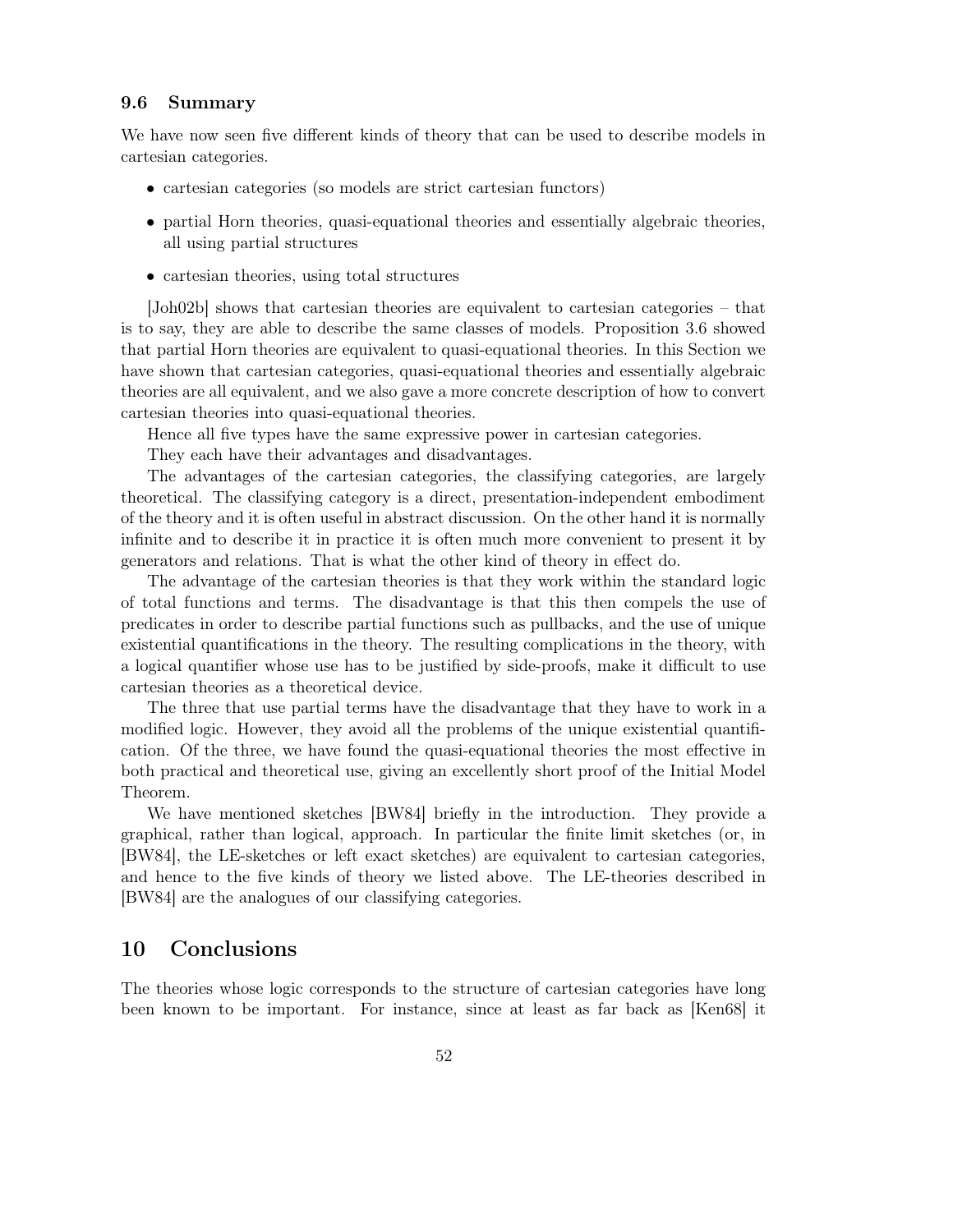has been known that free models can be constructed for these theories. Various ways have been devised to present these theories, notably the cartesian theories using unique existential quantification, the essentially algebraic theories using equationally described domains of definition, and the finite limit sketches using graph-theoretic devices.

The partial Horn logic presented here works by a single change to ordinary logic, amending the substitution rule to allow for partial terms, with definedness represented by self-equality. Once that is done, the cartesian theories correspond to the minimal kind of theory in that logic, the quasi-equational theories. The simplicity of the quasiequational theories makes it just about as easy to prove the free partial model theorem predicatively as it is in the better known algebraic case: form terms, and factor out a partial congruence.

Once proved, the free partial model theorem is extremely powerful since it is the basis of inductive proofs based on the structure of terms, formulae and proofs. In particular, we use it to prove the existence of classifying categories for quasi-equational theories. We conjecture that the same technique will readily extend to other logics in the following way. Suppose we are given a cartesian theory C whose models are categories with a certain kind of structure, and suppose  $\mathbb T$  is a theory in a logic (in general not cartesian) that can be interpreted in categories that model C. We conjecture that in many useful cases there is then a cartesian theory  $\mathbb{C}\overline{\omega}\mathbb{T}$  whose initial model is a classifying  $\mathbb{C}\text{-category}$ for the theory T.

### References

- [ABN81] H. Andréka, P. Burmeister, and I. Németi, Quasivarieties of partial algebras  $-$  a unifying approach towards a two-value model theory for partial algebras, Studia Sci. Math. Hungarica 16 (1981), 325–372.
- [AN83] H. Andréka and I. Németi, Generalization of the concept of variety and quasivariety to partial algebras through category theory, Dissertationes Mathematicae (Rozprawy Matematyczne) 204 (1983), 1–51.
- [AR94] J. Adámek and J. Rosický, Locally presentable and accessible categories, Cambridge University Press, 1994.
- [BB85] E. Bishop and D. Bridges, Constructive analysis, Springer-Verlag, 1985.
- [Bee85] M.J. Beeson, Foundations of constructive mathematics, Ergeb. Math. Grenzgeb. (3), no. 6, Springer-Verlag, 1985.
- [Bee86]  $\_\_\_\_\_\_\$  *Proving programs and programming proofs*, Logic, Methodology and Philosophy of Science VII (Amsterdam) (R. Barcan-Marcus, G.J.W Dorn, and P. Weingartner, eds.), Studies in Logic and Foundations of Mathematics, no. 114, North Holland, 1986, pp. 51–82.
- [Bur86] P. Burmeister, A model theoretic oriented approach to partial algebras, Akademie-Verlag, Berlin, 1986.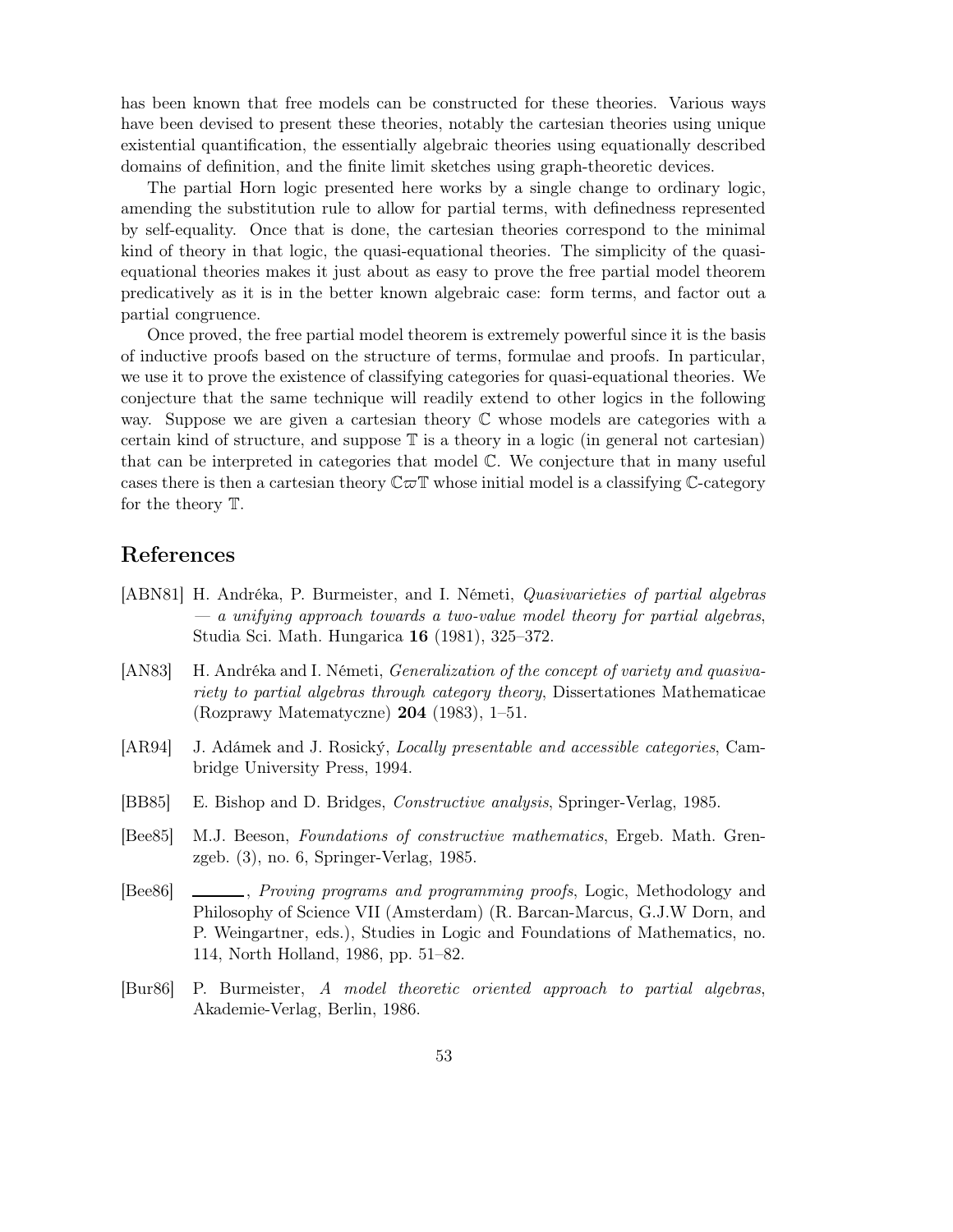- [Bur02] , Lecture notes on universal algebra: Many-sorted partial algebras, Available on the web, 2002.
- [BW84] M. Barr and C. Wells, Toposes, triples and theories, Springer-Verlag, 1984, reissued as TAC Reprint no. 12.
- [BW05]  $\_\_\_\_\_\_\$  Toposes, triples and theories, Reprints in Theory and Applications of Categories, no. 12, Theory and Applications of Categories, Mount Allison University, 2005, originally published by Springer-Verlag 1984.
- [Cos79] M. Coste, Localization, spectra and sheaf representation, in Fourman et al. [FMS79], pp. 212–238.
- [FMS79] M.P. Fourman, C.J. Mulvey, and D. Scott (eds.), Applications of sheaves, Lecture Notes in Mathematics, no. 753, Springer-Verlag, 1979.
- [Fre72] P. Freyd, Aspects of topoi, Bulletin of the Australian Mathematical Society 7  $(1972), 1–76.$
- [Fre02] Peter Freyd, Cartesian logic, Theoretical Computer Science 278 (2002), 3–21.
- [FS90] P. Freyd and A. Scedrov, Categories, allegories, North-Holland Mathematical Library, vol. 39, North-Holland, 1990.
- [Hig71] P.J. Higgins, Categories and groupoids, Van Nostrand Reinhold, 1971, reissued as TAC Reprint no. 7.
- [Hig05]  $\_\_\_\_\_\_$  Categories and groupoids, Reprints in Theory and Applications of Categories, no. 7, Theory and Applications of Categories, Mount Allison University, 2005, originally published by Van Nostrand Reinhold 1971.
- [Joh02a] P.T. Johnstone, Sketches of an elephant: A topos theory compendium, vol. 1, Oxford Logic Guides, no. 44, Oxford University Press, 2002.
- [Joh02b]  $\_\_\_\_\_\_\$  Sketches of an elephant: A topos theory compendium, vol. 2, Oxford Logic Guides, no. 44, Oxford University Press, 2002.
- [Kea75] O. Keane, Abstract Horn theories, Model Theory and Topoi (F.W. Lawvere, C. Maurer, and G.C. Wraith, eds.), Lecture Notes in Mathematics, no. 445, Springer-Verlag, 1975, pp. 15–50.
- [Ken68] J.F. Kennison, On limit-preserving functors, Illinois Journal of Mathematics 12 (1968), 616–619.
- [LS86] J. Lambek and P.J. Scott, Introduction to higher-order categorical logic, Cambridge University Press, 1986.
- [McL86] C. McLarty, Left exact logic, Journal of Pure and Applied Algebra 41 (1986), 63–66.